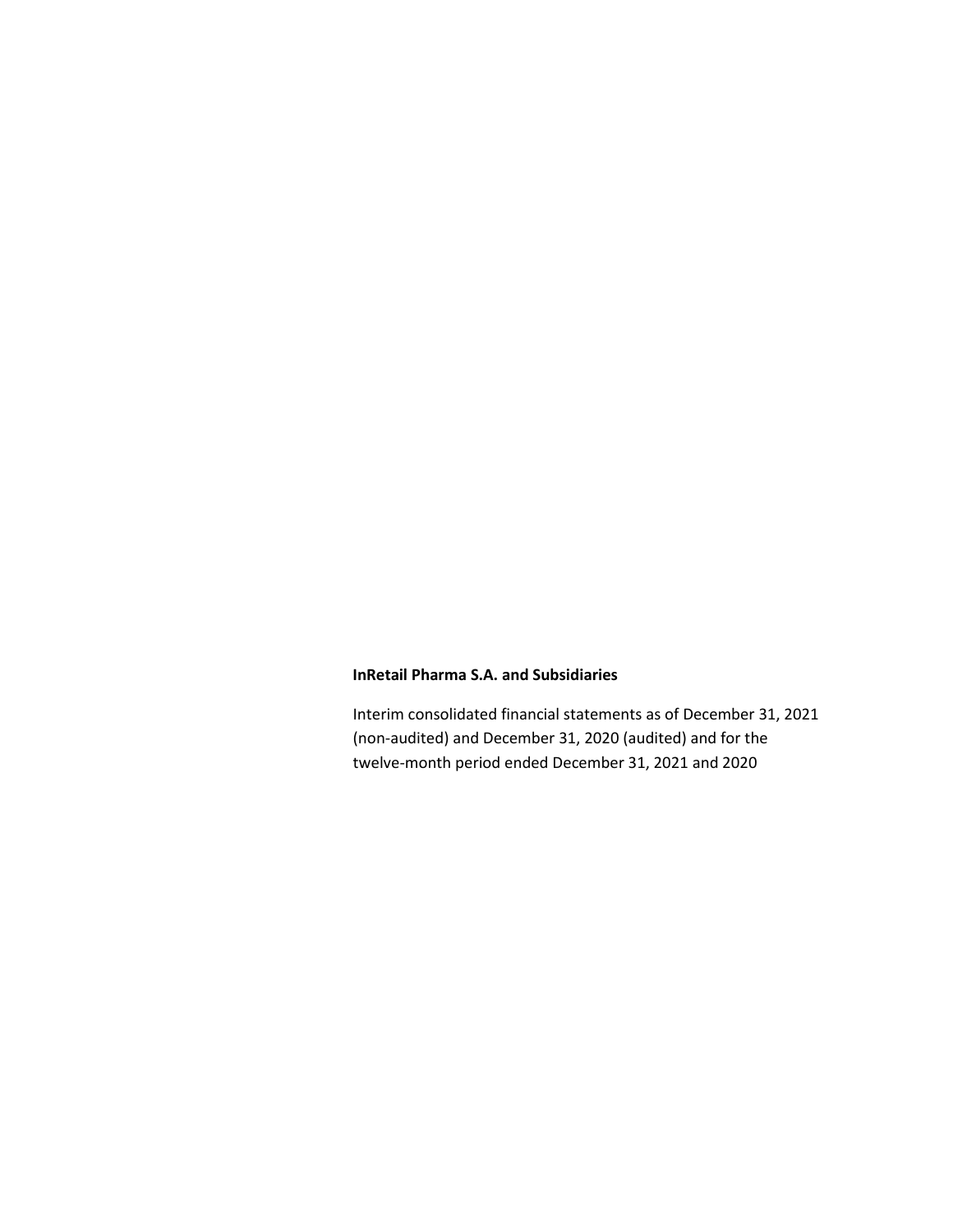Interim consolidated financial statements as of December 31, 2021 and December 31, 2020 and for the twelve-month period ended December 31, 2021 and 2020.

# **Contents**

# **Interim consolidated financial statements**

Interim consolidated statements of financial position Interim consolidated income statements Interim consolidated statements of comprehensive income Interim consolidated statements of changes in equity Interim consolidated statements of cash flows Notes to the interim consolidated financial statements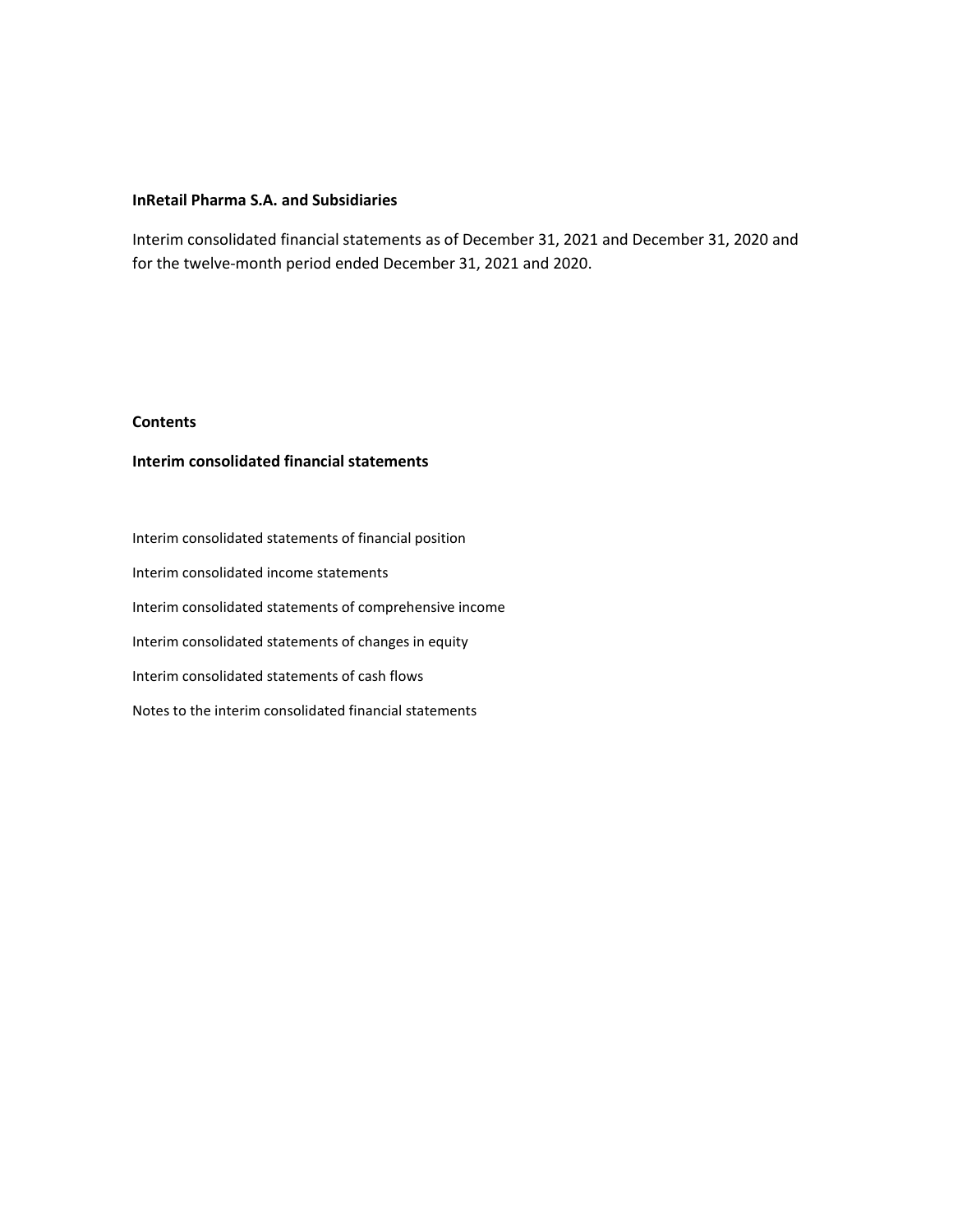# Interim consolidated statements of financial position

As of December 31, 2021 (unaudited) and December 31, 2020 (audited)

|                                           | <b>Note</b> | 2021      | 2020      |                                                               | <b>Note</b> | 2021      | 2020      |
|-------------------------------------------|-------------|-----------|-----------|---------------------------------------------------------------|-------------|-----------|-----------|
|                                           |             | S/(000)   | S/(000)   |                                                               |             | S/(000)   | S/(000)   |
| Assets                                    |             |           |           | <b>Liabilities and equity</b>                                 |             |           |           |
| <b>Current assets</b>                     |             |           |           | <b>Current liabilities</b>                                    |             |           |           |
| Cash and short-term deposits              | 4           | 299,340   | 550,113   | Trade payables                                                | 11          | 1,671,957 | 1,593,595 |
| Trade receivables, net                    | 5           | 510,014   | 523,091   | Other payables                                                |             | 274,947   | 256,787   |
| Other receivables, net                    |             | 85,861    | 59,411    | Accounts payable to related parties                           | 19(b)       | 20,057    | 4,081     |
| Accounts receivables from related parties | 19(b)       | 10,341    | 7,935     | Interest-bearing loans and borrowings                         | 13          | 358,904   | 189,871   |
| Inventories, net                          | 6           | 1,367,590 | 1,186,698 | Lease liability                                               | 12(c)       | 184,389   | 159,650   |
| Taxes recoverable                         |             | 189,563   | 99,022    | Current income tax                                            | 14(b)       | 6,026     | 72,855    |
| Prepayments                               |             | 5,160     | 4,595     | <b>Total current liabilities</b>                              |             | 2,516,280 | 2,276,839 |
| <b>Total current assets</b>               |             | 2,467,869 | 2,430,865 |                                                               |             |           |           |
|                                           |             |           |           | <b>Non-current liabilities</b>                                |             |           |           |
|                                           |             |           |           | Other payables                                                |             | 2,231     | 1,653     |
|                                           |             |           |           | Accounts payable to related parties                           | 19(b)       | 1,402,583 |           |
|                                           |             |           |           | Interest-bearing loans and borrowings                         | 13          | 990,239   | 2,033,994 |
|                                           |             |           |           | Lease liability                                               | 12(c)       | 383,822   | 448,648   |
|                                           |             |           |           | Reserves for employee retirement pension funds                |             | 27,111    | 21,131    |
|                                           |             |           |           | Deferred income tax liabilities, net                          | 14(a)       | 167,087   | 206,516   |
|                                           |             |           |           | <b>Total non-current liabilities</b>                          |             | 2,973,073 | 2,711,942 |
|                                           |             |           |           | <b>Total liabilities</b>                                      |             | 5,489,353 | 4,988,781 |
| <b>Non-current assets</b>                 |             |           |           | <b>Equity</b>                                                 |             |           |           |
| Other receivables, net                    |             | 32,428    | 29,671    | Capital stock                                                 | 15(a)       | 15,840    | 15,840    |
| Investments at fair value through equity  | 7           | 172,206   | 54,061    | Capital premium                                               | 15(b)       | 482,835   | 482,835   |
| Derivative financial instrument           | 8           | 111,926   | 112,273   | Other reserves                                                |             | 32,883    | 21,023    |
| Property, furniture and equipment, net    | 9           | 643,770   | 570,506   | Unrealized results from derivative financial instruments      |             | (54, 514) | (46, 668) |
| Right-of-use assets, net                  | 12(b)       | 510,596   | 572,850   | Unrealized results from valuation of investment at fair value |             | 13,265    | 14,774    |
| Intangible assets, net                    | 10          | 1,853,939 | 1,940,470 | Unrealized results from actuarial reserve for retirement      |             | 739       | 1,065     |
| Deferred income tax assets, net           | 14(a)       | 112,340   | 84,887    | Unrealized results from foreign currency translation          |             | 4,094     | 2,115     |
| Other assets                              |             | 2,463     | 7,949     | Retained earnings                                             |             | (76, 958) | 323,767   |
| <b>Total non-current assets</b>           |             | 3,439,668 | 3,372,667 | <b>Total equity</b>                                           |             | 418,184   | 814,751   |
| <b>Total assets</b>                       |             | 5,907,537 | 5,803,532 | <b>Total liabilities and equity</b>                           |             | 5,907,537 | 5,803,532 |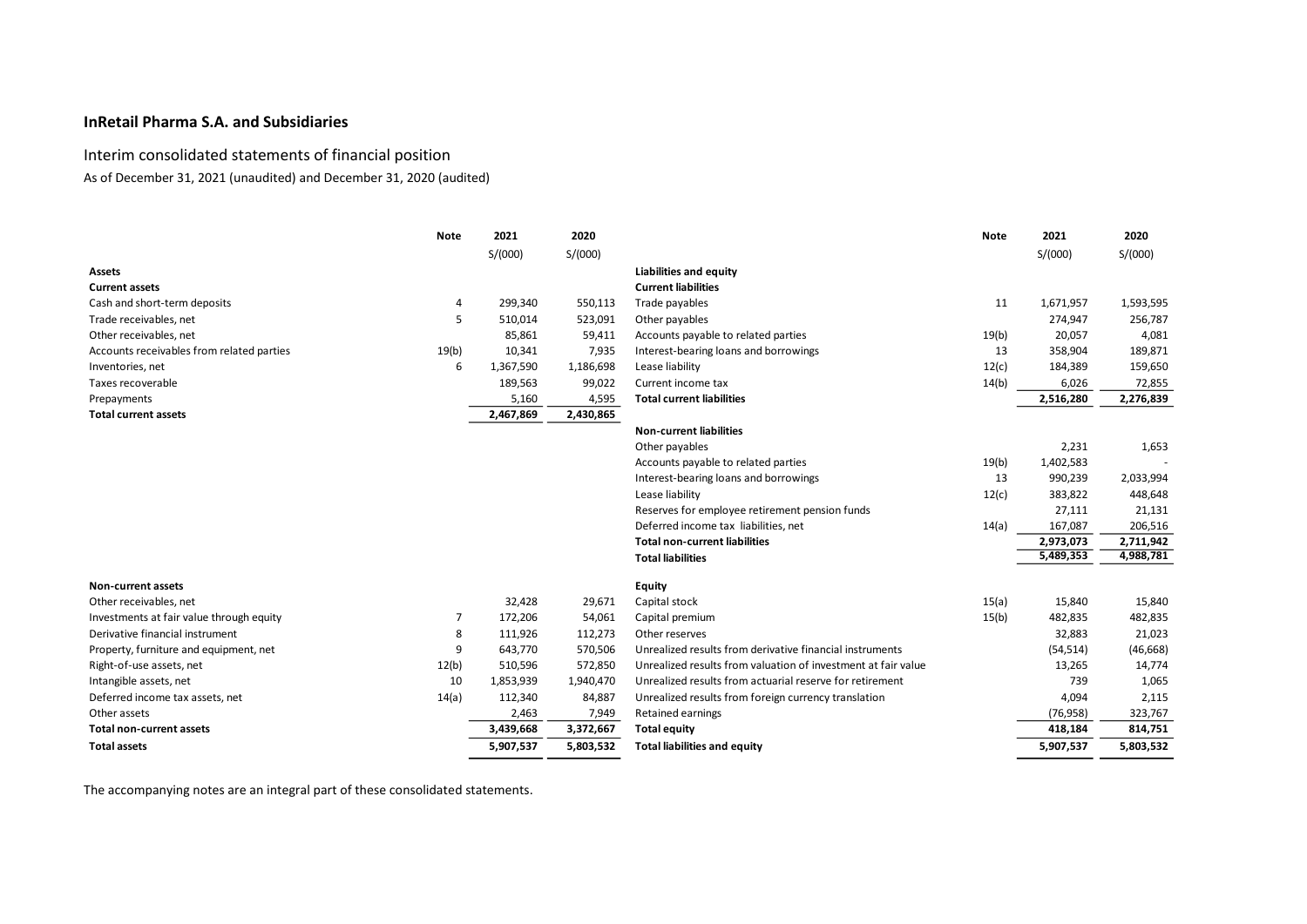# Interim consolidated Income statements

For the twelve-month period ended December 31, 2021 and 2020

|                                         | <b>Note</b> | 2021        | 2020          |
|-----------------------------------------|-------------|-------------|---------------|
|                                         |             | S/(000)     | S/(000)       |
| Net sales of goods                      |             | 7,740,955   | 6,908,176     |
| Rental income                           |             | 103,400     | 92,876        |
| Rendering of services                   |             | 220,133     | 190,431       |
| Revenue                                 |             | 8,064,488   | 7,191,483     |
| Cost of sales                           | 17          | (5,578,665) | (4,992,245)   |
| <b>Gross profit</b>                     |             | 2,485,823   | 2,199,238     |
| Selling expenses                        | 17          | (1,494,405) | (1, 271, 772) |
| Administrative expenses                 | 17          | (301, 698)  | (287, 583)    |
| Other operating income, net             |             | 7,614       | 9,483         |
| <b>Operating profit</b>                 |             | 697,334     | 649,366       |
| Financial income                        |             | 8,509       | 9,631         |
| <b>Financial expenses</b>               | 18          | (318, 140)  | (190, 469)    |
| Exchange difference, net                |             | (28,960)    | (44, 509)     |
| Profit before income tax                |             | 358,743     | 424,019       |
| Income tax expense                      | 14(a)       | (137, 399)  | (141, 458)    |
| Net profit                              |             | 221,344     | 282,561       |
| Earnings per share:                     |             |             |               |
| Basic and diluted profit for the period | 20          | 13.974      | 17.839        |

All items above are related to continuing operations.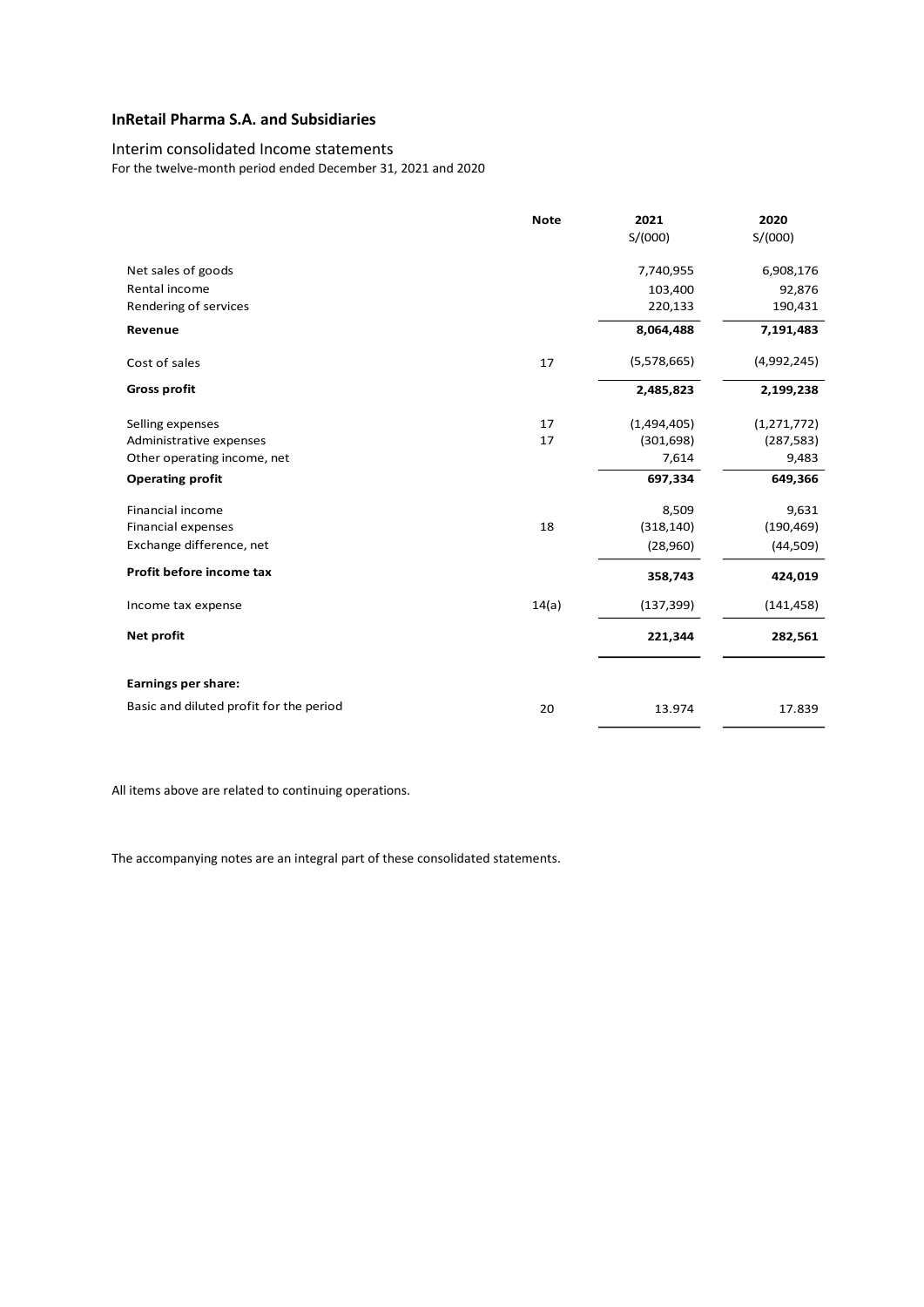Interim consolidated statements of comprehensive income For the twelve-month period ended December 31, 2021 and 2020

|                                                                      | 2021      | 2020      |
|----------------------------------------------------------------------|-----------|-----------|
|                                                                      | S/(000)   | S/(000)   |
| Profit for the period                                                | 221,344   | 282,561   |
| Other comprehensive income                                           |           |           |
| Unrealized (loss) gain on investments at fair value through equity   | (2, 140)  | 8,627     |
| Income tax effect                                                    | 631       | (2,545)   |
| Total other comprehensive income from investments at fair value      |           |           |
| through equity                                                       | (1,509)   | 6,082     |
| Unrealized loss from derivative financial instrument                 | (11, 129) | (61, 412) |
| Income tax effect                                                    | 3,283     | 18,117    |
| Total comprehensive income from derivative financial instruments     | (7, 846)  | (43, 295) |
| Unrealized (loss) gain from actuarial reserve for retirement         | (326)     | 588       |
| Total comprehensive income from actuarial reserve for retirement     | (326)     | 588       |
| Unrealized gain from foreign currency translation                    | 1,809     | 1,674     |
| Total comprehensive income from foreign currency translation         | 1,809     | 1,674     |
| Other comprehensive income for the period, net of income tax effects | (7, 872)  | (34, 951) |
| Total comprehensive income for the period                            | 213,472   | 247,610   |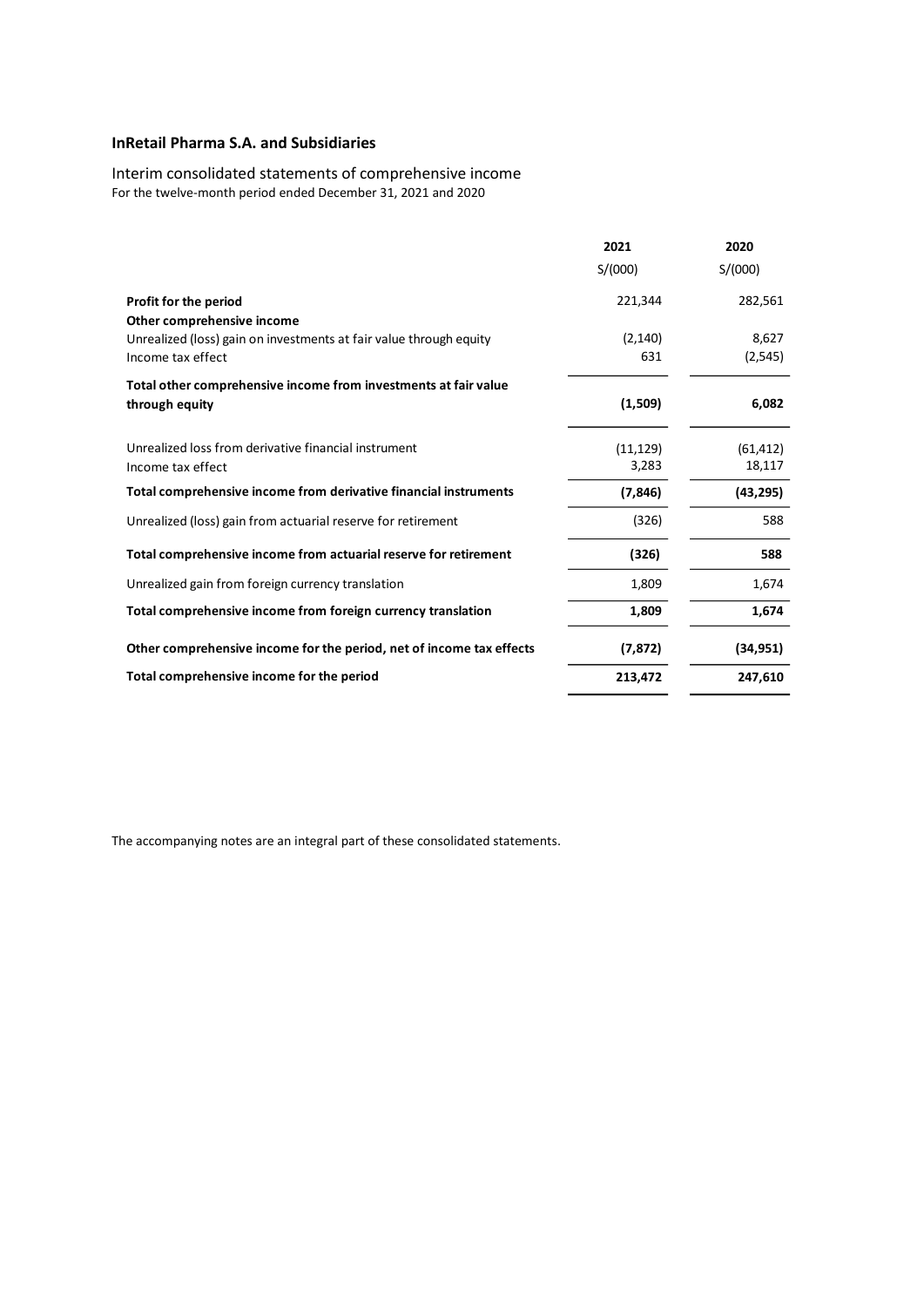# Interim consolidated statements of change in equity For the twelve-month period ended December 31, 2021 and 2020

|                                 |                      |         |                          | <b>Unrealized</b><br>results from<br>derivative | <b>Unrealized</b><br>results from<br>investment at | <b>Unrealized</b><br>results from<br>actuarial | <b>Unrealized</b><br>results from<br>foreign |                 |                     |
|---------------------------------|----------------------|---------|--------------------------|-------------------------------------------------|----------------------------------------------------|------------------------------------------------|----------------------------------------------|-----------------|---------------------|
|                                 |                      | Capital | Other                    | financial                                       | fair value                                         | reserve for                                    | currency                                     | <b>Retained</b> |                     |
|                                 | <b>Capital stock</b> | premium | reserves                 | instrument                                      | through equity                                     | retirement                                     | translation                                  | earnings        | <b>Total equity</b> |
|                                 | S/(000)              | S/(000) | S/(000)                  | S/(000)                                         | S/(000)                                            | S/(000)                                        | S/(000)                                      | S/(000)         | S/(000)             |
| Balance as of January 1, 2020   | 15,840               | 482,835 | 2,449                    | (3, 373)                                        | 8,692                                              | 477                                            | (239)                                        | 269,819         | 776,500             |
| Profit for the period           |                      |         |                          |                                                 |                                                    |                                                |                                              | 282,561         | 282,561             |
| Other comprehensive income      |                      |         |                          | (43, 295)                                       | 6,082                                              | 588                                            | 1,674                                        |                 | (34, 951)           |
| Total comprehensive income      |                      |         |                          | (43, 295)                                       | 6,082                                              | 588                                            | 1,674                                        | 282,561         | 247,610             |
| Dividends paid                  |                      |         |                          |                                                 |                                                    |                                                |                                              | (209, 362)      | (209, 362)          |
| Transfer to other reserve       |                      |         | 18,589                   |                                                 |                                                    |                                                |                                              | (18, 589)       |                     |
| Other                           |                      |         | (15)                     |                                                 |                                                    |                                                | 680                                          | (662)           |                     |
| Balance as of December 31, 2020 | 15,840               | 482,835 | 21,023                   | (46, 668)                                       | 14,774                                             | 1,065                                          | 2,115                                        | 323,767         | 814,751             |
| Balance as of January 1, 2021   | 15,840               | 482,835 | 21,023                   | (46, 668)                                       | 14,774                                             | 1,065                                          | 2,115                                        | 323,767         | 814,751             |
| Profit for the period           |                      |         |                          |                                                 |                                                    |                                                |                                              | 221,344         | 221,344             |
| Other comprehensive income      |                      |         | $\overline{\phantom{a}}$ | (7, 846)                                        | (1,509)                                            | (326)                                          | 1,809                                        |                 | (7, 872)            |
| Total comprehensive income      |                      |         | $\overline{\phantom{a}}$ | (7, 846)                                        | (1,509)                                            | (326)                                          | 1,809                                        | 221,344         | 213,472             |
| Dividends paid                  |                      |         |                          |                                                 |                                                    |                                                | $\overline{\phantom{a}}$                     | (610, 039)      | (610, 039)          |
| Transfer to other reserve       |                      |         | 15,885                   |                                                 |                                                    |                                                |                                              | (15, 885)       |                     |
| Other equity change             |                      |         | (4,025)                  |                                                 |                                                    |                                                | 170                                          | 3,855           |                     |
| Balance as of December 31, 2021 | 15,840               | 482,835 | 32,883                   | (54, 514)                                       | 13,265                                             | 739                                            | 4,094                                        | (76, 958)       | 418,184             |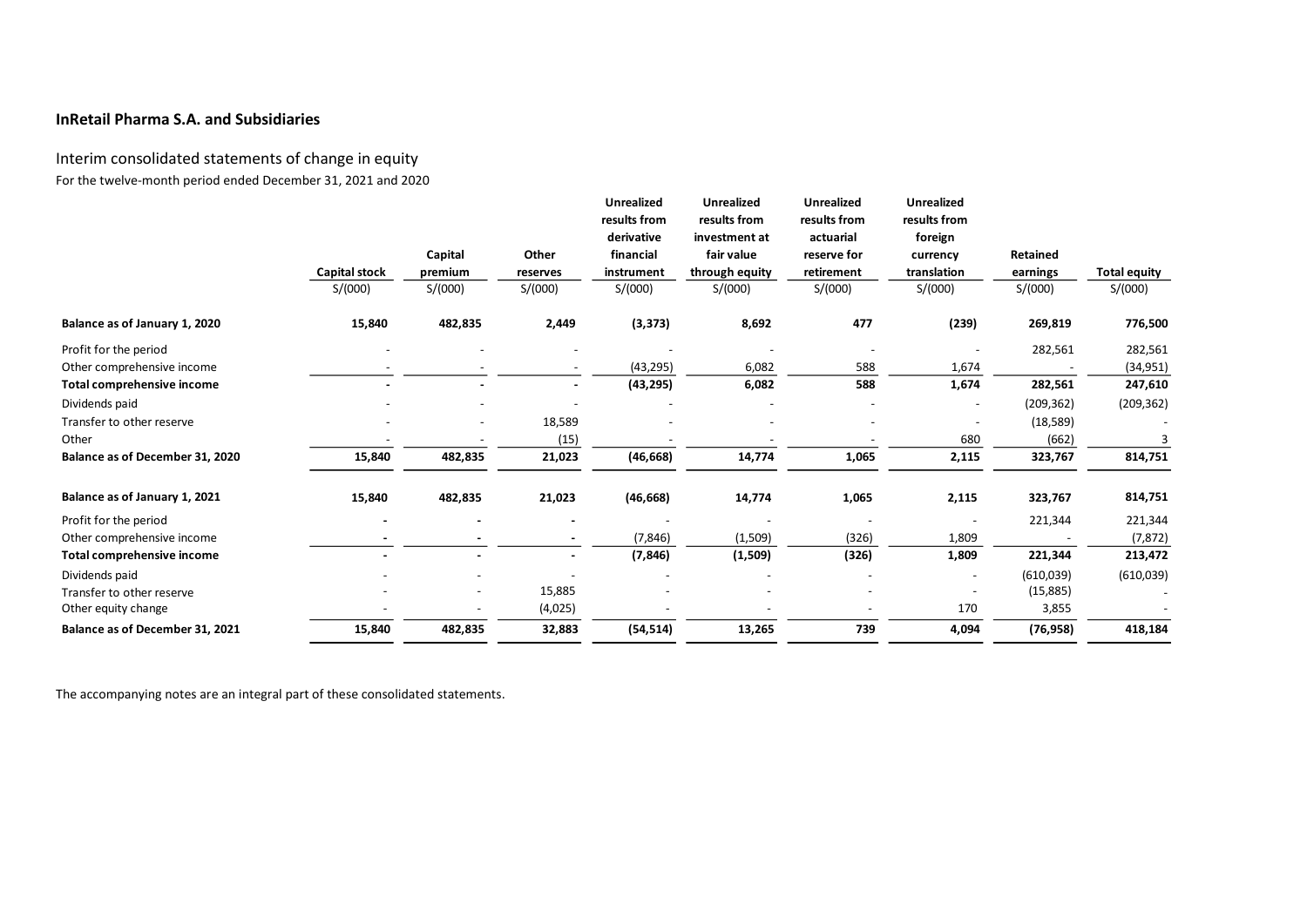## **Interim consolidated statements of cash flows**

For the twelve-month period ended December 31, 2021 and 2020

|                                                                                              | Note           | 2021        | 2020        |
|----------------------------------------------------------------------------------------------|----------------|-------------|-------------|
|                                                                                              |                | S/(000)     | S/(000)     |
| <b>Operating activities</b>                                                                  |                |             |             |
| Revenue                                                                                      |                | 8,039,114   | 7,143,669   |
| Payment of goods and services to suppliers                                                   |                | (6,240,551) | (5,487,417) |
| Payment of salaries and social benefits to employees                                         |                | (841, 221)  | (786, 807)  |
| Taxes paid                                                                                   |                | (310, 332)  | (193, 236)  |
| Recovery of taxes                                                                            |                | 1,713       | 3,938       |
| Other payments, net                                                                          |                | (2,652)     | (12, 776)   |
| Net cash flows from operating activities                                                     |                | 646,071     | 667,371     |
| <b>Investing activities</b>                                                                  |                |             |             |
| Collection of loans granted to related parties                                               |                |             | 111,000     |
| Purchase of investments at fair value through equity                                         | $\overline{7}$ | (124, 345)  |             |
| Sale of subsidiary, net of cash delivered                                                    |                | 37,372      | 5,834       |
| Purchase of property, furniture and equipment, net of acquisitions through leasing contracts |                | (126, 437)  | (73, 176)   |
| Loans granted to related parties                                                             |                |             | (111,000)   |
| Purchase and development of intangible assets                                                |                | (43, 024)   | (23, 206)   |
| Net cash flows used in investing activities                                                  |                | (256, 434)  | (90, 548)   |
| <b>Financing activities</b>                                                                  |                |             |             |
| Proceeds from interest-bearing loans and borrowings, net of structuring cost                 |                | 937,548     | 656,143     |
| Proceeds from related entity loans                                                           |                | 1,336,320   |             |
| Proceeds from derivative financial instrument settlement                                     |                | 21,385      |             |
| Payment of issued bonds                                                                      |                | (1,478,000) |             |
| Payment of premium for advanced cancelation of senior notes                                  |                | (47, 530)   |             |
| Payment of interest-bearing loans and borrowings                                             |                | (433, 222)  | (674, 579)  |
| Payment of lease liability                                                                   | 12             | (242, 074)  | (216, 407)  |
| Interest payment of lease liability                                                          | 12             | (43, 347)   | (44, 137)   |
| Payment of dividends                                                                         |                | (610, 039)  | (209, 362)  |
| Interest paid                                                                                |                | (81, 451)   | (127, 621)  |
| Net cash flows used in financing activities                                                  |                | (640, 410)  | (615, 963)  |
| Net decrease of cash and short-term deposits                                                 |                | (250, 773)  | (39, 140)   |
| Cash and short-term deposits at the beginning of the period                                  |                | 550,113     | 589,253     |
| Cash and short-term deposits at the end of the period                                        |                | 299,340     | 550,113     |
| <b>Non-cash transactions</b>                                                                 |                |             |             |
| Fixed assets purchased through leasing and other financial obligations                       |                | 40,602      | 5,270       |
| Addition of right-of-use assets                                                              |                | 190,031     | 118,334     |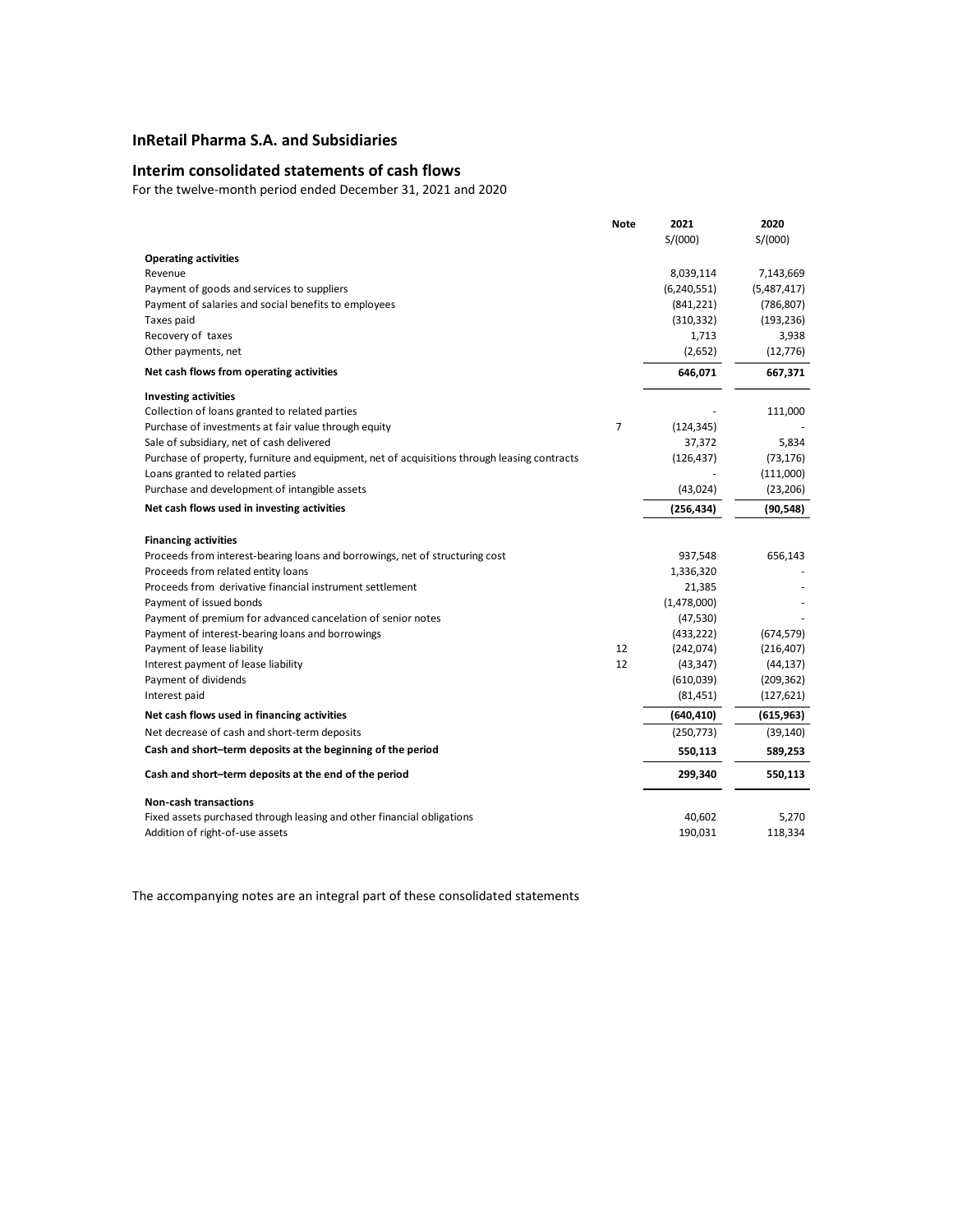# **InRetail Pharma S.A. and Subsidiaries**

# Notes to the interim condensed consolidated financial statements

As of December 31, 2021 and December 31, 2020 and for the twelve-month period ended December 31, 2021 and 2020

#### **1. Identification, business activity, reorganization process, disposal subsidiaries and pandemic**

#### (a) Identification

InRetail Pharma S.A. (hereinafter "the Company"), was incorporated on August 2, 1996. As of December 31, 2021 and December 31, 2020, the Company is a subsidiary of InRetail Perú Corp. which holds 87.02 percent of the Company's capital stock. Likewise, InRetail Perú Corp. is a subsidiary of Intercorp Retail Inc., which is one of the entities of the Intercorp Perú Group operating in Peru and abroad.

The Company's legal address, where its administrative offices operate, is Av. Defensores del Morro N ° 1277, Chorrillos, Lima, Republic of Peru.

(b) Business activity

The Company and its Subsidiaries Drogueria InRetail Pharma S.A.C., Farmacias Peruanas S.A.C., Mifarma S.A.C., Química Suiza S.A.C., Boticas IP S.A.C., Jorsa de la Selva S.A.C., Vanttive S.A.C., FP Servicios Generales S.A.C. and Quicorp S.A. and Subsidiaries (hereinafter and together "InRetail Pharma Group") are mainly dedicated to operating pharmacies and to the distribution of pharmaceutical products. The InRetail Pharma Group operations are concentrated in the Andean region, with its core market in Peru.

(c) Reorganization process

In order to present a more efficient and organized structure, during 2021 and 2020, several corporate reorganization processes were performed, which involve some subsidiaries as Droguería InRetail Pharma S.A.C., Farmacias Peruanas S.A.C., Mifarma S.A.C., Albis S.A.C., Cifarma S.A.C., Boticas del Oriente S.A.C., Eckerd Amazonia S.A.C. and Quicorp S.A.; however, considering that said subsidiaries were controlled, directly and indirectly, by the Company and/or its shareholders since previous years, such reorganization processes had no impact on the consolidated financial statements as of December 31, 2021 and December 31, 2020.

(d) Disposal of subsidiaries

On January 22 and February 26, 2021, InRetail Pharma Group transferred 100 percent of its participation in Química Suiza Colombia S.A.S. and Cifarma S.A.C. for approximately US\$1,958,000 (equivalent to S/7,093,000) and US\$9,545,000 (equivalent to S/34,879,000), to non-related entities.

On October 5, 2020, InRetail Pharma Group sold the shareholder interest in their Bolivian subsidiary Mifarma S.A. for approximately US\$2,000,000 (equivalent to S/7,233,000), to a non-related entity.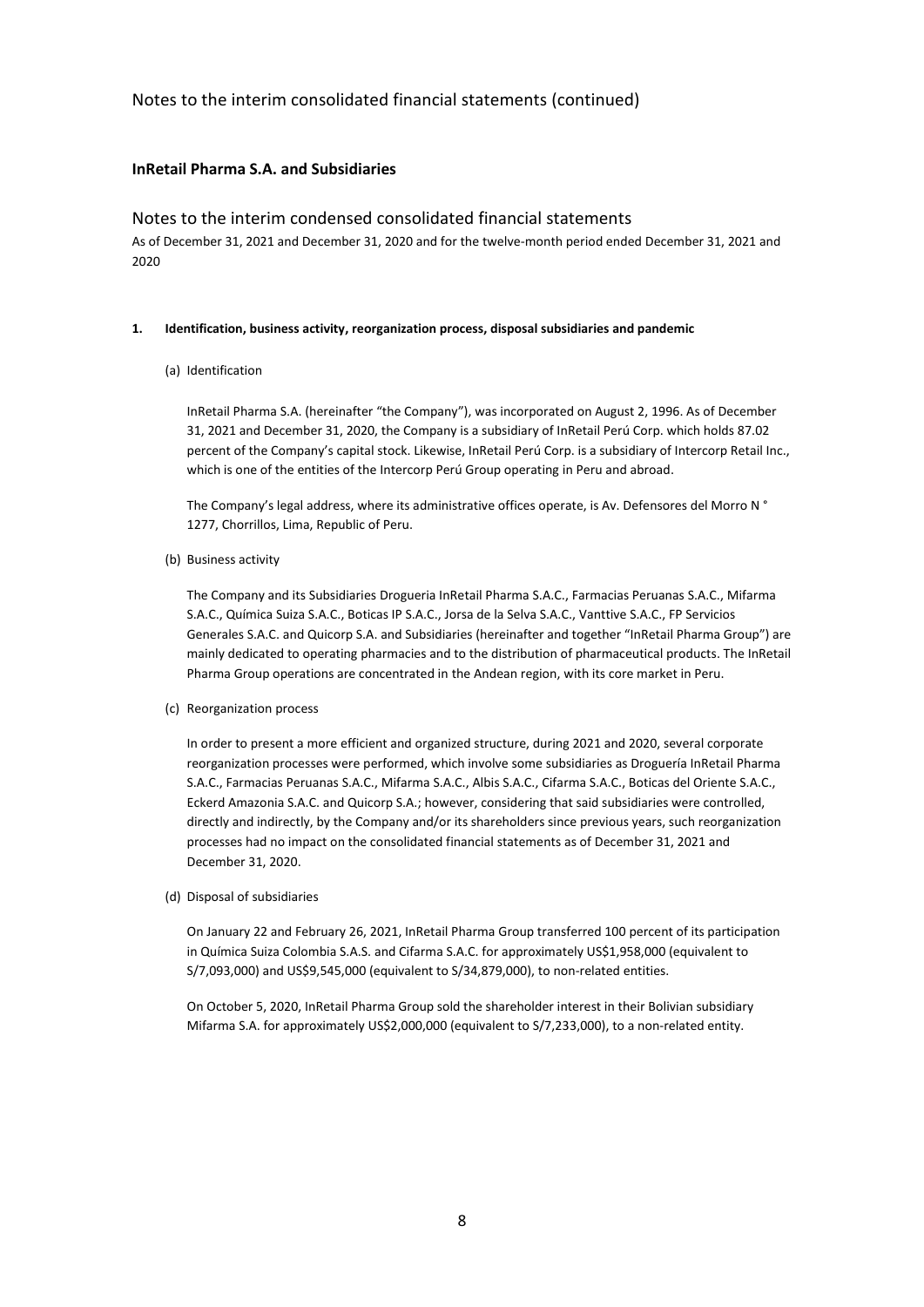The following are the assets and liabilities, at the date of disposals:

|                                        | 2021                             |                          |                           |
|----------------------------------------|----------------------------------|--------------------------|---------------------------|
|                                        | Quimica Suiza<br>Colombia S.A.S. | Cifarma S.A.C.<br>(Peru) | Mifarma S.A.<br>(Bolivia) |
|                                        | S/(000)                          | S/(000)                  | S/(000)                   |
| <b>Assets</b>                          |                                  |                          |                           |
| Cash and short-term deposits           | 2,085                            | 2,514                    | 1,399                     |
| Inventories                            | 4,487                            | 20,001                   | 8,522                     |
| Property, furniture and equipment, net | 207                              | 10,617                   | 809                       |
| Right-of-use assets, net               | 57                               | 16,960                   | 891                       |
| Intangible assets, net                 |                                  | 6,907                    |                           |
| Other                                  | 9,533                            | 25,475                   | 610                       |
|                                        | 16,369                           | 82,474                   | 12,231                    |
| <b>Liabilities</b>                     |                                  |                          |                           |
| Trade accounts payables                | 6,709                            | 14,018                   | 7,586                     |
| Lease liabilities                      | 92                               | 20,164                   | 890                       |
| Other                                  | 5,154                            | 6,641                    | 2,327                     |
|                                        | 11,955                           | 40,823                   | 10,803                    |
| <b>Net value</b>                       | 4,414                            | 41,651                   | 1,428                     |

#### e) Pandemic

In March 2020, the World Health Agency "WHO" declared the coronavirus outbreak as a pandemic. The Company and its Subsidiaries have taken all the appropriate measures to safeguard the health of workers and ensure their critical processes.

On January 26, 2021, the government of Peru announced new quarantine measures for the country to contain the virus, applying different measures in each region according to four different alert levels: extreme, very high, high and moderate. Measures were initially applicable for 15 days, from January 31, 2021 to February 15, 2021, but were extended to February 28, 2021.

On February 24, 2021, the government of Peru announced the lifting of the quarantine measures in the country from March 1, 2021 to March 14, 2021. During this period, all shopping centers were allowed to operate both essential and non-essential retail, but with restrictions on maximum visitor capacity between 20 and 60 percent which varied depending on the tenant and risk level in each region.

On April 14, 2021, the government of Peru announced that, due to an increase in infections, several regions of the country would return to the level of extreme risk, where the allowed capacity in shopping centers was 20 percent that mandate would last from April 19 to May 5, 2021.

Since July 12, 2021, restrictions on Sundays were lifted, capacity in Shopping Malls was increased to 50 percent, and opening hours were increased until 10 pm. Since September 6, 2021, most regions have been classified in the lowest risk level.

The Peruvian Government announced that, due to the increase in infections, several regions of the country would return to the high risk level, where the capacity allowed in shopping centers will be 60 percent, which will be in force from December 15, 2021 to January 30, 2022.

These restrictions did not affect essential activities such as the supply of pharmaceutical products.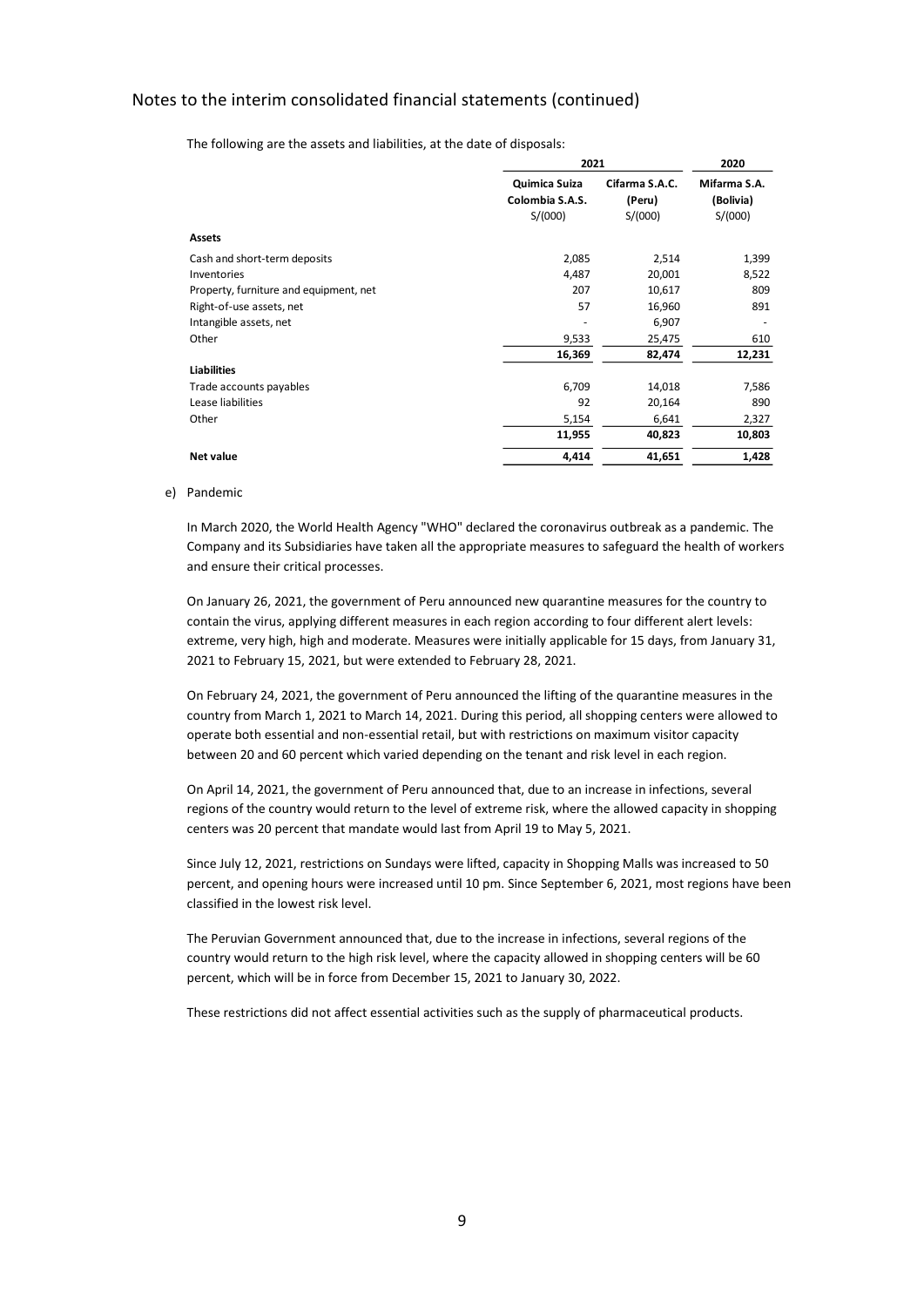The Company's Management and its subsidiaries estimate that the pandemic will not have a significant impact on the consolidated financial statements.

The accompanying interim consolidated financial statements as of December 31, 2021 and 2020 were approved by the Board of Directors on February 28, 2022.

#### **2. Subsidiary activities**

The Company and its Subsidiaries (hereinafter the "InRetail Pharma Group") are dedicated to the commercialization, manufacturing, distribution and marketing, nationally and internationally, of pharmaceutical products, cosmetics, food for medical use and other foods intended for protection and recovery of health through its "Inkafarma" and "Mifarma" pharmacy chains. The company and its subsidiaries operate 2,249 stores as of December 31, 2021 (2,165 stores as of December 31, 2020) and have operations in Peru, Ecuador and Bolivia as of December 31, 2021 (Peru, Colombia, Ecuador and Bolivia as of December 31, 2020).

The description of the activities of the main Subsidiaries of the Company is as follows:

- (a) Droguería InRetail Pharma S.A.C. began operations in August 2020. Its economic activity is the purchase and wholesale of pharmaceutical products, personal care and other products for the protection and recovery of health.
- (b) Farmacias Peruanas S.A.C. started operations in August 2020. Its economic activity is to provide business, administrative and logistical services for the companies of the Pharma group.
- (c) Eckerd Amazonia S.A.C. was incorporated and started its activities in September 2001. It is dedicated to the commercialization of pharmaceutical products, cosmetic products, food for medical use and other elements aimed for health protection and recovery through its "Inkafarma" pharmacy chain. This Subsidiary's legal address is Alfonso Ugarte Avenue 1283, Loreto, Iquitos, Peru.

At the General Shareholders' Meeting of September 1, 2021, the merger of the Company with Jorsa de la Selva S.A.C. was agreed, in which the latter would act as the absorbing company, therefore, Eckerd Amazonia S.A.C. extinguished without the need to be dissolved or liquidated.

(d) Boticas del Oriente S.A.C. was incorporated and started its activities in December 2007. It is dedicated to the commercialization of pharmaceutical products, cosmetic products, food for medical use and other elements aimed for health protection and recovery through its "Inkafarma" pharmacy chain. This Subsidiary's legal address is Alfonso Ugarte Avenue 1283, Loreto, Iquitos, Peru.

At the General Shareholders' Meeting of September 1, 2021, the merger of the Company with Jorsa de la Selva S.A.C. was agreed, in which the latter would act as the absorbing company, therefore, Boticas del Orientes S.A.C. extinguished without the need to be dissolved or liquidated.

(e) Mifarma S.A.C.

It is a subsidiary of InRetail Pharma S.A., product of the spin-off approved on September 1, 2021, which owns 99.99 percent of its capital. It was incorporated on November 22, 2005. Until August 31, 2021, it was a subsidiary of Quicorp S.A. Previously, it was a subsidiary of Química Suiza S.A.C. until April 30, 2019. The legal address of the subsidiary is Calle Víctor Alzamora N ° 147, Urb. Santa Catalina, Lima, Peru.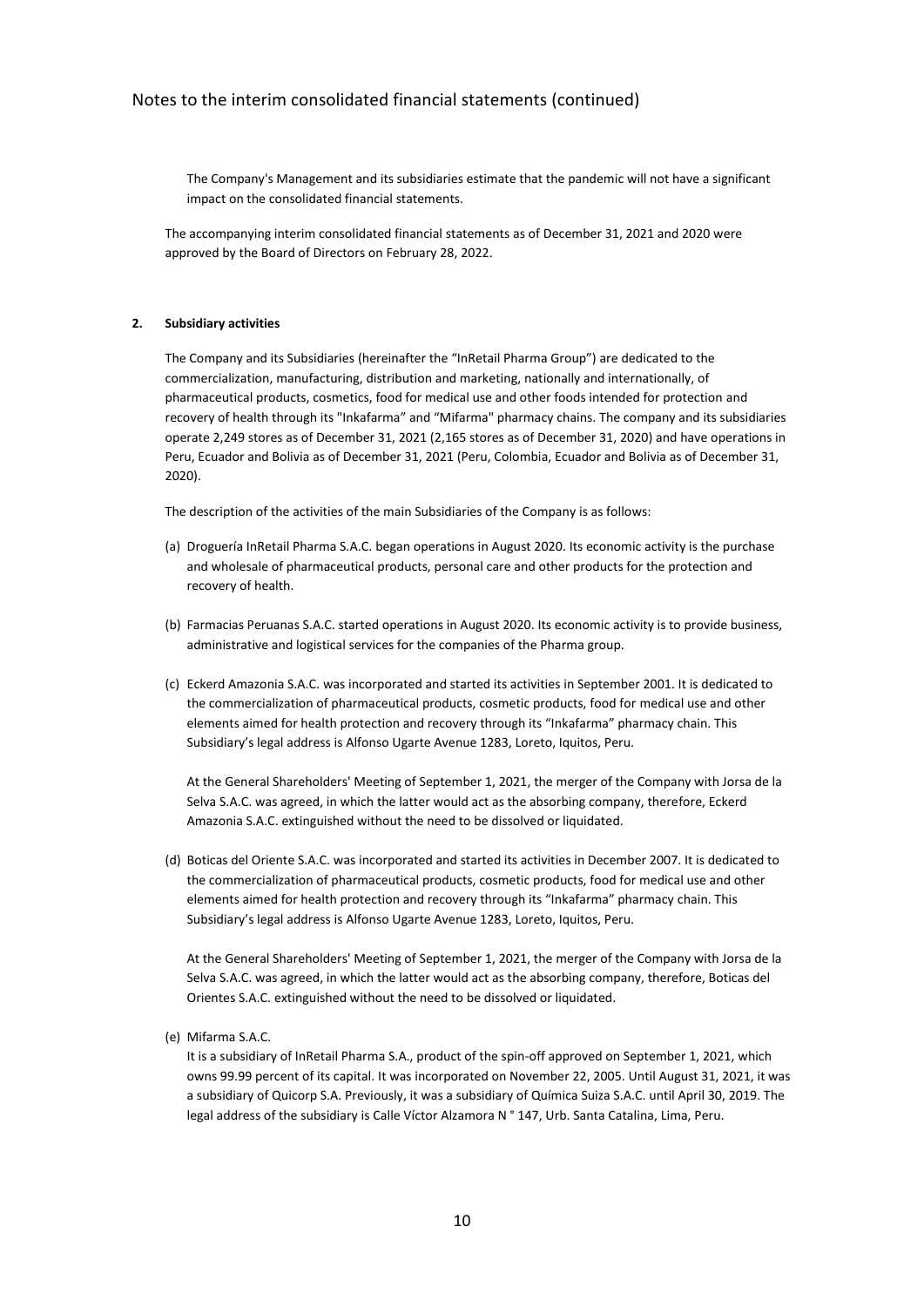It is dedicated to retail of pharmaceutical products, cosmetics, perfumery, hygiene, hygiene and personal care and other products for the protection and recovery of health.

The company maintains 99.99 percent of the equity of the following companies:

 $i$  Albis  $S$  A.C.

It is a legal entity established in 1998 as a result of the merger of Distribuidora Albis S.A. with Albis Data S.A. It is a subsidiary of Mifarma S.A.C., which owns 99.99 percent of its capital.

It is dedicated to the commercialization of pharmaceutical, cosmetic, perfumery, health, hygiene and personal care products and other products for the protection and recovery of health throughout the country.

At the General Shareholders' Meeting, on August 1, 2019, of Albis S.A.C. and Cifarma S.A.C. the reorganization of both companies was approved, through this reorganization, Albis S.A.C. segregates and transfers an equity block to Cifarma S.A.C. composed of assets and liabilities related to the laboratory business. The net value of the equity block is S/9,555,163, which was contributed to Cifarma S.A.C.

At the General Shareholders' Meeting of October 1, 2021, was approved, the merger of Albis S.A.C. with Mifarma S.A.C. in which the latter acts as absorbent, therefore, Albis S.A.C. is extinguished without the need to be dissolved or liquidated.

ii. Jorsa de la Selva S.A.C.

It is a legal entity, a subsidiary of Albis S.A.C., dedicated mainly to the commercialization of pharmaceutical products, cosmetics, perfumery, hygiene, personal care and other products for the protection and recovery of health. The Company's legal address is located at Av. Elías Aguirre 1107, Loreto, Peru.

At the General Shareholders' Meeting on September 1, 2021, the merger of the Jorsa de la Selva S.A.C. with Eckerd Amazonia S.A.C. and Boticas del Oriente S.A.C., was approved in which Jorsa de la Selva S.A.C. would act as the absorbing company, therefore, Eckerd Amazonia S.A.C. and Boticas del Oriente S.A.C. extinguished without the need to be dissolved or liquidated.

(f) Química Suiza S.A.C.

Incorporated in Peru on March 6, 1939 and its legal address is located at Av. República de Panamá N°2577, Lima, Peru. It is a subsidiary of InRetail Pharma S.A., as result of the spin-off approved by the General Shareholders' Meeting on September 1, 2021, who owns 99.99 percent of its capital.

It is dedicated to the import, representation and commercialization of pharmaceutical, food, cosmetic, chemical, liquor and consumer products in general. Additionally, it obtains commissions for the intermediation in the sale of raw materials on behalf of foreign suppliers.

The company holds 99.99 percent of the equity of Vanttive S.A.C.

i. Vanttive S.A.C.

It was incorporated in Peru on July 11, 2012. It is a direct subsidiary of Química Suiza S.A.C., a company incorporated in Peru, which owns 99.99 percent of its capital stock as of December 31, 2021 and December 31, 2020. Its Legal address is located in Av. República de Panamá N ° 2577, La Victoria, Lima.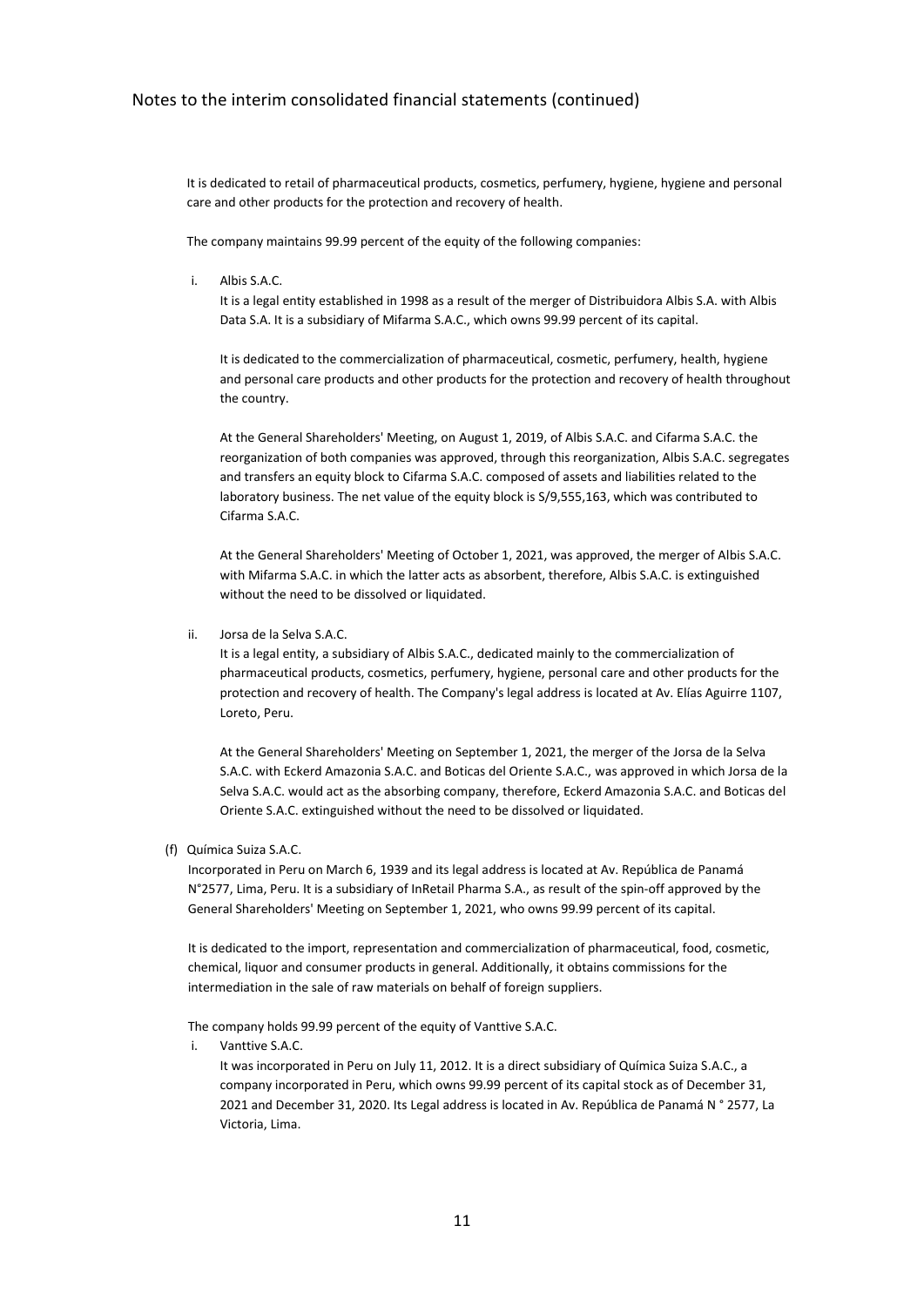It is engaged in the wholesaling and retailing, warehousing, distribution, over the counter and manufacturing of natural and pharmaceutical health products, specifically for patients undergoing cancer treatment.

In addition, it can engage in the provision of services as a medical center in the category of doctor's office for the purpose of prevention, promotion, diagnosis, medical treatment and rehabilitation in order to keep people in a healthy state.

(g) Quicorp S.A. is a Holding incorporated in Peru in September 2010. At the General Shareholders' Meeting on September 1, 2021, the division of an equity block in favor of InRetail Pharma S.A. of the shares of Quimica Suiza S.A.C. and Mifarma S.A.C. was approved.

The Company maintains 99.99 percent of the equity of the following Companies:

i. Quifatex S.A. S.A.C.

It was incorporated on May 26, 1978 in the city of Quito, Ecuador. The registered office is located at Av. 10 de Agosto 10640 y Manuel Zambrano, Quito, Ecuador. It is controlled and supervised by the Superintendence of Corporations in the Republic of Ecuador.

It is dedicated to the commercialization, distribution, representation, import, and export of pharmaceutical, nutrition, chemical, cosmetic, food, veterinary, insecticidal, fertilizing products and liquors and well as tools and machinery in general.

The company maintains 99.99 percent of the equity of Vanttive Cía. Ltda.

Vanttive Cía. I tda.

It was incorporated on July 17, 2003 in the city of Quito, Ecuador. The registered office is located at Av. 10 de Agosto 10640 y Manuel Zambrano, Quito, Ecuador. It is controlled and supervised by the Superintendence of Corporations in the Republic of Ecuador.

It is dedicated to the import, export, commercialization, distribution, and intermediation of specialized pharmaceutical products.

ii. Quimiza Ltda.

It was incorporated on August 26, 1978. It is a distributor in the cities of Tarija, Oruro, and Potosí, as well as a distribution center in Santa Cruz, Bolivia. In addition, it has offices, agencies, and branches in other districts of the country. Currently, it has four offices in the cities of Santa Cruz (main office), La Paz, Cochabamba, and Sucre.

It is dedicated to the manufacture, commercialization, distribution, import, export, and representation of chemical, pharmaceutical, dietary, veterinary, cosmetic, insecticidal and fertilizing products, as well as machinery and equipment for the industry and consumables in general. Currently, it imports and commercializes pharmaceutical, industrial, consumption and veterinary products, expanding its market by signing new representation agreements.

iii. Cifarma S.A.C.

It was incorporated in Peru on July 1, 1992. It is a Subsidiary of Quicorp S.A., product of the spin-off approved on May 1, 2019, who owns 99.99 percent of its share capital. Until April 30, 2019, it was a subsidiary of Quimica Suiza S.A.C. and up to September 30, 2010, Cifarma S.A.C. was a Subsidiary of Roxilan S.A., a company incorporated in Switzerland, which owned 71.96 percent of its capital. The registered office of Cifarma S.A. is located at Carretera Central Km. 3 N° 1315 Santa Anita, Lima, Perú.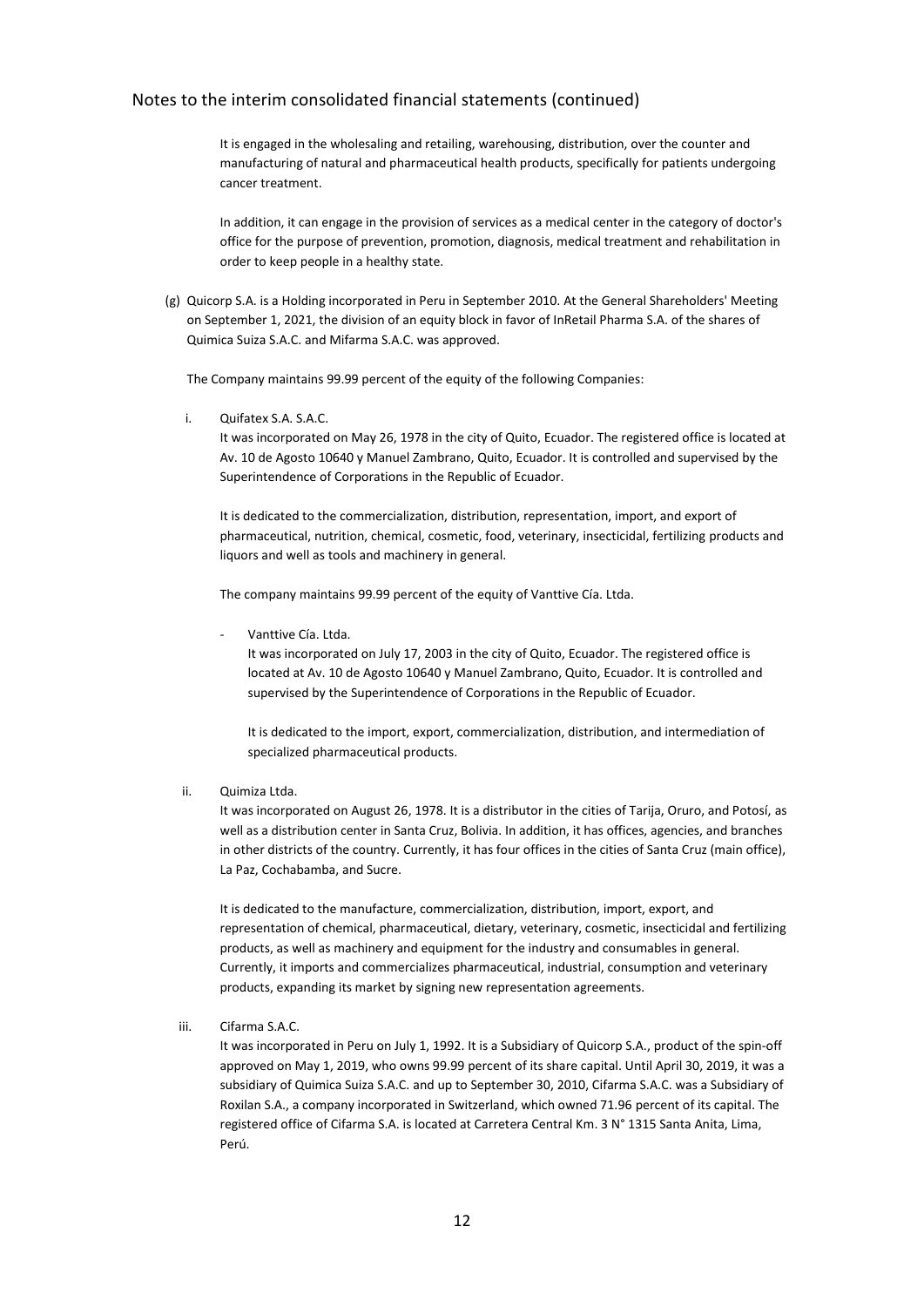Cifarma S.A.C. provides services related to manufacturing and packaging of pharmaceutical, cosmetic and chemical products, with Química Suiza S.A.C. as its main client.

In February 2021, Cifarma S.A.C., was sold to an unrelated third party, the amount of the sale was S/34,879,000. See Note 1 (d).

iv. Mifarma S.A.

It was incorporated in La Paz, Bolivia on March 12, 2010. It is dedicated to the import, export, purchase, sale, production, by itself or third parties, and trade of all pharmaceutical and medical products in general belonging to local and foreign companies it represents.

In October 2020, Mifarma Bolivia, which operated 23 pharmacies, was sold to an unrelated third party, the amount of the sale was S/7,233,000. See Note 1 (d).

v. Quimica Suiza Colombia S.A.S. (Formerly Quideca S.A.) It was incorporated on March 13, 2006 in Bogota, Colombia and is legally effective up to March 13, 2056.

It is dedicated to the purchase, sale, commercialization, promotion, distribution, representation, import, and export of health and pharmaceutical products, including vaccines, food, cosmetic, hygiene, personal care and home products. It also trades pesticides, herbicides, insecticides, fertilizers, chemical and agrochemical products, construction additives, tools, and equipment.

In January 2021, Quimica Suiza Colombia S.A.S., was sold to an unrelated third party, the amount of the sale was S/7,093,000. See Note 1 (d).

#### **3. Basis of preparation and presentation, changes in the accounting policies of the Pharma group**

(a) Interim financial statements

The consolidated financial statements of the InRetail Pharma Group have been prepared in accordance with International Financial Reporting Standards (IFRS) as issued by the International Accounting Standards Boards (IASB), effective as of December 31, 2021 and December 31, 2020, respectively.

The interim financial statements of the InRetail Pharma Group have been prepared in accordance with IAS 34 "Interim Financial Reporting".

The interim financial information does not include all the information and disclosures required in the annual financial statements and should be read in conjunction with the audited annual information.

The consolidated financial statements have been prepared on a historical cost basis, except for financial instruments at fair value through profit and loss, financial instruments at fair value through other comprehensive income and derivative financial instruments. The consolidated financial statements are presented in Soles and all values are rounded to the nearest thousand (S/(000)), except when otherwise indicated.

The functional currency of the subsidiaries domiciled in Ecuador, Bolivia and Colombia are the local currency in those countries. These currencies do not belong to hyperinflationary economies. All transactions are measured in the functional currency.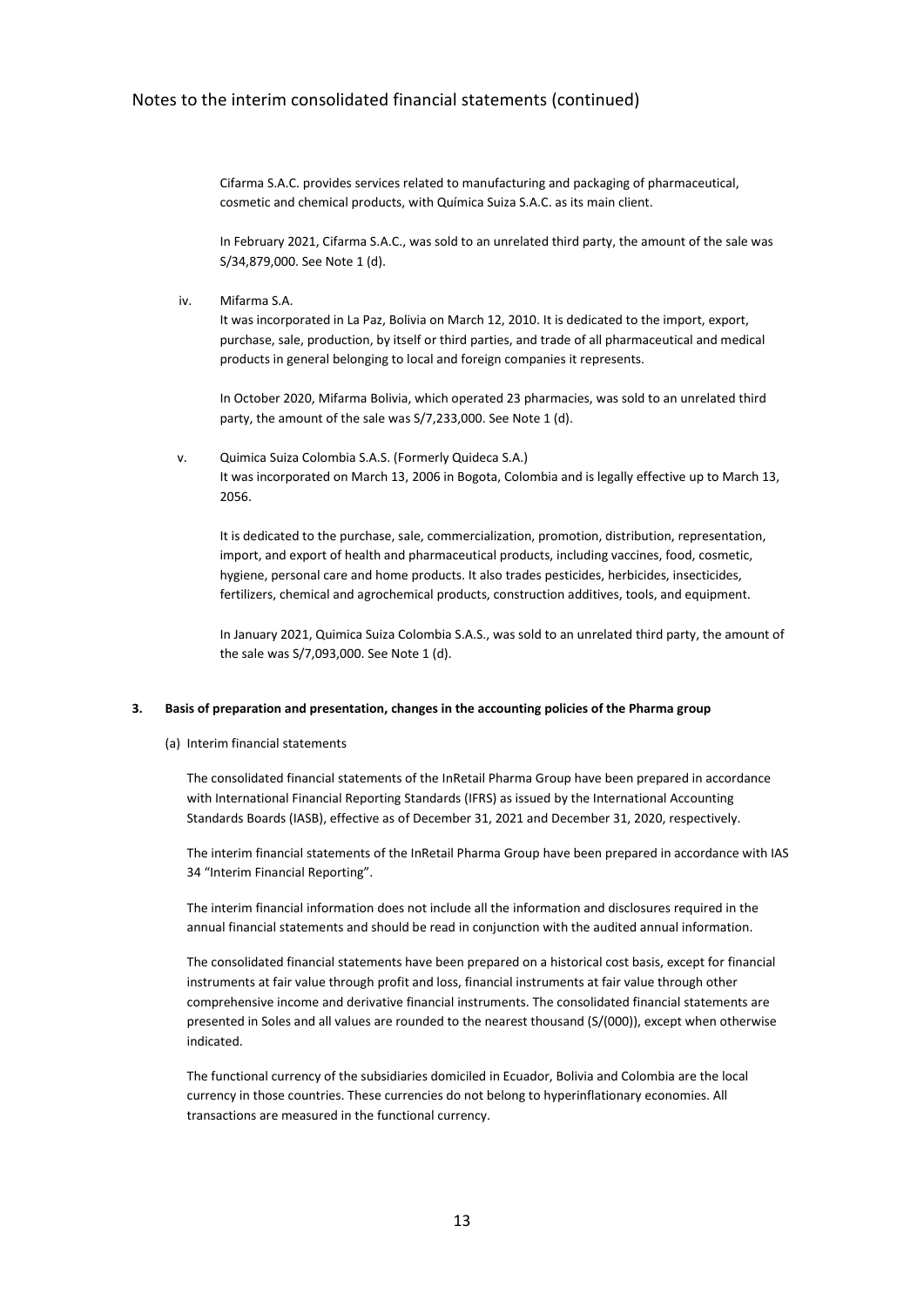The result and the financial position of all the Group companies (none of which has the currency for a hyperinflationary economy), that have a functional currency other than the InRetail Pharma S.A.'s presentation currency are translated into the presentation currency as follows:

- Assets and liabilities for each statement of financial position presented (including comparatives) shall be translated at the closing exchange rate at the date of the statement of financial position;
- Income and expenses for each statement presenting profit or loss and other comprehensive income (including comparatives) shall be translated at the average exchange rates for the corresponding year;
- Equity accounts shall be translated at the exchange rates at the date of the transactions; and
- All resulting exchange differences shall be recognized in other comprehensive income as profit or loss on translation.

At the date of this report, all the entities consolidated into the accompanying financial statements are legal subsidiaries of InRetail Pharma S.A.

#### (b) Basis of consolidation

The consolidated financial statements comprise the financial statements of the Company and its subsidiaries, see Note 2.

Subsidiaries are fully consolidated from the date of acquisition, being the date on which the InRetail Pharma Group obtains control, and continues to be consolidated until the date when such control ceases. The financial statements of the subsidiaries are prepared for the same period as the parent company, using consistent accounting policies. All intra-group balances, transactions, unrealized gains and losses resulting from intra-group transactions and dividends are eliminated in full.

The non-controlling interests have been determined in proportion to the participation of minority shareholders in the net equity and the results of the subsidiaries in which they hold shares, and they are presented separately in the consolidated statement of financial position and the consolidated statement of comprehensive income.

Losses in a subsidiary are attributed to the non-controlling interest even if that results in a deficit balance. A change in the ownership interest of the subsidiary, without a loss of control, is accounted as an equity transaction.

The accounting policies followed in the preparation of the consolidated financial statements are consistent with those followed in the preparation of the consolidated financial statements as of December 31, 2020.

#### (c) New accounting standards

The accounting policies adopted in the preparation of the interim combined financial statements are consistent with those followed in the preparation of the Companies annual combined financial statements for the year ended December 31, 2020, except for the adoption of the new standards and interpretations as of January 1, 2020.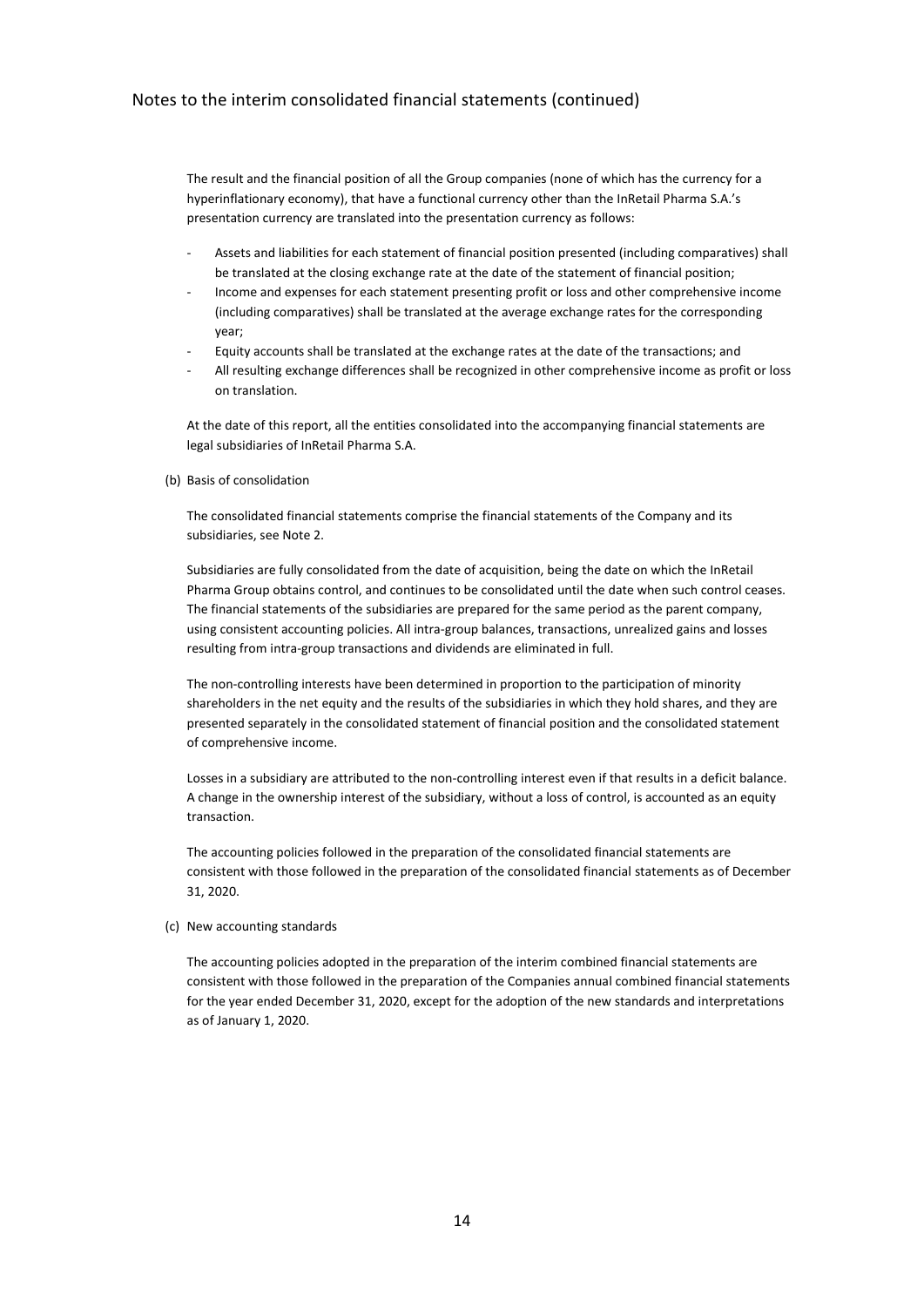The standards and amendments, and improvements to the standards that are issued, and effective up to the date of issuance of the accompanying consolidated financial statements, are disclosed below:

(i) Amendments to IFRS 3 "Business combinations": Reference to the Conceptual Framework

In May 2020, the IASB issued Amendments to IFRS 3, intended to replace a reference to the Framework for the Preparation and Presentation of Financial Statements, issued in 1989 with a reference to the Conceptual Framework for Financial Reporting issued in March 2018 without significantly changing its requirements. The Board also added an exception to the recognition principle of IFRS 3 to avoid the issue of potential ´Day 2´ gain or losses arising for liabilities and contingent liabilities that would be within the scope of IAS 37 or IFRIC 21 "Levies", if uncured separately.

At the same time, the Board decided to clarify existing guidance in IFRS 3 for contingent assets that would not be affected by replacing the reference to the Framework for the Preparation and Presentation of Financial Statements. The amendments are effective for annual reporting periods beginning on or after January 1, 2022 and apply prospectively.

Since the amendments apply prospectively to transactions or other events that occur on or after the date of the first application, the InRetail Group will not be affected by these amendments on transition.

(ii) Modifications to IAS 1 "Presentation of financial statements" Classification of Liabilities as Current or Non- current

In January 2020, the IASB issued amendments to paragraphs 69 to 76 of IAS 1 to specify the requirements for classifying liabilities as current or non-current. The amendments clarify: (i) what is meant by a right to defer settlement; (ii) that a right to defer must exist at the end of the reporting period; (iii) that classification is unaffected by the likelihood that an entity will exercise its deferral right; and, (iv) that only if an embedded derivative in a convertible liability is itself an equity instrument would the terms of a liability not impact its classification. The amendments are effective for annual reporting periods beginning on or after January 1, 2023 and must be applied retrospectively.

The InRetail Pharma Group is currently assessing the impact the amendments will have on current practice and whether existing loan agreements may require renegotiation.

(iii) Amendments to IAS 16 "Property, plant and equipment": Proceeds before intended Use

In May 2020, the IASB issued amendments to IAS 16, which prohibits entities deducting fom the cost of an item of property, plant and equipment, any proceeds from selling items produced while bringing that asset to the location and condition necessary for it to be capable of operating in the manner intended by management. Instead, an entity recognizes the proceeds from selling such items, and the costs of producing those items, in profit or loss. The amendment is effective for annual reporting periods beginning on or after January 1, 2022 and must be applied retrospectively to items of property, plant and equipment made available for use on or after the beginning of the earliest period presented when the entity first applies the amendment.

The amendments are not expected to have a material impact on the InRetail Pharma Group.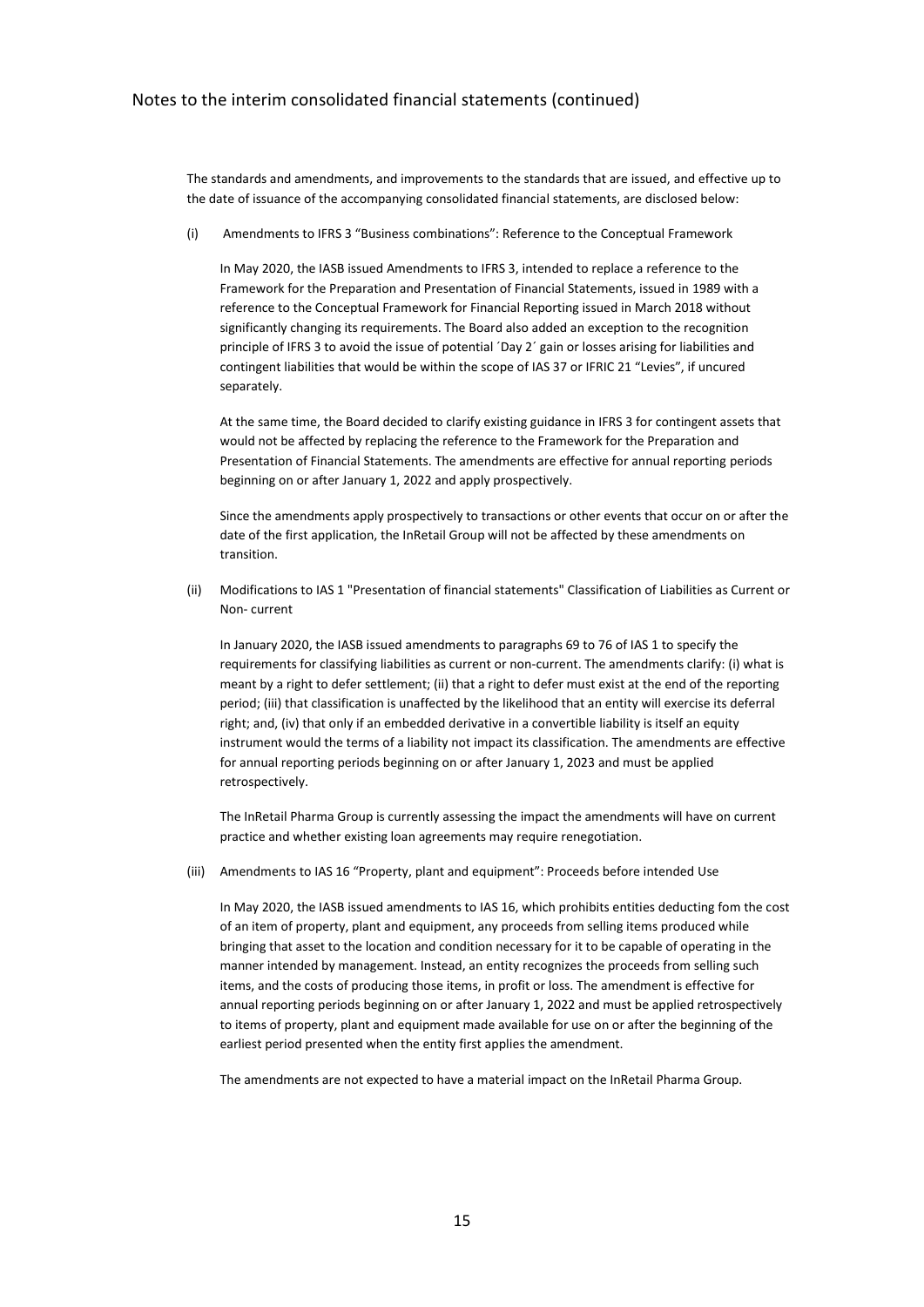(iv) Amendments to IAS 37 "Provisions, contingent liabilities and contingent assets": Onerous Contracts – Costs of Fulfilling a Contract

In May 2020, the IASB issued amendments to IAS 37 to specify which costs an entity needs to include when assessing whether a contract is onerous or loss-making. The amendments apply a "directly related cost approach". The costs that relate directly to a contract to provide goods or services include both incremental costs and an allocation of costs directly related to contract activities. General and administrative costs do not relate directly to a contract and are excluded unless they are explicitly chargeable to the counterparty under the contract. The amendments are effective for annual reporting periods beginning on or after January 1, 2022.

The InRetail Group will apply these amendments to contracts for which it has not yet fulfilled all its obligations at the beginning of the annual reporting period in which it first applies the amendments.

(v) Annual Improvements (2018-2020 cycle)

As part of its 2018-2020 annual improvement to IFRS standards process, the IASB issued the following amendments:

IFRS 1 "First-time adoption of international financial reporting standards": Subsidiary as a firsttime adopter

The amendment permits a subsidiary that elects to apply paragraph D16(a) of IFRS1 to measure cumulative translation differences using the amounts reported by the parent, based on the parent's date of transition to IFRS. This amendment is also applied to an associate or joint venture that elects to apply paragraph D16(a) of IFRS 1. The amendment is effective for annual reporting periods beginning on or after January 1, 2022 with earlier adoption permitted.

IFRS 9 "Financial instruments": Fees in the '10 percent' test for derecognition of financial liabilities

The amendment clarifies the fees that an entity includes when assessing whether the terms of a new or modified financial liability are substantially different from the terms of the original financial liability. These fees include only those paid or received between the borrower and the lender, including fees paid or received by either the borrower or lender on the other's behalf. An entity applies the amendment to financial liabilities that are modified or exchanged on or after the beginning of the annual reporting period in which the entity first applies the amendment. The amendment is effective for annual reporting periods beginning on or after January 1, 2022 with earlier adoption permitted.

IAS 41 "Agriculture": Taxation in fair value measurements

The amendment removes the requirement in paragraph 22 of IAS 41 that entities exclude cash flows for taxation when measuring the fair value of assets within the scope of IAS 41. An entity applies the amendment prospectively to fair value measurements on or after the beginning of the first annual reporting period beginning on or after January 1, 2022 with earlier adoption permitted.

In the Management's opinion, these standards will not have a significant impact on the consolidated financial statements of the InRetail Pharma Group.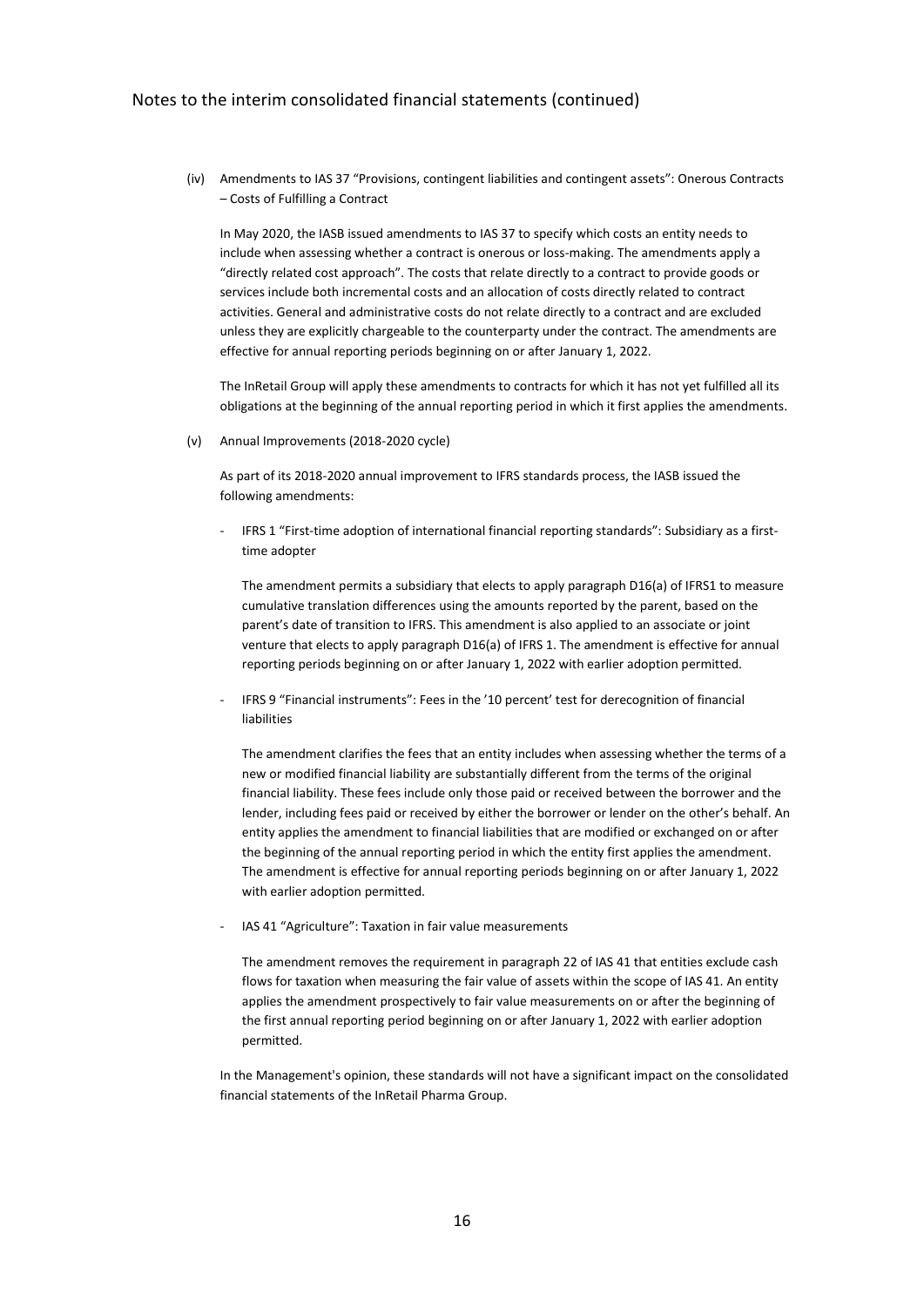#### **4. Cash and short-term deposits**

(a) The table below presents the components of this account:

|                      | As of December 31,<br>2021<br>S/(000) | As of December 31,<br>2020<br>S/(000) |
|----------------------|---------------------------------------|---------------------------------------|
| Cash (b)             | 5,896                                 | 6,186                                 |
| Current accounts (c) | 242,126                               | 507,495                               |
| Other deposits (d)   | 4                                     | 639                                   |
| Cash in transit      | 51,314                                | 35,793                                |
| Total                | 299,340                               | 550,113                               |

- (b) Comprises mainly cash held by subsidiaries in the premises of their store chains and in the vaults of a security company, corresponding to sales during the last days of the period.
- (c) The company and its Subsidiaries maintain current accounts in local banks in the currency of each country and US Dollars. They do not accrue interest and are freely available.
- (d) As of December 31, 2021, corresponds to a savings account balance in U.S. dollars of a foreign subsidiary (as of December 31, 2020, corresponds to term deposits between 1.50 and 1.62 percent annually in Colombian Pesos).

#### **5. Trade receivables, net**

(a) The table below presents the components of this item:

|                                     | As of December 31,<br>2021<br>S/(000) | As of December 31,<br>2020<br>S/(000) |
|-------------------------------------|---------------------------------------|---------------------------------------|
| Trade accounts receivable (b)       | 530,162                               | 558,690                               |
| Credit card operators (c)           | 18,110                                | 13,145                                |
| Total                               | 548,272                               | 571,835                               |
| Provision for doubtful accounts (d) | (38,258)                              | (48, 744)                             |
| Total                               | 510,014                               | 523,091                               |

- (b) Trade receivables are denominated in the currency of each country and US Dollars, have current maturity and do not bear interest.
- (c) Corresponds mainly to pending deposits in favor of InRetail Pharma Group for the last days of the month, held by credit card operators and originated from the sale of goods with credit cards in the different stores of InRetail Pharma Group.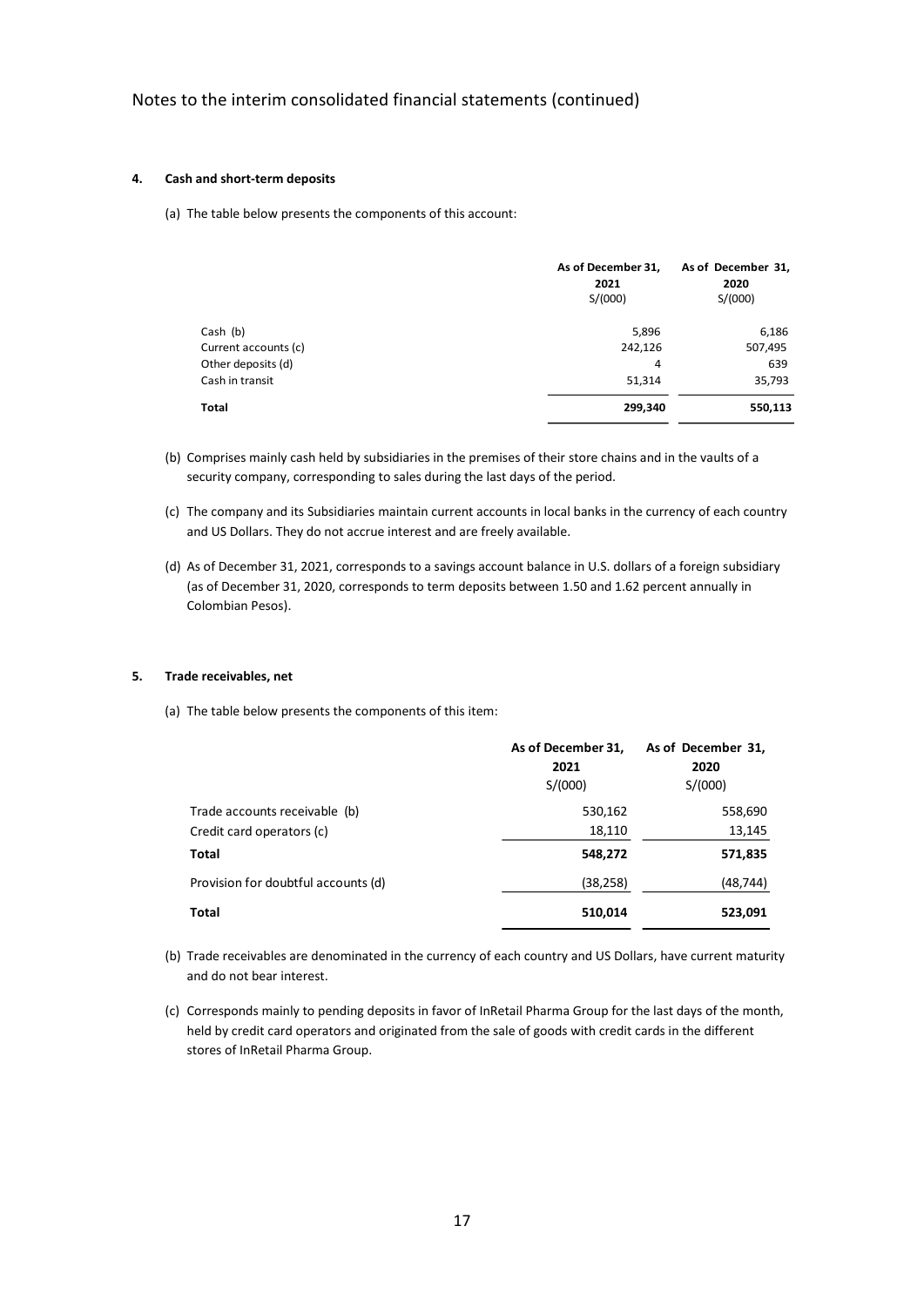(d) The movement in the provision for doubtful accounts receivables for the twelve-month period ended December 31, 2021 and 2020, were as follows:

|                                              | 2021      | 2020    |
|----------------------------------------------|-----------|---------|
|                                              | S/(000)   | S/(000) |
| Balance at the beginning of the period       | 48.744    | 44,734  |
| Provision recognized as expense, Note 17 (a) | 8,264     | 8,827   |
| Recoveries, Note 17 (a)                      | (2,496)   | (1,514) |
| Write-offs                                   | (18, 433) | (5,000) |
| Foreign currency translation                 | 2,179     | 1,697   |
| Balance at the end of the period             | 38,258    | 48,744  |

As of December 31, 2021 and December 31, 2020, the amount of overdue account receivables but nonimpaired amounted to approximately S/77,423,000 and S/86,504,000, respectively.

In the opinion of Management of the InRetail Pharma Group, the provision for doubtful accounts receivables as of December 31, 2021 and December 31, 2020, appropriately covers the credit risk of this item at those dates.

#### **6. Inventories, net**

(a) The composition of this item is presented below:

|                                                       | As of December 31,<br>2021 | As of December 31,<br>2020 |
|-------------------------------------------------------|----------------------------|----------------------------|
|                                                       | S/(000)                    | S/(000)                    |
| Goods, Note 17 (a)                                    | 1,235,924                  | 1,091,368                  |
| In transit inventories (b)                            | 137,741                    | 87,023                     |
| Raw material, Note 17 (a)                             | 860                        | 19,552                     |
| Miscellaneous supplies                                | 6,968                      | 3,393                      |
| Miscellaneous supplies for manufacturing, Note 17 (a) | 874                        | 550                        |
| Finished goods, Note 17 (a)                           |                            | 455                        |
| Total                                                 | 1,382,367                  | 1,202,341                  |
| <b>Minus</b>                                          |                            |                            |
| Provision for impairment of inventories (c)           | (14, 777)                  | (15, 643)                  |
| Total                                                 | 1,367,590                  | 1,186,698                  |

(b) Corresponds to goods and miscellaneous supplies imported by the Company and its Subsidiaries in order to satisfy customers' demand in its pharmacies.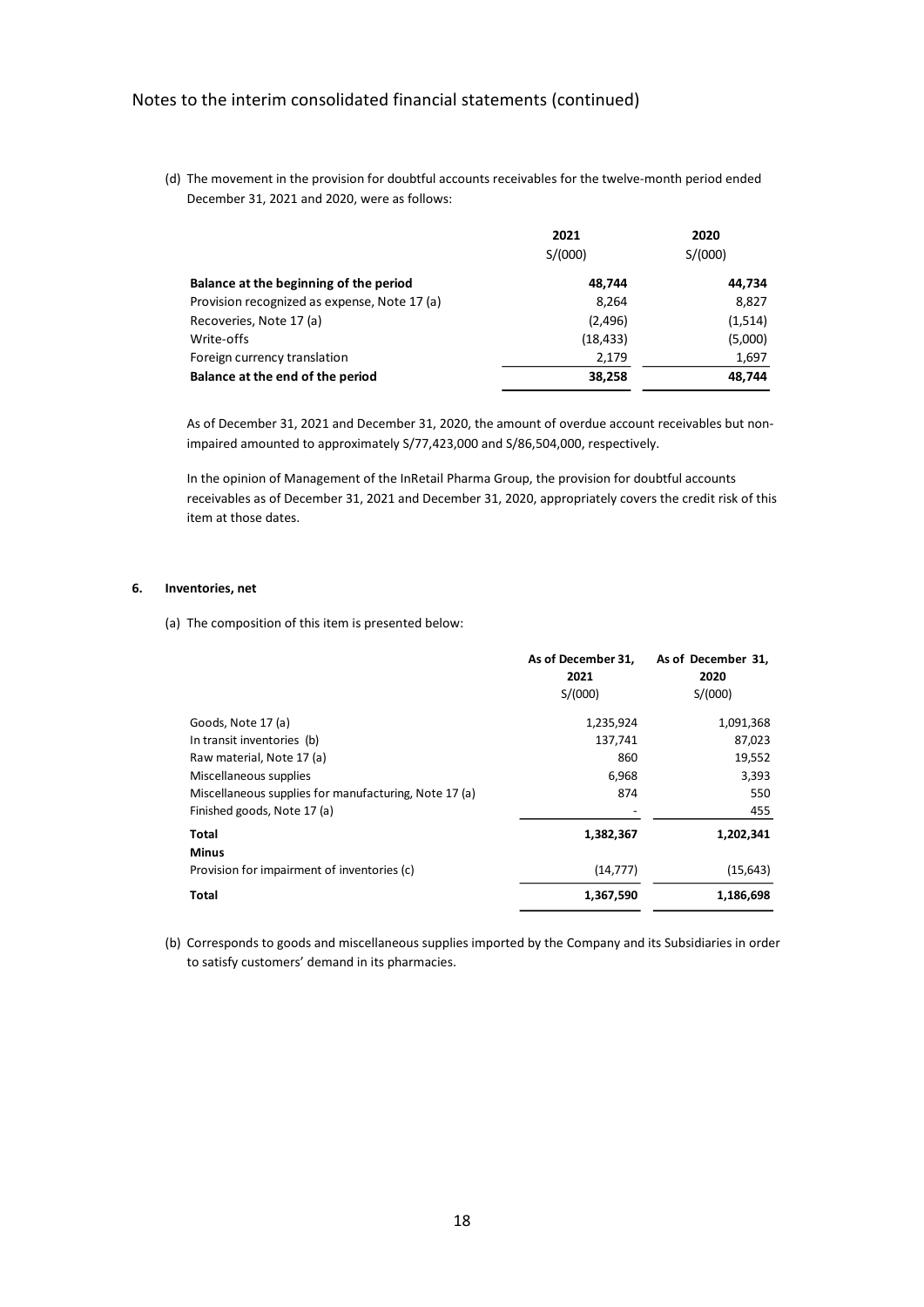(c) The movement in the provision for inventory impairment for the twelve-month period ended December 31, 2021 and 2020, were as follows:

|                                        | 2021<br>S/(000) | 2020<br>S/(000) |
|----------------------------------------|-----------------|-----------------|
| Balance at the beginning of the period | 15,643          | 12,525          |
| Provision of the period, Note 17 (a)   | 7.817           | 9,998           |
| Recovery                               | (2,848)         |                 |
| Write-off                              | (6,227)         | (7,218)         |
| Foreign currency translation           | 392             | 338             |
| Balance at the end of the period       | 14.777          | 15,643          |

The provision for inventory impairment is determined based on stock turnover, discounts granted for the liquidation of the merchandise and other characteristics based on periodic evaluations performed by the Management of the Company and its Subsidiaries.

#### **7. Investments at fair value through equity**

In August and September 2021, the Company acquired financial investments corresponding to bonds issued by InRetail Consumer, the acquisition value was US\$30,260,000 equivalent to S/124,345,000 maturing in 2028 and accruing annual interest of 3.25 percent and presented in the consolidated statement of cash flow. As of December 31, 2021, these financial instruments amount to US\$30,000,000 equivalent to S/119,250,000.

As of December 31, 2021, the Company has other investments at fair value through equity for an amount of US\$13,322,000 equivalent to S/52,956,000 (US\$14,942,000 equivalent to S/54,061,000 as of December 31, 2020).

The fair value of these instruments is determined by the price quotes published in an active market.

As of December 31, 2021 and December 31, 2020, the unrealized result net of deferred tax is S/13,265,000 and S/14,774,000 respectively and is presented in the consolidated statement of changes in equity.

### **8. Derivative financial instrument**

As of December 31, 2021, this item comprises of three contracts of derivative financial instruments (currency) (as of December 31, 2020, one contract of derivative financial instrument). These contracts were designated to hedge cash flows and were recorded at its fair value. The detail of this operation is are follows:

|                   |                |            |         | Book value of |                   |                   |
|-------------------|----------------|------------|---------|---------------|-------------------|-------------------|
|                   | <b>Nominal</b> |            | Pay fix | the hedged    | <b>Fair value</b> | <b>Fair value</b> |
| Counterparty      | value          | <b>Due</b> | at      | item          | 2021              | 2020              |
|                   | US\$(000)      |            | %       | S/(000)       | S/(000)           | S/(000)           |
| Citibank N.A. (a) | 400,000        | $May-23$   | 1.27    | 1,449,600     |                   | 112,273           |
| Citibank N.A. (b) | 138,000        | Mar-28     |         | 551,724       | 44,665            |                   |
| Citibank N.A. (b) | 100,000        | Mar-28     | 1.50    | 399,800       | 44,979            |                   |
| Citibank N.A. (b) | 50,000         | Mar-28     | 1.50    | 199,900       | 22,282            |                   |
| Total             |                |            |         |               | 111,926           | 112.273           |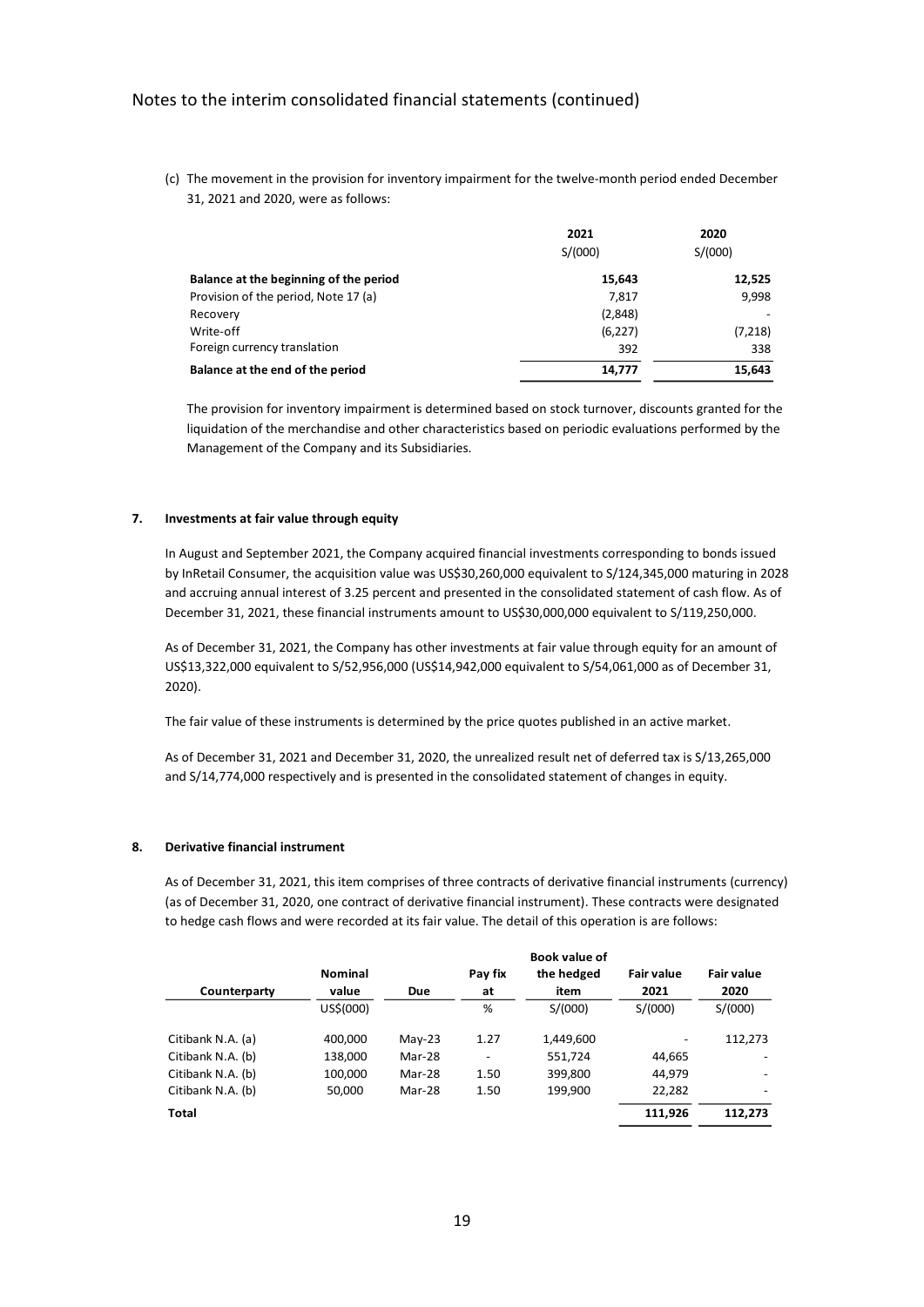- (a) In March 2021, InRetail Pharma settled the Call Spread early, which maturity was in May 2023 and which hedged the issuance of senior notes by InRetail Pharma up to a value of US\$400,000,000 (see note 13(b)). The early settlement of the derivative included the settlement of the liability created by the financing received from Citibank N.A. for the acquisition of the derivative; as of December 31, 2020, the value of said liability amounted to around US\$9,874,000 (equivalent to around S/35,785,000) (see note 13). As a result of this transaction, a total net expense of S/70,141,000 was generated, which is presented as "Financial expenses from the early settlement of call spread" in the consolidated income statement; see note 18.
- (b) In March 2021, InRetail Pharma S.A., decided to hedge the foreign currency exposure of its US\$288,000,000, Intercompany loan with InRetail Consumer (a related Special Purpose Entity) through a Call Spread structure, see note 19 (c), these instruments cover 100 percent of the exposure in foreign currency of the principal of the issues and protects exchange rate variations between S/3.70 and S/4.20 per US\$1.00.

On September 16, 2021, InRetail Pharma S.A. decided to replace each US\$150,000,000 of its Call Spread with two Range Only Principal Swaps of US\$100,000,000 and US\$50,000,000, on the intercompany loan, which fixed the exchange of currency at the exchange rate of S/4.1045 and S/4.1100 per US\$1.00, respectively and that protects variations in the exchange rate between S/3.70 and S/6.00 per US\$1.00, which for the purposes of IFRS 9, qualifies as an effective hedging instruments.

The substitution of the "Call Spread" for the "Range Only Principal Swaps" allows the hedging objective to be met, therefore, the time value of the instrument substituted at the date of the transaction of S/50,400,000 will be recognized in results on a straight-line basis until the maturity of the hedge. As a result of this transaction, a total net expense of S/8,323,000 was generated as of December 31, 2021. See Note 18.

As a result of this transaction, a total net expense estimated at S/8,323,000 was generated.

From the date of receipt of the loan from the related entity, for the purposes of IFRS 9, it was classified as, see note 19 (c).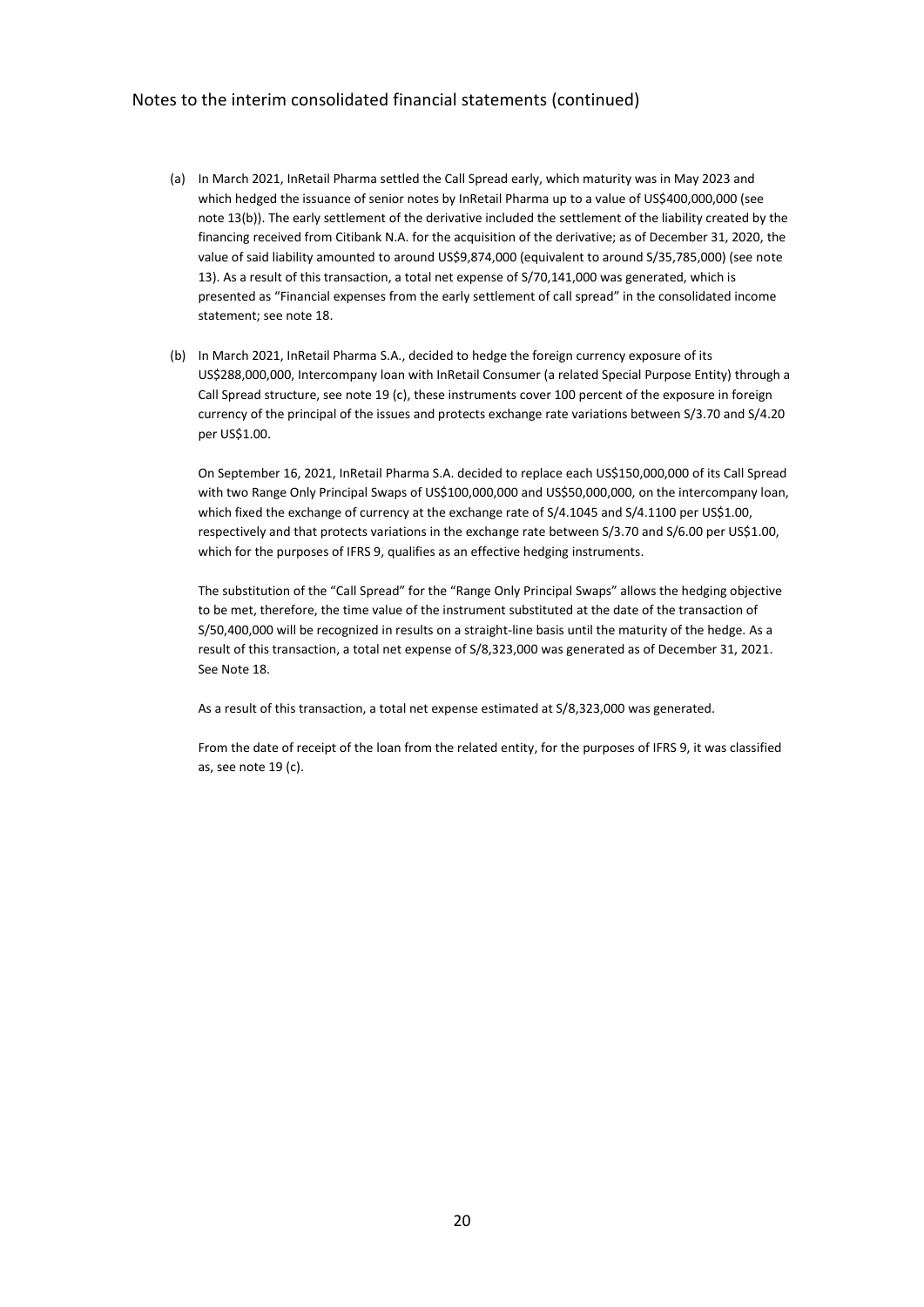### **9. Property, furniture and equipment, net**

(a) The table below presents the movement and composition of this item:

|                                           |                          | <b>Building</b> |                  |                 |                      |                          |           |              |
|-------------------------------------------|--------------------------|-----------------|------------------|-----------------|----------------------|--------------------------|-----------|--------------|
|                                           |                          | infrastructure  | <b>Furniture</b> |                 | <b>Miscellaneous</b> | Work in                  | Total     | <b>Total</b> |
|                                           | Land                     | and facilities  | and fixture      | <b>Vehicles</b> | equipment            | progress                 | 2021      | 2020         |
|                                           | S/(000)                  | S/(000)         | S/(000)          | S/(000)         | S/(000)              | S/(000)                  | S/(000)   | S/(000)      |
| Cost                                      |                          |                 |                  |                 |                      |                          |           |              |
| <b>Initial balance</b>                    | 257,346                  | 405,422         | 142,122          | 1,503           | 364,326              | 12,914                   | 1,183,633 | 1,129,159    |
| Additions (b)                             | 470                      | 70,335          | 30,129           | 253             | 44,998               | 20,854                   | 167,039   | 78,446       |
| Sales (c)                                 |                          | (10)            | (2,486)          |                 | (3,987)              | $\overline{\phantom{a}}$ | (6,483)   | (12, 371)    |
| Disposal (c)                              |                          | (6, 243)        | (4, 245)         | (111)           | (8, 132)             |                          | (18, 731) | (12,500)     |
| Disposal of subsidiaries                  | (27)                     | (3, 112)        | (3,616)          | (89)            | (47, 511)            | (479)                    | (54, 834) | (4, 145)     |
| Transfer                                  |                          | 9,382           | 4,480            |                 | 2,866                | (16, 728)                |           |              |
| Transfer to intangible assets, Note 10(a) |                          |                 |                  |                 |                      |                          |           | (271)        |
| Foreign currency translation              | 8                        | 477             | 1,027            | (3)             | 5,896                | 6                        | 7,411     | 5,315        |
| <b>Final balance</b>                      | 257,797                  | 476,251         | 167,411          | 1,553           | 358,456              | 16,567                   | 1,278,035 | 1,183,633    |
| <b>Accumulated depreciation</b>           |                          |                 |                  |                 |                      |                          |           |              |
| <b>Initial balance</b>                    |                          | 238,269         | 104,508          | 1,278           | 269,072              | $\overline{\phantom{a}}$ | 613,127   | 568,466      |
| Additions (d)                             | $\overline{\phantom{a}}$ | 35,736          | 10,839           | 234             | 36,072               | $\overline{\phantom{a}}$ | 82,881    | 66,832       |
| Sales (c)                                 |                          | (7)             | (2, 333)         |                 | (3,956)              | $\overline{\phantom{a}}$ | (6, 296)  | (12, 215)    |
| Disposal (c)                              |                          | (5,668)         | (3,985)          | (111)           | (7,699)              | $\overline{\phantom{a}}$ | (17, 463) | (10,628)     |
| Disposal of subsidiaries                  |                          | (2, 557)        | (3,234)          | (89)            | (38, 130)            | $\overline{\phantom{a}}$ | (44, 010) | (3,336)      |
| Foreign currency translation              |                          | 352             | 908              | (3)             | 4,769                | $\overline{\phantom{a}}$ | 6,026     | 4,008        |
| <b>Final balance</b>                      |                          | 266,125         | 106,703          | 1,309           | 260,128              |                          | 634,265   | 613,127      |
| Net book value                            | 257,797                  | 210,126         | 60,708           | 244             | 98,328               | 16,567                   | 643,770   | 570,506      |

(b) Additions for the twelve-month period ended December 31, 2021 and December 31, 2020, correspond mainly to the construction and equipment of new premises for InRetail Pharma Group.

(c) It mainly corresponds to assets sold and to the disposals of unused assets as a result of the process of change of format in some premises and closing of pharmacies. The resulting income or expense has been included in the "Other operating income (expenses) net" of the consolidated income statement, respectively.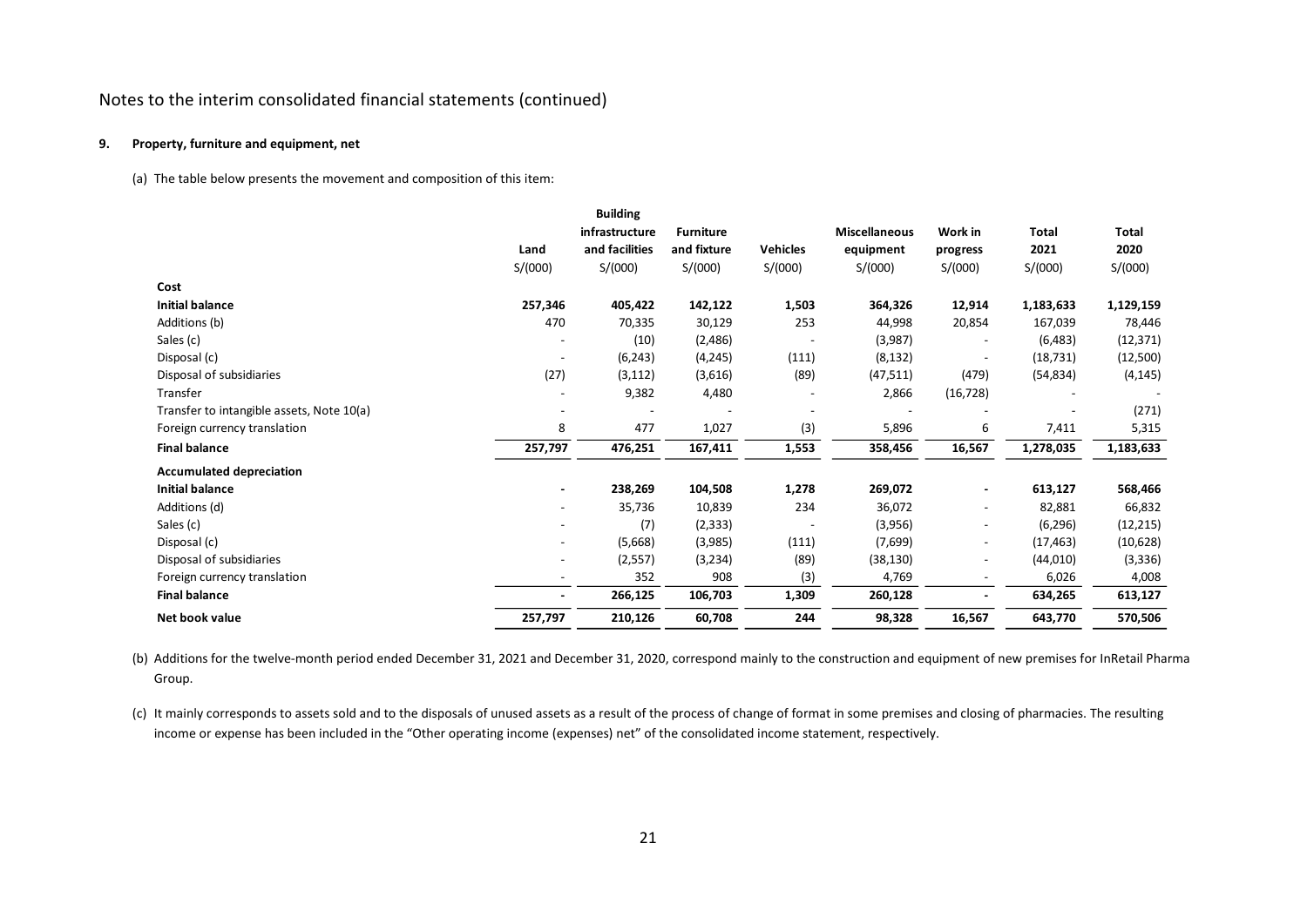(d) Depreciation expense for the twelve-month period ended December 31, 2021 and 2020, was recorded as follows in the income statement:

|                                      | 2021<br>S/(000) | 2020<br>S/(000) |
|--------------------------------------|-----------------|-----------------|
| Sales expenses, Note 17 (a)          | 72.966          | 54.045          |
| Administrative expenses, Note 17 (a) | 8.322           | 6,600           |
| Cost of sales, Note 17 (a)           | 1.593           | 6,187           |
| <b>Balance as of December 31</b>     | 82.881          | 66,832          |

- (e) As of December 31, 2021, the cost and corresponding accumulated depreciation of assets acquired through financial leases amount to approximately S/92,152,000 and S/67,265,000, respectively (S/77,094,000 and S/58,818,000, as of December 31, 2020).
- (f) The InRetail Pharma Group maintains insurance policies on their main assets in accordance with the policies established by Management.

### **10. Intangible assets, net**

(a) The table below presents the movement and composition of this item:

|                                                         | As of December 31, | As of December 31, |
|---------------------------------------------------------|--------------------|--------------------|
|                                                         | 2021               | 2020               |
|                                                         | S/(000)            | S/(000)            |
| Cost                                                    |                    |                    |
| <b>Initial balance</b>                                  | 867,950            | 847,734            |
| Additions (c)                                           | 43,024             | 23,206             |
| Disposal and/or sales                                   | (532)              | (3,091)            |
| Disposal of subsidiaries                                | (8,499)            | (525)              |
| Transfer from property, plant and equipment, Note 9 (a) |                    | 271                |
| Foreign currency translation                            | 590                | 355                |
| <b>Final balance</b>                                    | 902,533            | 867,950            |
| <b>Accumulated amortization</b>                         |                    |                    |
| <b>Initial balance</b>                                  | 200,114            | 142,356            |
| Additions (d)                                           | 122,672            | 58,672             |
| Disposals and/or sales                                  | (510)              | (698)              |
| Disposal of subsidiaries                                | (1,592)            | (525)              |
| Foreign currency translation                            | 544                | 309                |
| <b>Final balance</b>                                    | 321,228            | 200,114            |
| Goodwill                                                |                    |                    |
| <b>Initial balance</b>                                  | 1,272,634          | 1,272,634          |
| Additions                                               |                    |                    |
| <b>Final balance</b>                                    | 1,272,634          | 1,272,634          |
| Net, book value                                         | 1,853,939          | 1,940,470          |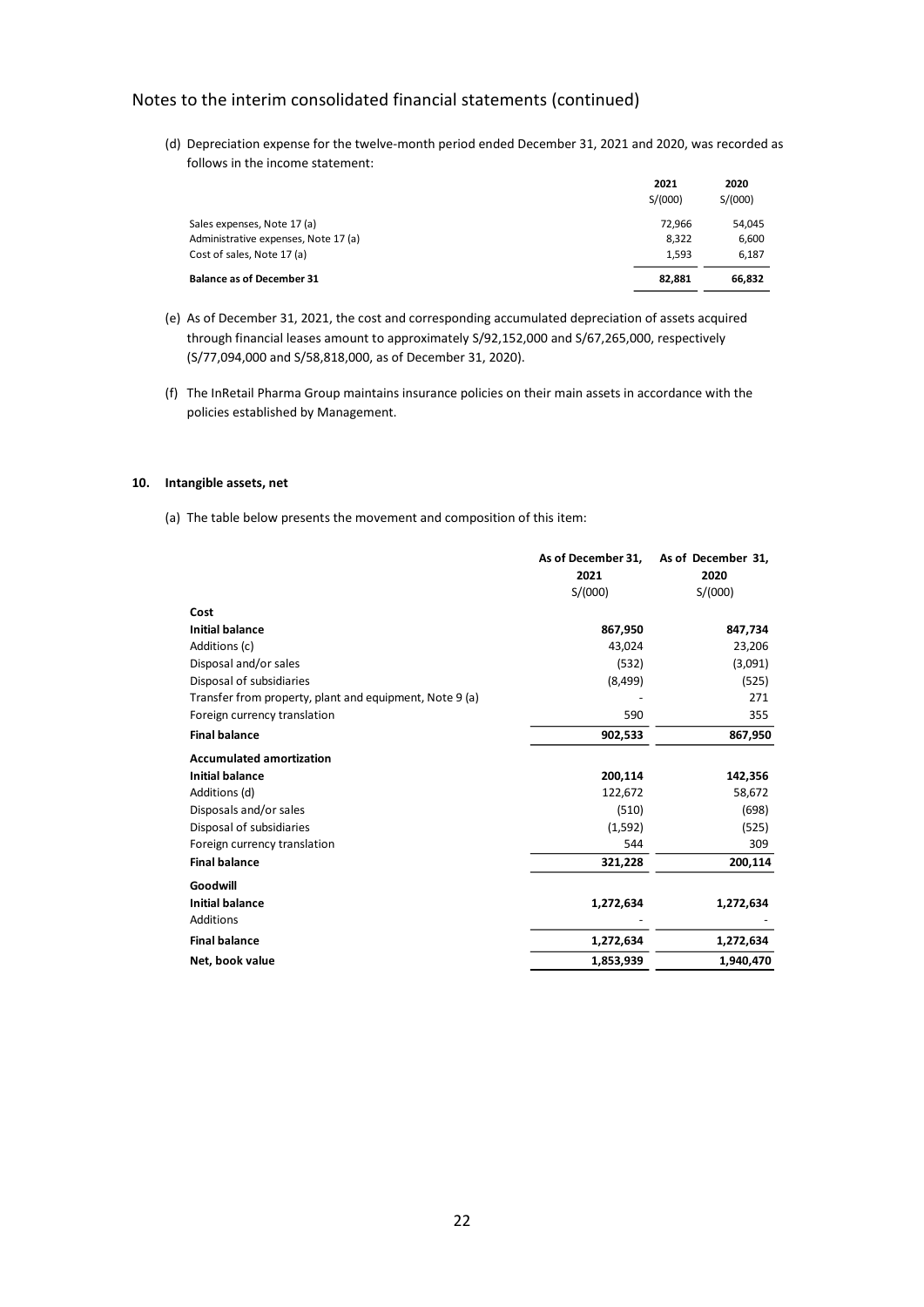- (b) As of December 31, 2021 and December 31, 2020, this item mainly includes the goodwill, related to the acquisition of the Quicorp Group. Purchase price for the acquisition of Quicorp was approximately US\$591,351,000 equivalent to S/1,898,255,000 at the date of acquisition.
- (c) As of December 31, 2021 and December 31, 2020, additions mainly correspond to: (i) disbursements for the acquisition of a commercial software program, a general planning system (ERP) and related licenses; and (ii) disbursements for implementation of software and licenses in new stores of InRetail Group.
- (d) Amortization expense for the twelve-month period ended December 31, 2021 and 2020 has been recorded in the following items of the combined statements:

|                                      | 2021<br>S/(000) | 2020<br>S/(000) |
|--------------------------------------|-----------------|-----------------|
| Sales expenses, Note 17 (a)          | 113,676         | 51,137          |
| Administrative expenses, Note 17 (a) | 8.918           | 7,116           |
| Cost of sales, Note 17 (a)           | 78              | 419             |
| <b>Balance as of December 31</b>     | 122.672         | 58,672          |

#### **11. Trade payables**

The table below presents the composition of this item:

|                                        | As of December 31, | As of December 31, |
|----------------------------------------|--------------------|--------------------|
|                                        | 2021               | 2020               |
|                                        | S/(000)            | S/(000)            |
| Bills payable from purchase of goods   | 1,473,882          | 1,458,088          |
| Bills payable from commercial services | 198.075            | 135,507            |
| Total                                  | 1,671,957          | 1,593,595          |

This item mainly includes the obligations to non-related local and foreign suppliers, denominated in local currency and US Dollars, originated mainly from the acquisition of goods, with current maturities and that do not bear any interest. There have been no liens granted on these obligations.

InRetail Pharma Group offers its suppliers access to an accounts payable service arrangement provided by third party financial institutions. This service allows the suppliers to sell their receivables to the financial institutions in an arrangement separately negotiated by the supplier and the financial institution, enabling suppliers to better manage their cash flow and reduce payment processing costs. InRetail Pharma Group has no direct financial interest in these transactions. All of InRetail Pharma Group's obligations, including amounts due, remain due to its suppliers as stated in the supplier agreements.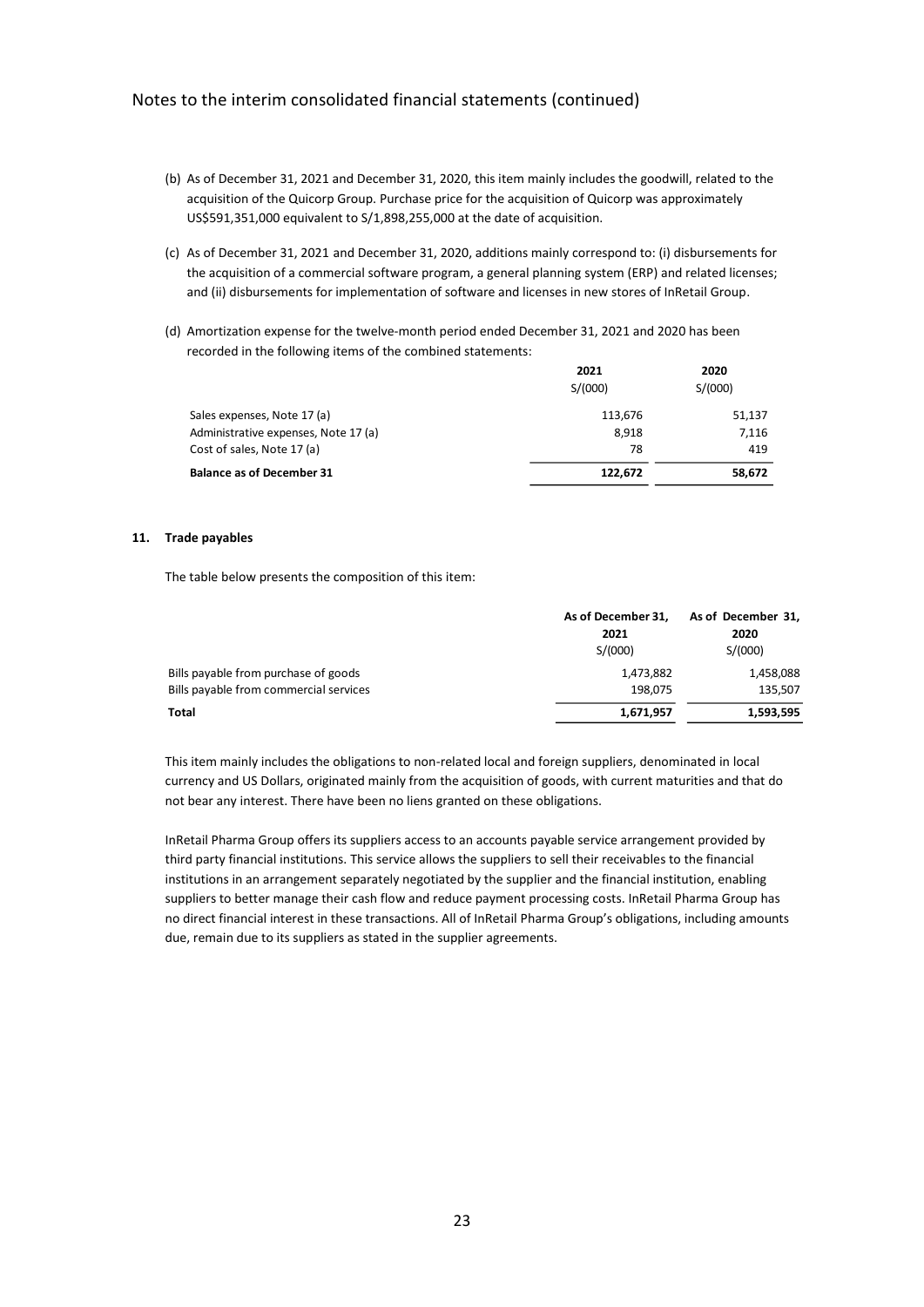#### **12. Leases**

a) The InRetail Pharma Group maintains leasing contracts for buildings, facilities and vehicles used for its operations. Leases of buildings and facilities generally have terms of 1 to 5 years, and leases of vehicles have terms of 3 to 4 years. The InRetail Pharma Group's obligations under its leases are guaranteed by the lessor's title of the leased assets.

There are several leases that include extension and termination options and variable payments. The InRetail Pharma Group has also entered into certain leases of premises with terms of 12 months or less and leases of low-value office equipment. The InRetail Pharma Group applies the short-term and lowvalue lease exemptions for this kind of leases.

b) The movement of this item for the twelve-month period ended as of December 31, 2021 and December 31, 2020, is as follows:

|                                 | <b>Buildings</b> |                 |              |              |
|---------------------------------|------------------|-----------------|--------------|--------------|
|                                 | infrastructure   |                 | <b>Total</b> | <b>Total</b> |
|                                 | and facilities   | <b>Vehicles</b> | 2021         | 2020         |
|                                 | S/(000)          | S/(000)         | S/(000)      | S/(000)      |
| Cost                            |                  |                 |              |              |
| <b>Initial balance</b>          | 1,025,621        | 3,092           | 1,028,713    | 920,157      |
| Additions                       | 189,062          | 969             | 190,031      | 118,334      |
| Disposal and/or sales           | (219, 199)       | (465)           | (219, 664)   | (8,848)      |
| Disposal subsidiaries           | (25, 459)        | (109)           | (25, 568)    | (3,271)      |
| Foreign currency translation    | 4,780            | 264             | 5,044        | 2,341        |
| <b>Final balance</b>            | 974,805          | 3,751           | 978,556      | 1,028,713    |
| <b>Accumulated depreciation</b> |                  |                 |              |              |
| <b>Initial balance</b>          | 454,579          | 1,284           | 455,863      | 235,037      |
| Additions, Note 17 (a)          | 236,687          | 856             | 237,543      | 228,010      |
| Disposal and/or sales           | (218, 466)       | (378)           | (218, 844)   | (5,995)      |
| Disposal subsidiaries           | (8,500)          | (52)            | (8, 552)     | (2,380)      |
| Foreign currency translation    | 1,837            | 113             | 1,950        | 1,191        |
| <b>Final balance</b>            | 466,137          | 1,823           | 467,960      | 455,863      |
| Net book value                  | 508,668          | 1,928           | 510,596      | 572,850      |

Depreciation expense for the twelve-month period ended December 31, 2021 and 2020, was recorded as follows in the income statement:

|                                      | 2021<br>S/(000) | 2020<br>S/(000) |
|--------------------------------------|-----------------|-----------------|
|                                      |                 |                 |
| Sales expenses, Note 17 (a)          | 230.480         | 217,964         |
| Administrative expenses, Note 17 (a) | 4,226           | 5,245           |
| Cost of sales, Note 17 (a)           | 2.837           | 4,801           |
| <b>Balance as of December 31</b>     | 237.543         | 228,010         |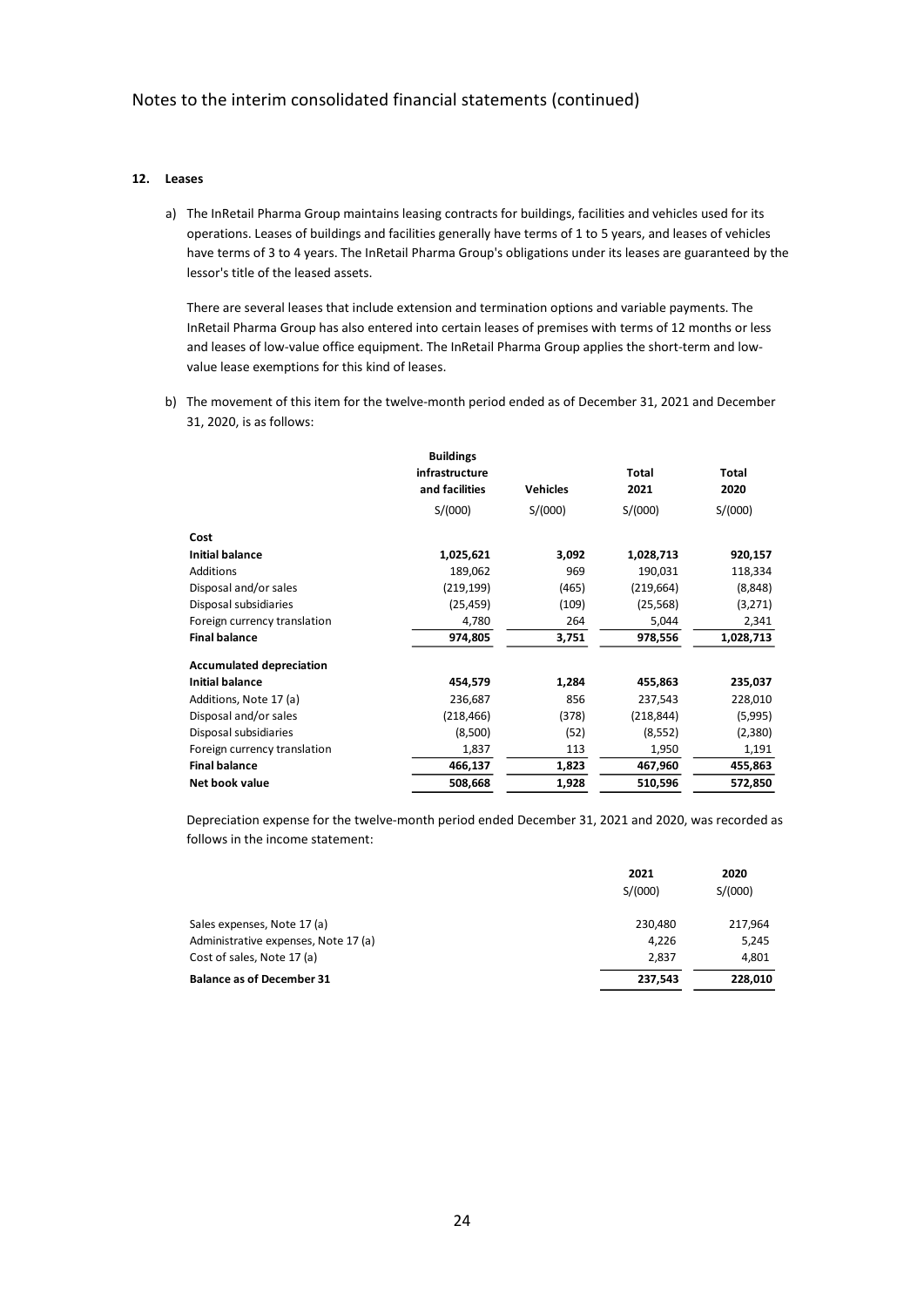c) The movement of the lease liability item, as of December 31, 2021 and December 31, 2020, is as follows:

|                                                 | As of December 31,<br>2021 | As of December 31,<br>2020 |
|-------------------------------------------------|----------------------------|----------------------------|
|                                                 | S(000)                     | S(000)                     |
| <b>Initial balance</b>                          | 608,298                    | 671,189                    |
| Additions                                       | 190,031                    | 118,334                    |
| Increase for accrued interest, Note 18          | 43,347                     | 44,137                     |
| Amortization                                    | (285, 401)                 | (256, 206)                 |
| Disbursements made at the start of the contract | (20)                       | (4, 338)                   |
| Disposal                                        | (878)                      | (2,900)                    |
| Disposal subsidiary                             | (20, 254)                  | (890)                      |
| Prepayment rents                                | (1,827)                    | 286                        |
| Exchange rate                                   | 31,782                     | 37,501                     |
| Foreign currency translation                    | 3,133                      | 1,185                      |
| <b>Final balance</b>                            | 568,211                    | 608,298                    |
| Current                                         | 184,389                    | 159,650                    |
| Non-current                                     | 383,822                    | 448,648                    |
| <b>Final balance</b>                            | 568,211                    | 608,298                    |

Additionally, in the twelve-month period ended as of December 31, 2021 and 2020, interest related to the lease liability of S/43,347,000 and S/44,137,000, respectively, was accrued and is presented under "Financial expenses" in the consolidated financial statement of income. See Note 18.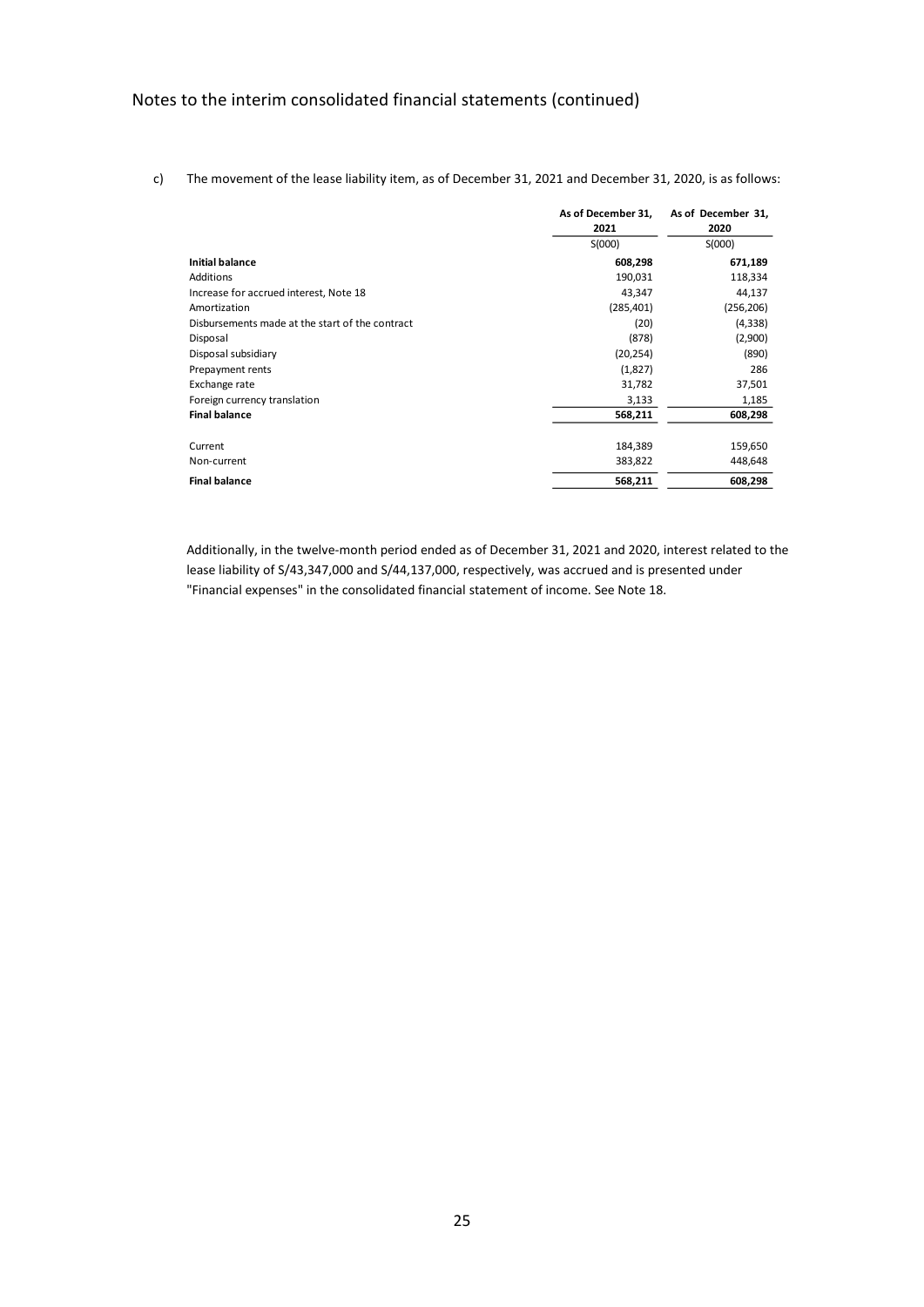# **13. Interest-bearing loans and borrowings**

# (a) The table below presents the composition of this item:

|                                                                                      | Original   |                         | Final         |                          |                             |                   | Total                     |                          | Current                  |                          | Non-current              |                          |
|--------------------------------------------------------------------------------------|------------|-------------------------|---------------|--------------------------|-----------------------------|-------------------|---------------------------|--------------------------|--------------------------|--------------------------|--------------------------|--------------------------|
| <b>Type of obligation</b>                                                            | currency   | Interest rate %         | maturity      | US\$ (000)               | Original amount<br>\$ (000) | S/(000)           | 2021<br>S/(000)           | 2020<br>S/(000)          | 2021<br>S/(000)          | 2020<br>S/(000)          | 2021<br>S/(000)          | 2020<br>S/(000)          |
| Senior Notes Unsecured (b)                                                           |            |                         |               |                          |                             |                   |                           |                          |                          |                          |                          |                          |
| Senior Notes Unsecured                                                               | PEN        | 6.438                   | 2025          |                          |                             | 385,800           | 384,413                   | 384,041                  |                          |                          | 384,413                  | 384,041                  |
| Senior Notes Unsecured                                                               | USD        | 5.375                   | 2023          | 400,000                  |                             |                   | $\overline{\phantom{a}}$  | 1,436,872                |                          |                          | $\overline{\phantom{a}}$ | 1,436,872                |
|                                                                                      |            |                         |               | 400,000                  |                             | 385,800           | 384,413                   | 1,820,913                | $\overline{\phantom{a}}$ | $\overline{\phantom{a}}$ | 384,413                  | 1,820,913                |
| Leasings                                                                             |            |                         |               |                          |                             |                   |                           |                          |                          |                          |                          |                          |
| Non related entities                                                                 |            |                         |               |                          |                             |                   |                           |                          |                          |                          |                          |                          |
| <b>Banco Santander</b>                                                               | PEN        | 7.650                   | 2022          |                          |                             | 874               | 136                       | 328                      | 136                      | 192                      |                          | 136                      |
| <b>Banco Santander</b>                                                               | PEN        | 6.920                   | 2022          |                          | ٠                           | 545               | 131                       | 316                      | 131                      | 186                      |                          | 130                      |
| <b>BBVA Banco Continental</b>                                                        | PEN        | 4.950                   | 2021          |                          |                             | 129               | ٠                         | 19                       |                          | 19                       |                          |                          |
|                                                                                      |            |                         |               | $\overline{\phantom{a}}$ | $\overline{\phantom{a}}$    | 1,548             | 267                       | 663                      | 267                      | 397                      |                          | 266                      |
| <b>Notes and Loans</b>                                                               |            |                         |               |                          |                             |                   |                           |                          |                          |                          |                          |                          |
| <b>Related entities</b>                                                              |            |                         |               |                          |                             |                   |                           |                          |                          |                          |                          |                          |
| Banco Internacional del Perú-Interbank (f)                                           | PEN        | 4.700                   | 2025          |                          |                             | 161,950           | $\overline{\phantom{a}}$  | 103,363<br>÷             |                          | 22,970<br>÷              |                          | 80,393                   |
| Banco Internacional del Perú-Interbank (f)<br>Banco Internacional del Perú-Interbank | PEN<br>PEN | 3.750<br>0.400          | 2026<br>2021  |                          |                             | 220,000<br>35,000 | 218,109<br>$\overline{a}$ | 35,000                   | ٠                        | 35,000                   | 218,109                  |                          |
| Banco Internacional del Perú-Interbank                                               | PEN        | 0.037                   | 2022          |                          |                             | 17,900            | 17,900                    | $\sim$                   | 17,900                   |                          |                          |                          |
| Non related entities                                                                 |            |                         |               |                          |                             |                   |                           |                          |                          |                          |                          |                          |
| Banco Scotiabank (c)                                                                 | PEN        | 4.700                   | 2025          |                          |                             | 161,950           | $\overline{\phantom{a}}$  | 103,380                  |                          | 22,973                   | $\sim$                   | 80,407                   |
| Banco Scotiabank (c)                                                                 | PEN        | 3.750                   | 2026          |                          |                             | 330,000           | 327,166                   | ÷                        |                          |                          | 327,166                  | $\sim$                   |
| Banco de Bogotá                                                                      | COP        | 6.030                   | 2023          |                          | 2,900,000                   |                   | $\overline{\phantom{a}}$  | 3,061                    | ÷                        | 1,052                    | $\overline{\phantom{a}}$ | 2,009                    |
| Banco BBVA Colombia                                                                  | COP        | 6.100                   | 2021          |                          | 89,968                      |                   | ٠                         | 94                       | ÷                        | 94                       |                          |                          |
| Citibank (e)                                                                         | USD        | 4.250                   | 2022          | 10,000                   |                             |                   | 16,660                    | 30,203                   | 16,660                   | 10,068                   |                          | 20,135                   |
| Banco Pichincha                                                                      | USD        | 7.500                   | 2021          | 300                      |                             |                   | $\overline{a}$            | 1,087                    | ٠                        | 1,087                    |                          | $\overline{\phantom{a}}$ |
| Banco Scotiabank (c)                                                                 | PEN        | 1.280                   | 2022          |                          |                             | 15,000            | 15,000                    | $\overline{\phantom{a}}$ | 15,000                   |                          |                          |                          |
| Banco Scotiabank (c)                                                                 | PEN        | 2.350                   | 2022          |                          |                             | 21,000            | 21,000                    | $\overline{\phantom{a}}$ | 21,000                   |                          |                          |                          |
| Banco Scotiabank (c)                                                                 | PEN        | 1.980                   | 2022          |                          |                             | 15,000            | 15,000                    | $\overline{\phantom{a}}$ | 15,000                   |                          |                          |                          |
| <b>Banco Scotiabank</b>                                                              | PEN        | 0.700                   | 2021          |                          |                             | 21,000            | $\overline{\phantom{a}}$  | 21,000                   | $\overline{\phantom{a}}$ | 21,000                   |                          |                          |
| Banco de Crédito del Perú (d)                                                        | PEN        | 3.090                   | 2022          |                          | ٠                           | 20,000            | 20,000                    | ÷                        | 20,000                   |                          |                          |                          |
| Banco de Crédito del Perú (d)                                                        | PEN        | 1.170                   | 2022          |                          |                             | 30,000            | 30,000                    | $\overline{\phantom{a}}$ | 30,000                   |                          |                          |                          |
| Banco de Crédito del Perú (d)                                                        | PEN        | 3.500                   | 2022          |                          | ٠                           | 60,000            | 60,000                    | ÷                        | 60,000                   |                          |                          |                          |
| Banco de Crédito del Perú                                                            | PEN        | 1.070                   | 2021          |                          |                             | 8,000             | $\overline{\phantom{a}}$  | 8,000                    | $\overline{\phantom{a}}$ | 8,000                    |                          |                          |
| <b>BBVA Banco Continental</b>                                                        | PEN        | 0.029                   | 2022          |                          | ٠                           | 40,000            | 40,000                    | ÷                        | 40,000                   |                          |                          |                          |
| <b>Banco Scotiabank</b>                                                              | PEN        | 0.031                   | 2022          |                          |                             | 30,000            | 30,000                    | ٠                        | 30,000                   |                          |                          |                          |
| <b>Banco Scotiabank</b>                                                              | PEN        | 0.030                   | 2022          |                          |                             | 40,000            | 40,000                    | $\overline{\phantom{a}}$ | 40,000                   |                          |                          |                          |
| <b>BBVA Banco Continental</b>                                                        | PEN        | 3.060                   | 2022          |                          |                             | 40,000            | 40,000                    | $\overline{\phantom{a}}$ | 40,000                   |                          |                          |                          |
| Call Spread financing, Note 8                                                        |            |                         |               | 10,300                   | 2,989,968                   | 1,311,800         | 890,835                   | 350,188                  | 345,560                  | 167,244                  | 545,275                  | 182,944                  |
| Citibank N.A.                                                                        | USD        | 6.473                   | 2023          | 18,297                   |                             |                   | $\overline{\phantom{a}}$  | 35,785                   | ٠                        | 15,977                   | $\overline{\phantom{a}}$ | 19,808                   |
| Citibank N.A.                                                                        | PEN        | Between 8.441 and 8.665 | 2028          |                          |                             | 48,931            | 46,280                    | $\overline{\phantom{a}}$ | 5,556                    |                          | 40,724                   | $\overline{\phantom{a}}$ |
|                                                                                      |            |                         |               | 18,297                   | $\overline{\phantom{a}}$    | 48,931            | 46,280                    | 35,785                   | 5,556                    | 15,977                   | 40,724                   | 19,808                   |
| Other obligations (h)                                                                |            |                         |               |                          |                             |                   |                           |                          |                          |                          |                          |                          |
| Hewlett Packard S.A.                                                                 | USD        | Between 2.850 and 4.360 | 2024 and 2026 | 8,549                    |                             |                   | 27,348                    | 16,316                   | 7,521                    | 6,253                    | 19,827                   | 10,063                   |
|                                                                                      |            |                         |               | 8,549                    |                             |                   | 27,348                    | 16,316                   | 7,521                    | 6,253                    | 19,827                   | 10,063                   |
| Total                                                                                |            |                         |               | 437,146                  | 2,989,968                   | 1,748,079         | 1,349,143                 | 2,223,865                | 358,904                  | 189,871                  | 990,239                  | 2,033,994                |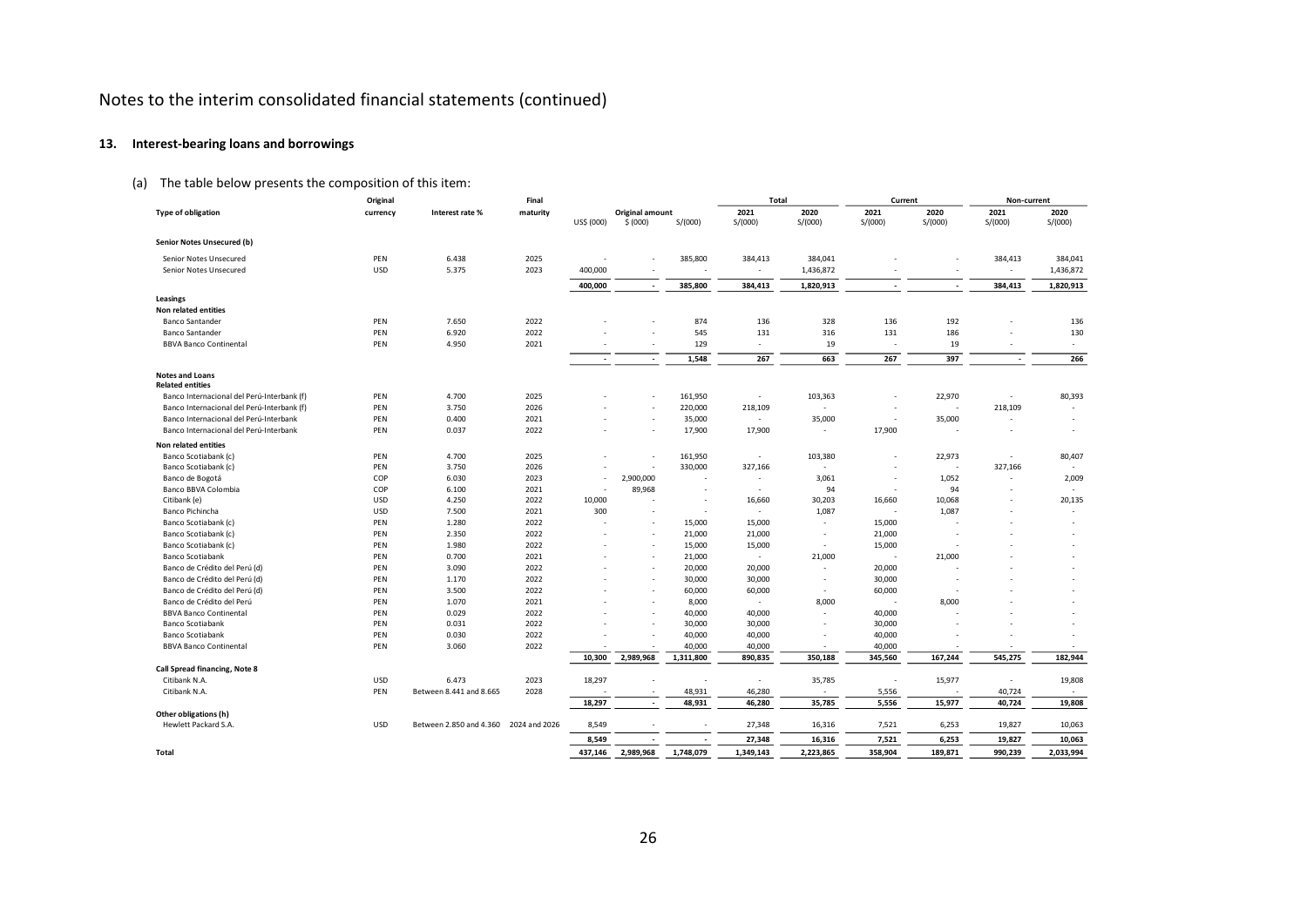(b) In May 2018, the Company issued debt instruments ("Notes") denominated in US Dollars through a private offer to institutional investors under Rule 144 A and Regulation S, for US\$400,000,000, equivalent to S/1,449,600,000 as of December 31, 2020 that accrues an interest of 5.375 percent annual, with a maturity of 5 years and with semiannual payments of interest and the principal in a single installment upon maturity of the securities. This borrowing was recorded in the consolidated financial statement at amortized cost to an effective interest rate of 5.778 percent, after considering the respective up-front fees that amounted to US\$3,512,000 equivalent to approximately S/12,728,000 as of December 31, 2020. In March 2021, the "Senior Notes Unsecured" were prepaid in full.

As indicated in note 8 (a), the Call Spread related to these bonds was settled early in March 2021.

Additionally, in May 2018, the Company issued debt instruments ("Notes") denominated in Soles for S/385,800,000 that bear an annual interest rate of 6.438 percent, with a maturity of 7 years and with semiannual interest payments and the principal in a single installment upon maturity of the securities. This borrowing was recorded in the consolidated financial statement at amortized cost to an effective interest rate of 6.559 percent, after considering the respective up-front fees that amounted to S/1,387,000 as of December 31, 2021 (S/1,759,000 as of December 31, 2020).

As a result of these issues, InRetail Pharma must comply, until their maturity and full payment, with certain obligations and covenants.

In the opinion of Management, these covenants do not limit the operations of the Company and its Subsidiaries and have been complied satisfactorily and are within the agreed limits as of December 31, 2021 and December 31, 2020. Likewise, 100 percent of the "Senior Notes Unsecured" is guaranteed by the shares of InRetail Pharma S.A. and Subsidiaries.

### (c) Scotiabank Perú

#### Química Suiza S.A.C.

It corresponds to three loans of S/15,000,000, S/15,000,000 and S/21,000,000 with maturity in January 2022, February 2022 and March 2022. The annual accrued interest rates are 1.98, 1.28 and 2.35 percent. There are no specific guarantees.

#### InRetail Pharma S.A.

It corresponds to one loan amounting of S/161,950,000. The annual accrued interest rate is 4.70 percent with maturity in April 2025, and quarterly payments. This borrowing was recorded in the consolidated financial statement at amortized cost to an effective interest rate of 4.775 percent, after considering the respective up-front fees that amounted of S/731,000 as of December 31, 2020. InRetail Pharma S.A. amortized the debt for the amount of S/57,839,000 as of December 31, 2020. In March 2021, the loan was fully paid.

In March,2021, the company obtained a loan for S/330,000,000 that accrues an annual nominal interest of 3.750 percent maturing in March 2026, payable in quarterly installments. Said loan is recorded at its amortized cost at an effective annual rate of 4.031 percent, after considering the additional charges of S/2,834,000 as of December 31, 2021.

#### (d) Banco de Crédito del Perú

#### Química Suiza S.A.C.

Corresponds to two loans of S/20,000,000 and S/30,000,000 with maturity in february 2021 and March 2022. The annual accrued interests rate are 1.170 and 3.090 percent. There are no specific guarantees.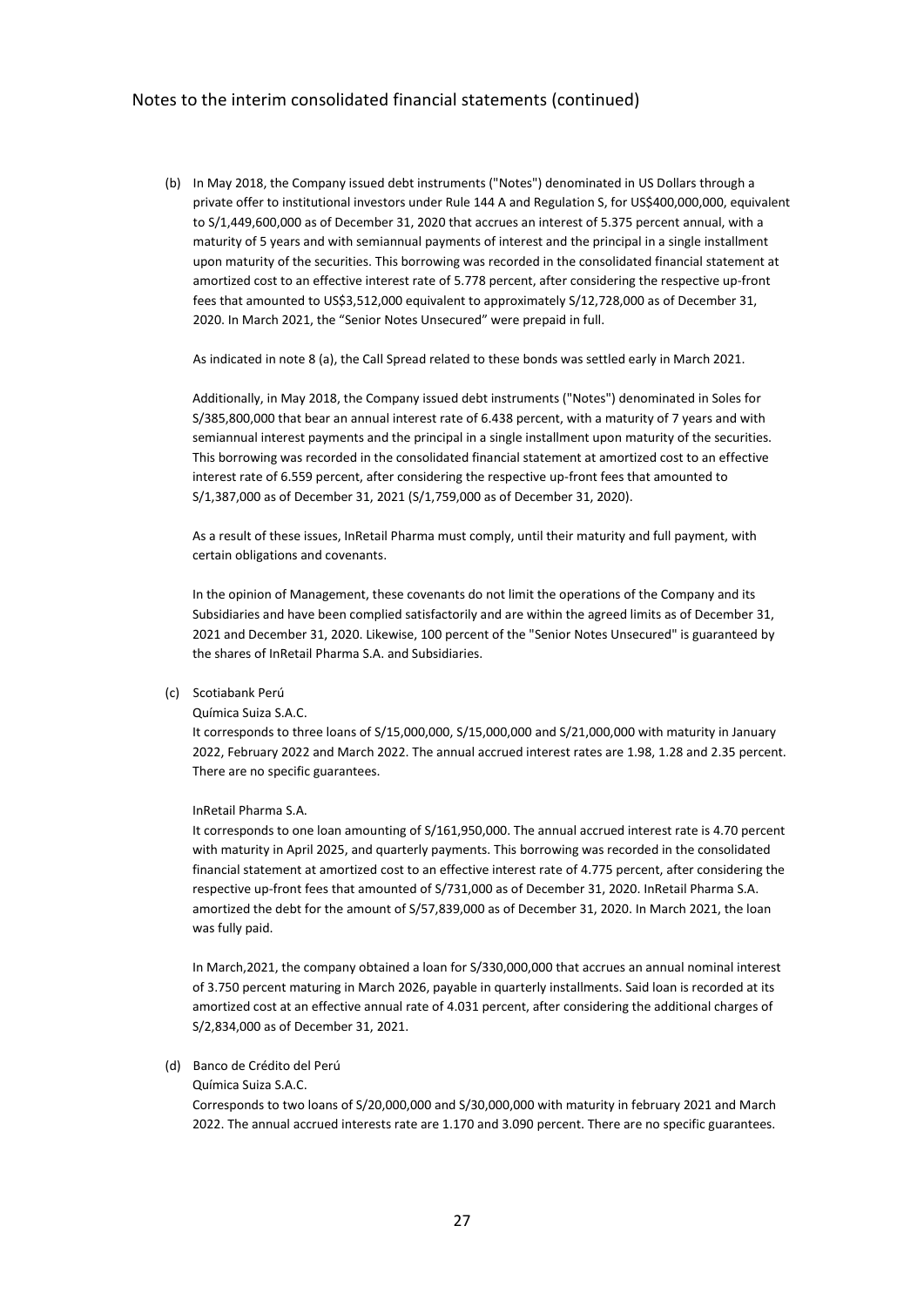### InRetail Pharma S.A.

Corresponds to one loan of S/60,000,000 with maturity in January 2022. The annual accrued interests rate is 3.500 percent. There is no specific guarantees.

(e) Citibank

Quifatex S.A.

It corresponds to one loan amounting to US\$10,000,000 with maturity in April 2022 and accrued interest rate of 4.250 percent annual.

#### (f) Banco Internacional del Perú-Interbank

#### InRetail Pharma S.A.

Corresponds to a loan granted for S/161,950,000 that accrues an annual nominal interest of 4.70 percent, with maturity in April 2025, payable quarterly. This loan is recorded at amortized cost at an effective rate of 4.775 percent, after considering the initial charges of S/748,000 as of December 31, 2020. The Company amortized the debt for the amount of S/57,839,000 as of December 31, 2020. In March 2021, was paid fully.

In March 2021, the company obtained a loan for S/220,000,000 that accrues an annual nominal interest of 3.750 percent maturing in March 2026, payable in quarterly installments. Said loan is recorded at its amortized cost at an effective annual rate of 4.031 percent, after considering the additional charges of S/1,891,000 as of December 31, 2021.

- (g) Corresponds to the debt acquired with Hewlett Packard S.A., for the purchase and leasing of computer equipment. These contracts do not have specific guarantees.
- (h) During the twelve-month period ended December 31, 2021 and 2020, loans and borrowings accrued interests are recorded in the "Financial expenses" item of the consolidated income statement, see Note 18. Also, as of December 31, 2021 and December 31, 2020, there are interests payable which are recorded in the "Other payables" item of the consolidated statements of financial position.
- (i) Some of the interest-bearing loans and borrowings include standard clauses requiring the InRetail Pharma Group to meet financial ratios, use of funds criteria and other administrative matters. In Management's opinion, as of December 31, 2021 and December 31, 2020, standard clauses do not limit the normal operation of the InRetail Pharma Group and have been fulfilled.
- (j) Financial obligations are payable as follows:

|              | 2021      | 2020      |
|--------------|-----------|-----------|
|              | S/(000)   | S/(000)   |
| 2021         | ٠         | 189,871   |
| 2022         | 358,904   | 84,775    |
| 2023         | 13,341    | 1,492,184 |
| 2024         | 13,117    | 72,994    |
| 2025         | 667,513   | 384,041   |
| 2026 onwards | 296,268   | -         |
| Total        | 1,349,143 | 2,223,865 |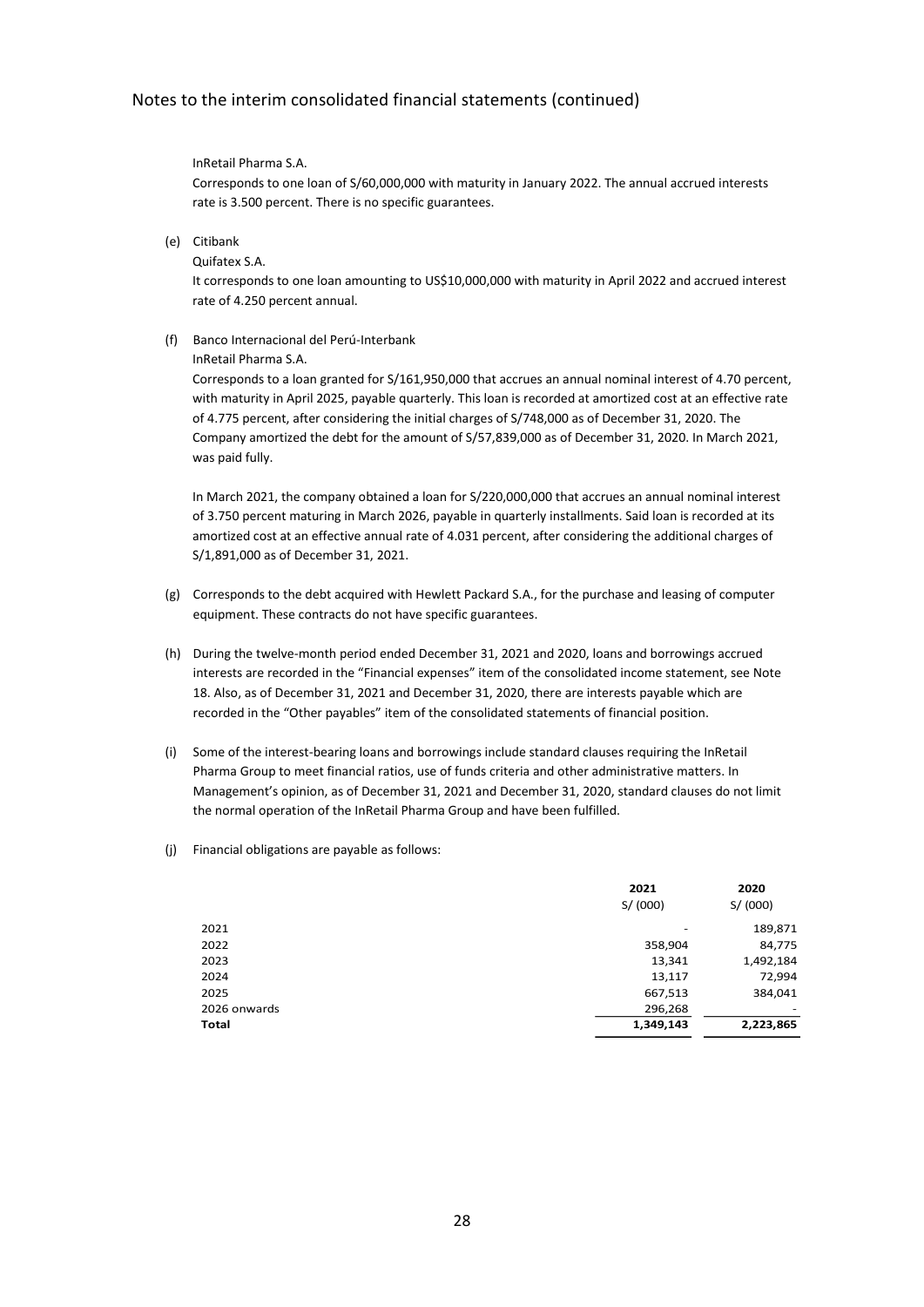### **14. Income tax**

(a) The amounts presented in the statement of financial position as of December 31, 2021 and December 31, 2020, as well as the consolidated income statements for the twelve-month period ended December 31, 2021 and 2020 are shown below:

| <b>Statements of financial position</b>               | As of December 31, 2021 |                    | As of December 31, 2020 |                    |  |
|-------------------------------------------------------|-------------------------|--------------------|-------------------------|--------------------|--|
|                                                       | <b>Assets</b>           | <b>Liabilities</b> | <b>Assets</b>           | <b>Liabilities</b> |  |
|                                                       | S/(000)                 | S/(000)            | S/(000)                 | S/(000)            |  |
| InRetail Pharma S.A.                                  | 30,889                  |                    | 25,882                  |                    |  |
| Eckerd Amazonia S.A.C.                                |                         |                    | 861                     |                    |  |
| Boticas del Oriente S.A.C.                            |                         |                    | 673                     |                    |  |
| Química Suiza S.A.C.                                  |                         | 47,065             |                         | 48,915             |  |
| Cifarma S.A.C.                                        |                         |                    | 852                     |                    |  |
| Vanttive S.A.C.                                       | 44                      |                    | 46                      |                    |  |
| Droguería InRetail Pharma S.A.C.                      | 2,780                   |                    | 1,793                   |                    |  |
| Quicorp S.A.                                          | 20                      |                    | 931                     |                    |  |
| Quifatex S.A.                                         | 8,740                   |                    | 8,201                   |                    |  |
| Vanttive Cía. Ltda.                                   | 128                     |                    | 101                     |                    |  |
| Farmacias Peruanas S.A.C.                             | 4,668                   |                    | 136                     |                    |  |
| Quimiza Ltda.                                         | 927                     |                    | 766                     |                    |  |
| Quimica Suiza Colombia S.A.S. (formerly Quideca S.A.) |                         |                    | 766                     |                    |  |
| Mifarma S.A.C.                                        | 42,858                  |                    | 26,337                  |                    |  |
| Boticas IP S.A.C.                                     | 18,501                  |                    |                         |                    |  |
| Albis S.A.C.                                          |                         |                    | 16,047                  |                    |  |
| Jorsa de la Selva S.A.C.                              | 2,785                   |                    | 1,495                   |                    |  |
| Consolidation adjustment                              |                         | 120,022            |                         | 157,601            |  |
| Total                                                 | 112,340                 | 167,087            | 84,887                  | 206,516            |  |

| Statements of comprehensive income | Income tax for the twelve-months period<br>ended December 31, 2021 and 2020 |                 |  |  |
|------------------------------------|-----------------------------------------------------------------------------|-----------------|--|--|
|                                    | 2021<br>S/(000)                                                             | 2020<br>S/(000) |  |  |
| Current                            | (200, 914)                                                                  | (198, 285)      |  |  |
| Deferred                           | 63,515                                                                      | 56,827          |  |  |
| Income tax expense                 | (137, 399)                                                                  | (141, 458)      |  |  |

(b) As of December 31, 2021 and December 31, 2020, the liability for income tax, net of the advanced tax, amounted to approximately S/6,026,000 and S/72,855,000, respectively. Also, as of December 31, 2021 and December 31, 2020, the income tax credit amounted to approximately S/119,131,000 and S/77,854,000, respectively.

### **15. Equity**

(a) Capital stock

As of December 31, 2021 and December 31, 2020, the capital stock of the Company is represented by 15,839,379 common shares, with a nominal value of S/1.00 each, which are entirely authorized and paid.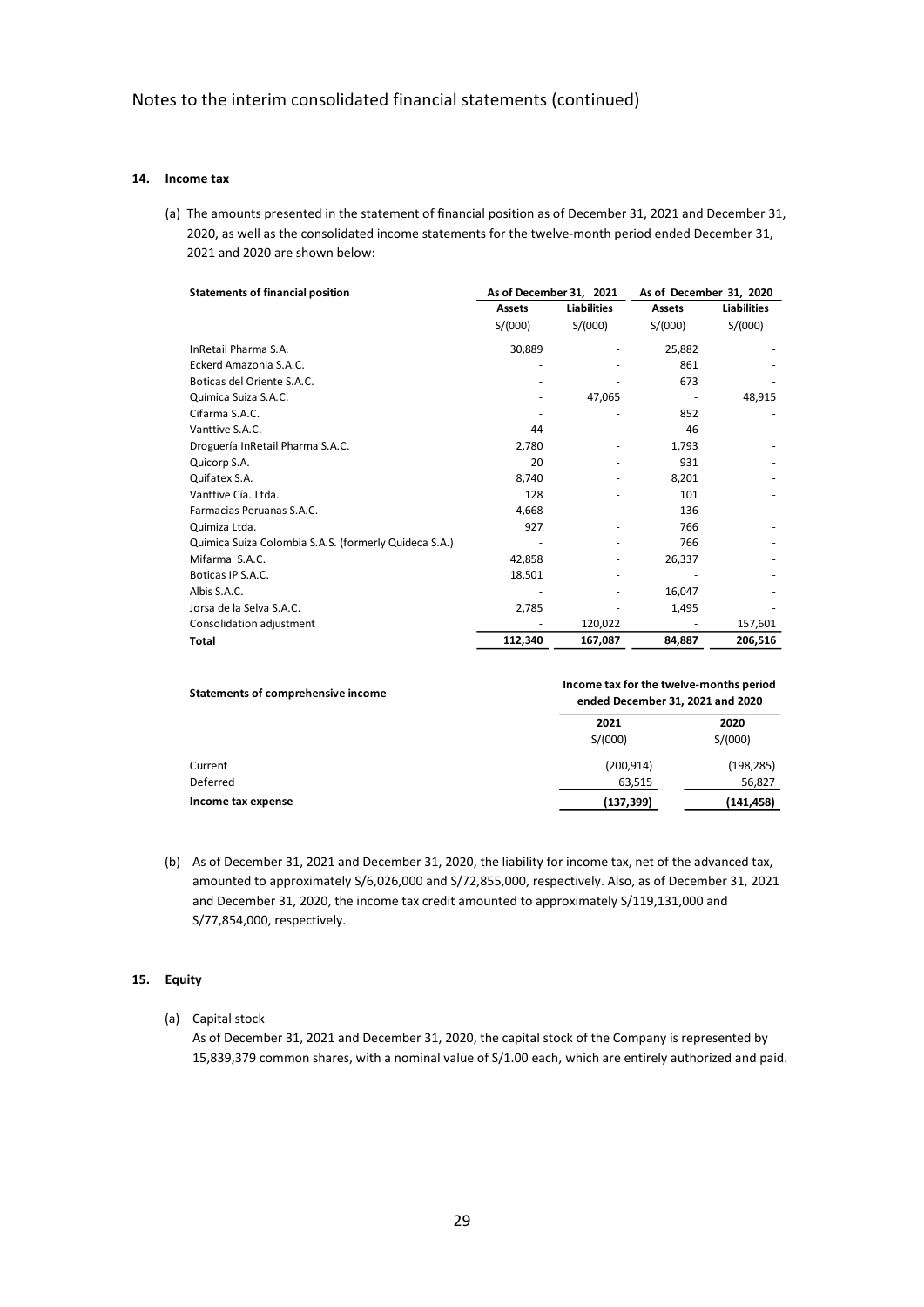(b) Capital premium

Corresponds to cash contributions for a total amount of approximately S/4,182,000. In accordance with the agreements of the General Shareholders Meetings of July 2008, an amount of S/791,000 was recorded as capital stock and the difference of approximately S/3,391,000 was recorded as a capital premium, which is presented in the item "Capital premium" in the consolidated statement of financial position.

In April 2018, the merger by absorption of IR Pharma S.A.C., generated an exchange of shares for an equity received of S/481,500,000, issuing shares of S/2,056,000 and recognizing a capital premium of S/479,444,000.

(c) Legal reserve

As of December 31, 2021 and December 31, 2020, this item includes the legal reserve established by the Company and its Subsidiaries. As provided in the General Corporations Law, it is required that a minimum of 10 percent of distributable income for each year is transferred to a legal reserve until such reserve equals 20 percent of the capital. The legal reserve can absorb losses or be capitalized, in both cases it must be replenished. The legal reserve is appropriated when the General Shareholders' Meeting approves it.

(d) Distribution of dividends

At the General Shareholders' Meeting held in October, November and December 2021, the distribution of dividends was approved for a value of S/190,000,000, which was paid during the fourth quarter.

At the General Shareholders' Meeting of InRetail Pharma S.A. held in July, August and September 2021, the distribution of dividends was approved for a value of S/105,000,000, which was paid during the third quarter.

At the General Shareholders' Meeting of InRetail Pharma S.A. held on April 30, 2021, the distribution of dividends was approved for a value of S/315,000,000, which was paid on May 3, 2021.

At the General Shareholders' Meeting of InRetail Pharma S.A. held in February 2021, dividend distributions for a total of S/39,000 were approved.

At the General Shareholders' Meetings of InRetail Pharma S.A. held on February 10, 2020, April 30, 2020, August 27, 2020 and December 21, 2020 it was approved, the dividend distribution of S/79,013,000, S/60,349,000, S/30,000,000 and S/40,000,000, respectively.

#### **16. Tax Situation**

(a) The Company and its Subsidiaries domiciled in Peru, Ecuador, Bolivia y Colombia, are subject to the tax regime of each country and calculate the income tax based on their individual financial statements. As of December 31, 2021 and December 31, 2020, the income tax rate was:

| Country        | %    |
|----------------|------|
| Peru           | 29.5 |
| Ecuador        | 25.0 |
| <b>Bolivia</b> | 25.0 |
| Colombia       | 31.0 |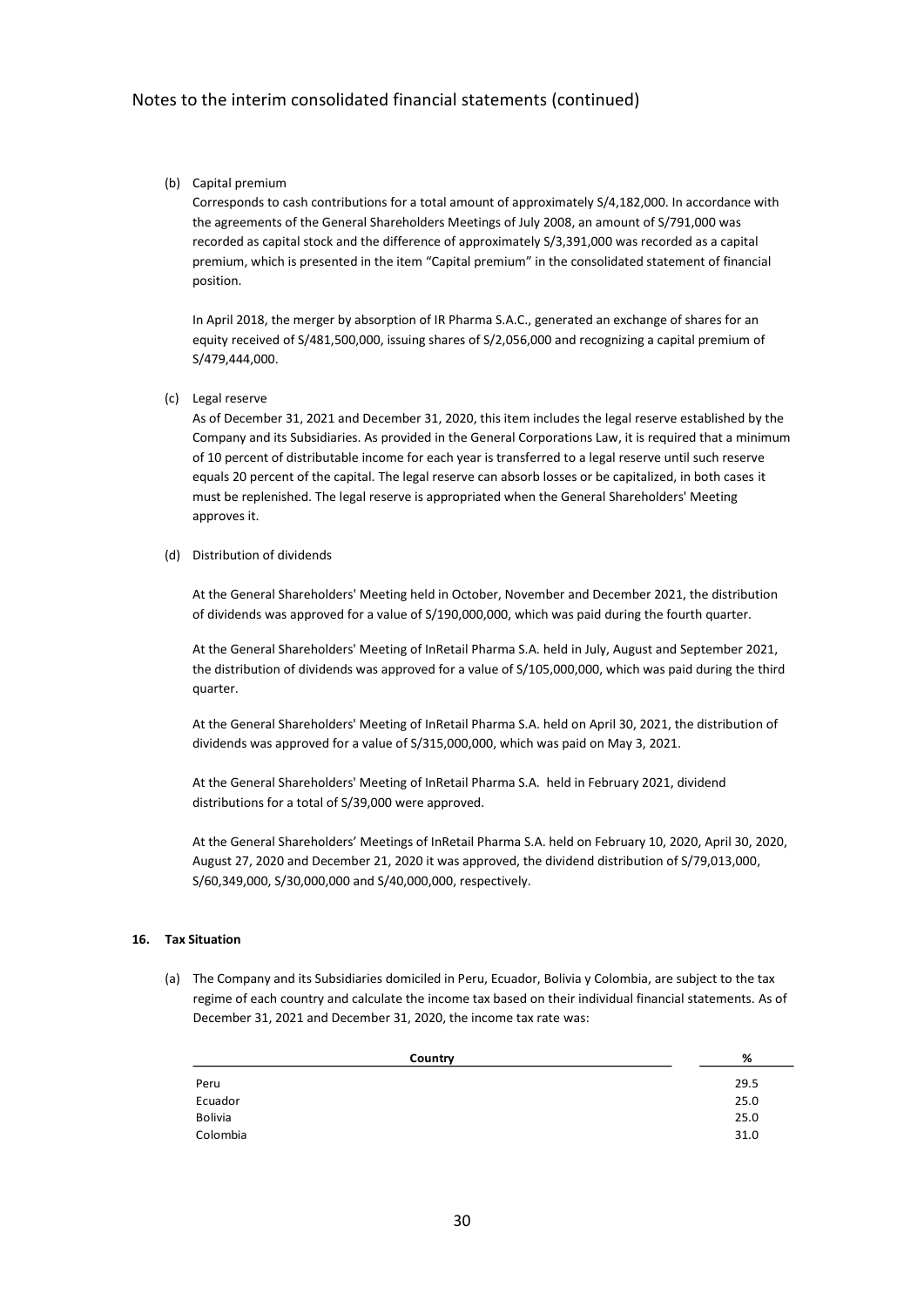- (b) Entities and individuals not domiciled in Peru must pay an additional tax over dividends received. In this regard, attention to Legislative Decree N° 1261, the additional tax on dividend income generated is as follows:
	- 4.1 percent for the profits generated until December 31, 2014.
	- 6.8 percent for the profits generated in the years 2015 and 2016.
	- 5.0 percent for the profits generated since January 1, 2017.
- (c) Law No. 29663, later amended by law No. 29757, established Peruvian source income as that obtained by the indirect sales of shares representing the capital stock of companies domiciled in the country.

To this end, an indirect transference is configured when the following two assumptions occur together:

- (i) In first place, 10 percent or more of shares of the non domiciled company must be sold in a period of twelve months.
- (ii) In second place, the market value of the Peruvian company's shares must represent 50 percent or more of the market value of the non domiciled company, in a period of twelve months.
- (d) For purposes of determining the Income Tax, transfer pricing of transactions with related companies and companies domiciled in territories with low or no taxation must be supported with documentation and information on assessment methods applied and criteria considered. Based on the analysis of the operations of the InRetail Pharma Group, Management and its legal advisors consider that as consequence of the application of the regulation in force, there will not be any significant contingencies for the InRetail Pharma Group as of December 31, 2021 and December 31, 2020.
- (e) The tax authority is legally entitled to review and, if necessary, adjust the Income Tax computed. Following are the years subject to review by the tax authority of the Subsidiaries of InRetail Pharma S.A. incorporated in Peru and foreign:

**Income Value added**

|                                   | ,,,,,,,,,         | value auueu       |
|-----------------------------------|-------------------|-------------------|
|                                   | Tax               | tax               |
| InRetail Pharma S.A.              | From 2016 to 2021 | From 2017 to 2021 |
| Eckerd Amazonía S.A.C.            | From 2016 to 2021 | From 2017 to 2021 |
| Boticas del Oriente S.A.C.        | From 2016 to 2021 | From 2017 to 2021 |
| Quicorp S.A.                      | From 2016 to 2021 | From 2017 to 2021 |
| Química Suiza Comercial S.A.C.    | From 2016 to 2018 | From 2017 to 2018 |
| Vanttive S.A.C.                   | From 2016 to 2021 | From 2017 to 2021 |
| Vanttive Cía. Ltda.               | From 2016 to 2021 | From 2016 to 2021 |
| Química Suiza S.A.C.              | From 2017 to 2021 | From 2017 to 2021 |
| Quifatex S.A.                     | From 2019 to 2021 | From 2019 to 2021 |
| Quimiza Ltda.                     | From 2015 to 2021 | From 2015 to 2021 |
| Jorsa de la Selva S.A.C.          | From 2016 to 2021 | From 2017 to 2021 |
| Mifarma S.A.C.                    | From 2017 to 2021 | From 2017 to 2021 |
| Albis S.A.C.                      | From 2016 to 2021 | From 2017 to 2021 |
| Droguería InRetail Pharma S.A.C.  | From 2019 to 2021 | From 2019 to 2021 |
| Farmacias Peruanas S.A.C.         | From 2020 to 2021 | From 2020 to 2021 |
| Botica Torres de Limatambo S.A.C. | From 2017 to 2018 | From 2017 to 2018 |
| Droguería La Victoria S.A.C.      | From 2016 to 2018 | From 2017 to 2018 |
| Boticas IP S.A.C                  | 2021              | 2021              |
| Farmacias Peruanas S.A.           | From 2017 to 2018 | From 2017 to 2018 |
|                                   |                   |                   |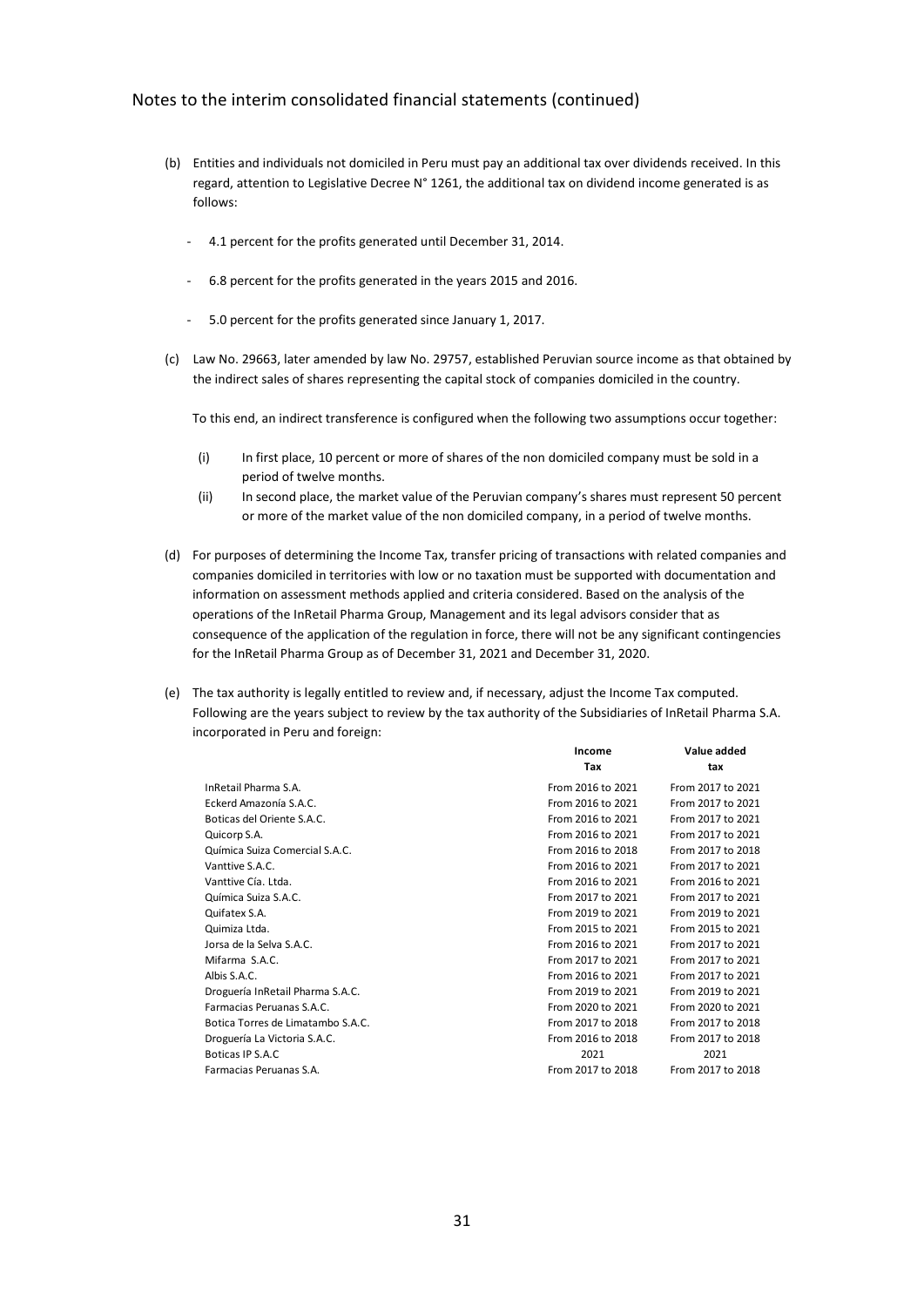Due to possible interpretations that the tax authority may give to legislation, it is not possible to determine, to date, whether the reviews will result in liabilities for the InRetail Pharma Group. Therefore, any major tax or surcharge that may result from eventual revisions by the tax authority would be charged to the consolidated statements of comprehensive income of the period in which such tax or surcharge is determined.

In opinion of Management of the InRetail Pharma Group as well as its legal advisor's opinion, any eventual additional tax settlement would not be significant to the consolidated financial statements as of December 31, 2021 and December 31, 2020.

(f) As of December 31, 2021 and December 31, 2020, estimated losses from previous periods for Subsidiaries for tax purposes are the following:

|                      | As of December 31,       | As of December 31, |
|----------------------|--------------------------|--------------------|
|                      | 2021                     | 2020               |
|                      | S/(000)                  | S/(000)            |
| Albis S.A.C.         | -                        | 39,395             |
| InRetail Pharma S.A. | 20,839                   |                    |
| Quicorp S.A.         | $\overline{\phantom{0}}$ | 3,155              |
| Total                | 20,839                   | 42,550             |

According to the Income Tax Act and its amendments, entities domiciled in Peru have the faculty to choose one of the following methods to draw their tax losses:

- (i) The tax loss can be offset with future profits until its final extinction by applying said loss to up to 50 percent of the taxable income; or
- (ii) The tax loss can be used for four years after it has been generated.

Albis S.A.C. and Quicorp S.A. have chosen method (i) and InRetail Pharma S.A. the method (ii).

#### **17. Operating expenses**

(a) The table below presents the components of this item for the twelve-month period ended December 31, 2021 and 2020:

|                         | 2021      | 2020      |
|-------------------------|-----------|-----------|
|                         | S/(000)   | S/(000)   |
| Cost of sales           | 5,578,665 | 4,992,245 |
| Selling expenses        | 1,494,405 | 1,271,772 |
| Administrative expenses | 301,698   | 287,583   |
| Total                   | 7,374,768 | 6,551,600 |

The table below presents the components of operating expenses included in cost of sales, sales and administrative expenses items.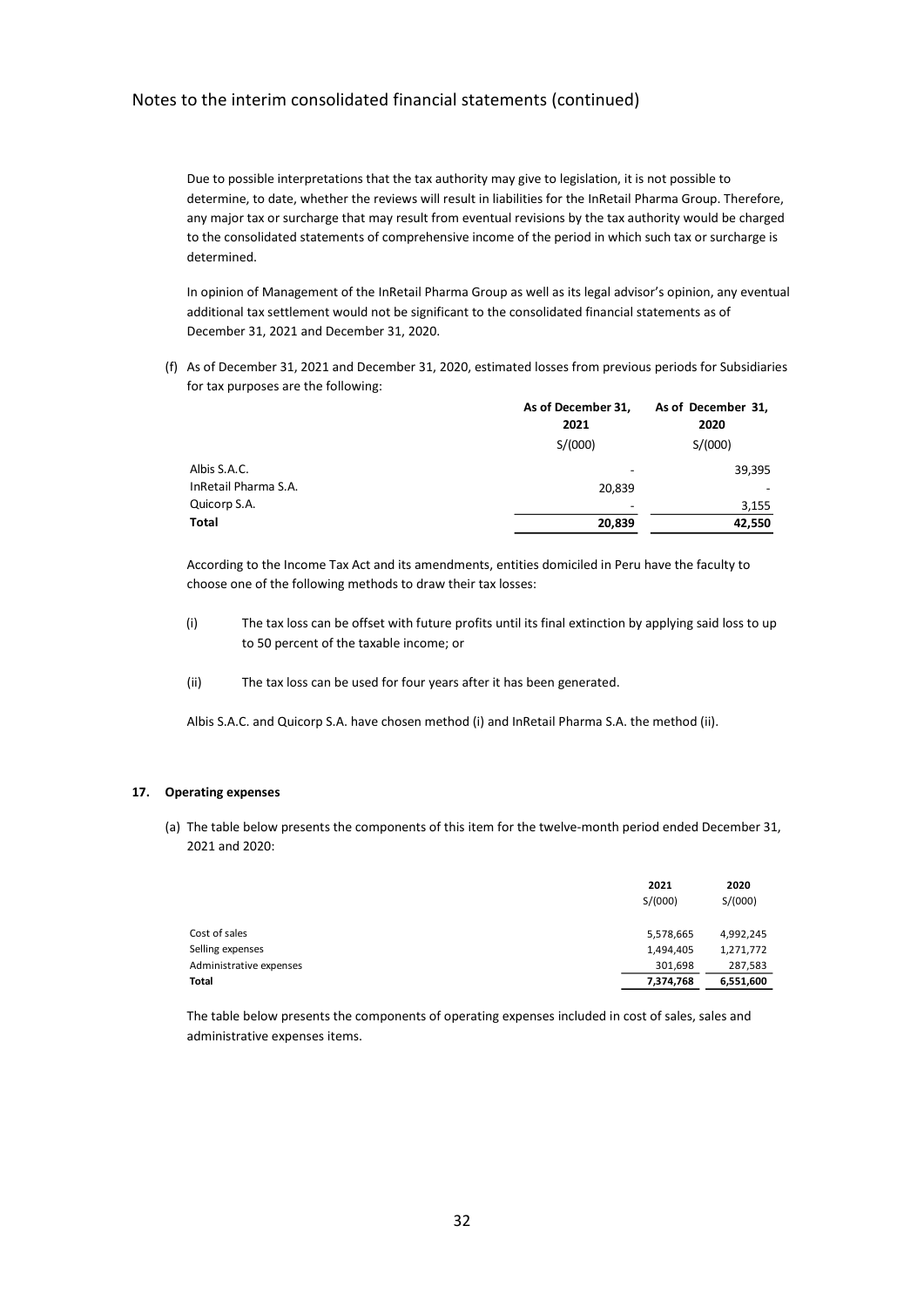|                                                              | 2021        |                |                          |               |
|--------------------------------------------------------------|-------------|----------------|--------------------------|---------------|
|                                                              | Cost of     | <b>Selling</b> | Administrative           | <b>Total</b>  |
|                                                              | sales       | expenses       | expenses                 |               |
|                                                              | S/(000)     | S/(000)        | S/(000)                  | S/(000)       |
| Initial balance of goods, Note 6 (a)                         | 1,091,368   |                |                          | 1,091,368     |
| Initial balance of raw material, Note 6 (a)                  | 19,552      |                |                          | 19,552        |
| Initial balance of supplies, Note 6 (a)                      | 550         |                |                          | 550           |
| Initial balance of finished goods, Note 6 (a)                | 455         |                |                          | 455           |
| Purchase of goods and supplies                               | 5,656,942   |                | $\overline{\phantom{a}}$ | 5,656,942     |
| Final balance of goods, Note 6 (a)                           | (1,235,924) |                |                          | (1, 235, 924) |
| Final balance of raw materials, Note 6 (a)                   | (860)       |                |                          | (860)         |
| Final balance of supplies, Note 6 (a)                        | (874)       |                |                          | (874)         |
| Impairment of inventories, Note 6 (c)                        | 7,817       |                |                          | 7,817         |
| Factory overhead                                             | 4,702       |                |                          | 4,702         |
| Personnel expenses                                           |             | 667,051        | 175,914                  | 842,965       |
| Depreciation, Note 9 (d)                                     | 1,593       | 72,966         | 8,322                    | 82,881        |
| Depreciation of right-of-use asset, Note 12 (b)              | 2,837       | 230,480        | 4,226                    | 237,543       |
| Amortization, Note 10 (d)                                    | 78          | 113,676        | 8,918                    | 122,672       |
| Services provided by third parties (b)                       | ٠           | 253,563        | 68,647                   | 322,210       |
| Advertising                                                  |             | 53,616         | 15                       | 53,631        |
| Packing and packaging                                        |             | 8,252          | 746                      | 8,998         |
| Rental of premises                                           |             | 8,490          | 11                       | 8,501         |
| Low-value asset leases                                       | 50          | 15,109         | 805                      | 15,964        |
| Taxes                                                        |             | 10,817         | 12,637                   | 23,454        |
| Provision for doubtful trade receivables, Note 5(d)          |             | 8,203          | 61                       | 8,264         |
| Provision for doubtful other account receivables             |             | 707            | 1,478                    | 2,185         |
| Recoveries of provision trade account receivables, Note 5(d) |             | (2,496)        |                          | (2,496)       |
| Recovery of provision other account receivables              |             | (327)          |                          | (327)         |
| Insurance                                                    |             | 12,009         | 886                      | 12,895        |
| Other charges (c)                                            | 30,379      | 42,289         | 19,032                   | 91,700        |
| Total                                                        | 5,578,665   | 1,494,405      | 301,698                  | 7,374,768     |

|                                                                 | 2020        |           |                |              |
|-----------------------------------------------------------------|-------------|-----------|----------------|--------------|
|                                                                 | Cost of     | Selling   | Administrative |              |
|                                                                 | sales       | expenses  | expenses       | <b>Total</b> |
|                                                                 | S/(000)     | S/(000)   | S/(000)        | S/(000)      |
| Initial balance of goods                                        | 997,569     |           |                | 997,569      |
| Initial balance of raw material                                 | 15,204      |           |                | 15,204       |
| Initial balance of supplies                                     | 1,008       |           |                | 1,008        |
| Initial balance of finished goods                               | 189         |           |                | 189          |
| Purchase of goods                                               | 5,013,807   |           |                | 5,013,807    |
| Final balance of goods                                          | (1,091,368) |           |                | (1,091,368)  |
| Final balance of raw materials                                  | (19, 552)   |           |                | (19, 552)    |
| Final balance of supplies                                       | (550)       |           |                | (550)        |
| Final balance of finished goods                                 | (455)       |           |                | (455)        |
| Impairment of inventories, Note 6 (c)                           | 9,998       |           |                | 9,998        |
| Factory overhead                                                | 39,363      |           |                | 39,363       |
| Personnel expenses                                              |             | 584,468   | 202,326        | 786,794      |
| Depreciation, Note 9 (d)                                        | 6,187       | 54,045    | 6,600          | 66,832       |
| Depreciation of right-of-use asset, Note 12 (b)                 | 4,801       | 217,964   | 5,245          | 228,010      |
| Amortization, Note 10 (d)                                       | 419         | 51,137    | 7,116          | 58,672       |
| Services provided by third parties (b)                          |             | 215,661   | 42,853         | 258,514      |
| Advertising                                                     |             | 36,390    | 4              | 36,394       |
| Packing and packaging                                           |             | 10,142    | 978            | 11,120       |
| Rental of premises                                              | 1,151       | 30,438    | 813            | 32,402       |
| <b>Taxes</b>                                                    |             | 8,683     | 5,914          | 14,597       |
| Provision for doubtful trade receivables, Note 5(d)             |             | 8,827     |                | 8,827        |
| Provision for doubtful other account receivables                |             | 1,317     |                | 1,317        |
| Recovery of provision for doubtful other account receivables    |             | (1, 482)  | (32)           | (1,514)      |
| Recovery of provision for doubtful trade receivables, Note 5(d) |             | (4)       | (16)           | (20)         |
| Insurance                                                       |             | 10,524    | 924            | 11,448       |
| Other charges (c)                                               | 14,474      | 43,662    | 14,858         | 72,994       |
| Total                                                           | 4,992,245   | 1,271,772 | 287,583        | 6,551,600    |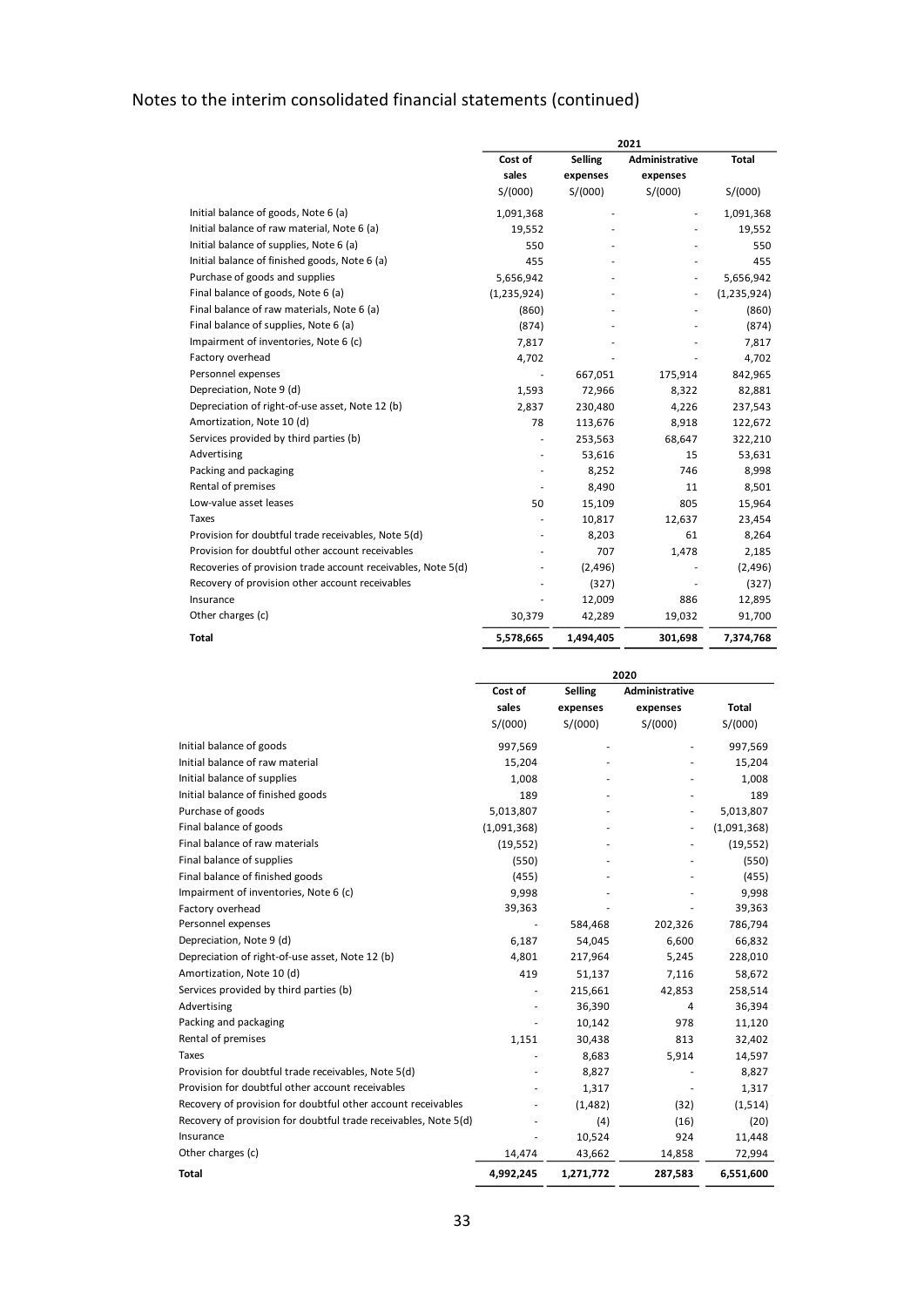- (b) Corresponds mainly to expenses of electricity, water, telephone, premises maintenance services and transport services.
- (c) Mainly includes general expenses in stores.

#### **18. Financial expenses**

(a) The table below presents the components of financial expenses:

|                                                     | 2021    | 2020    |
|-----------------------------------------------------|---------|---------|
|                                                     | S/(000) | S/(000) |
| Expenses for early settlement of "Call Spread" (e)  | 78.464  |         |
| Premium for early cancelation of senior notes (c)   | 47.530  |         |
| Interest on loans, borrowings and bonds payable     | 66,766  | 119,983 |
| Interest on loans with related parties, Note 19 (c) | 40,042  |         |
| Interest on lease liability, Note 12 (c)            | 43.347  | 44,137  |
| Accrual of structuring cost of financial obligation | 4.079   | 5,434   |
| Accrual of structuring cost of Senior Notes (d)     | 13,105  |         |
| Interest from derivative instruments "Call Spread"  | 3.771   | 2.734   |
| Premium accrual of "Call Spread"                    | 15,595  | 12,623  |
| Other financial expenses                            | 5,441   | 5,558   |
| Total                                               | 318.140 | 190.469 |

- (b) As of December 31, 2021 and December 31, 2020, there are interest payable for these obligations for approximately S/7,352,000 and S/19,087,000, respectively, which are recorded in the "Other payables" item of the consolidated statements of financial position.
- (c) As of December 31, 2021, includes the premium corresponding to the early redemption of the "Senior Notes Unsecured" issued by InRetail Pharma S.A. in US Dollars for US\$12,794,000 equivalent to S/47,530,000.
- (d) As of December 31, 2021, corresponds mainly to the accrual of the structuring costs related to the early redemption of the "Senior Notes Unsecured" issued by InRetail Pharma S.A. in (i) US Dollars for US\$3,284,000 equivalent to S/12,837,000 y (ii) Soles S/268,000.
- (e) As of December 31, 2021, it corresponds to the transfer of the value over time of other comprehensive income to income for the period, related to the early settlement of the "Call Spread". See Note 8(a).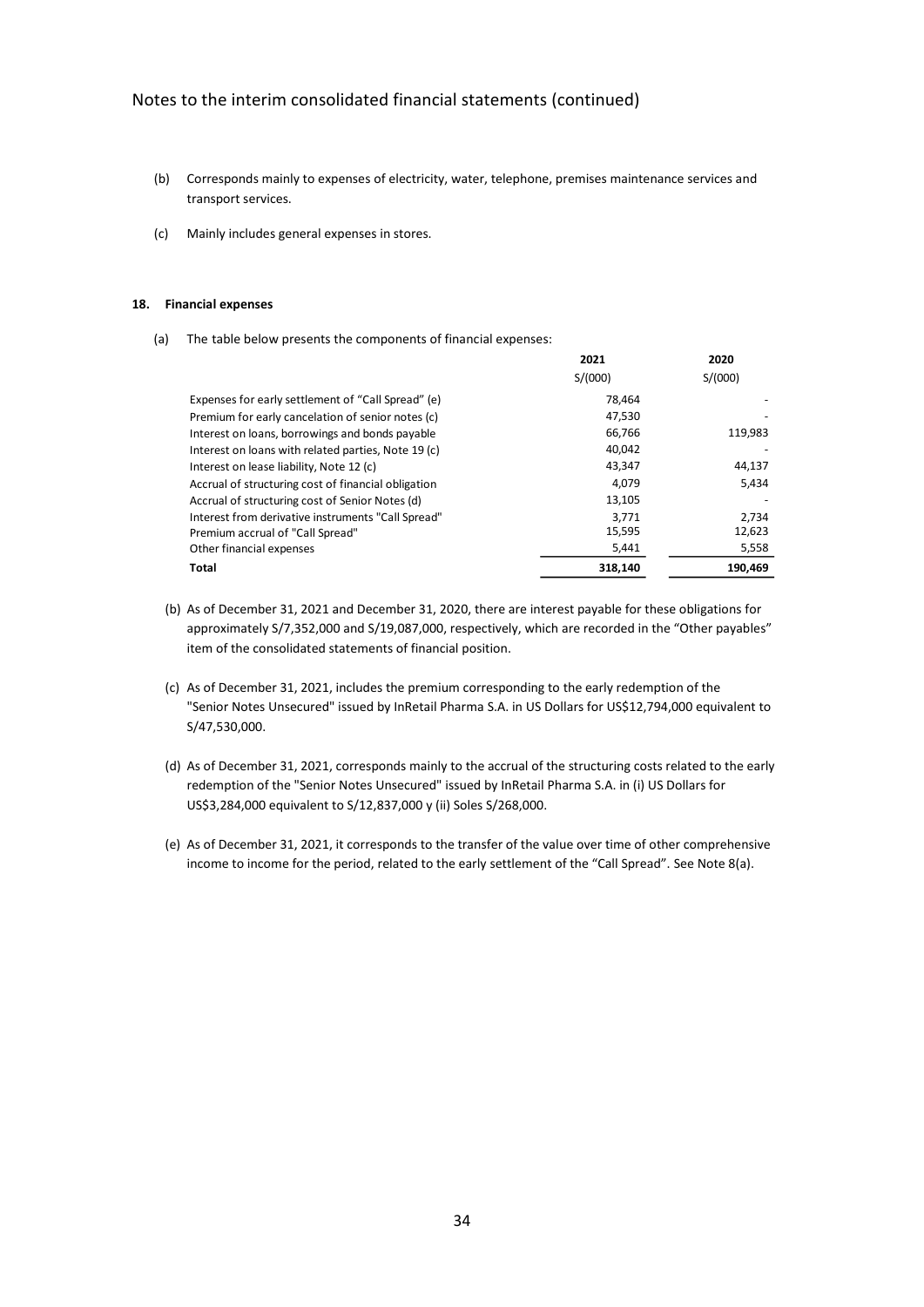### **19. Transactions with related parties**

(a) The following table provides the total amount of transactions that have been entered into with related parties for the twelve-month period ended as of December 31, 2021 and 2020:

|                              | 2021    | 2020    |
|------------------------------|---------|---------|
|                              | S/(000) | S/(000) |
| Income                       |         |         |
| <b>Sales</b>                 | 34,045  | 33,385  |
| Rendering of services        | 3,621   | 1,906   |
| Interest income              |         | 3,065   |
| Dividend income              | 2,035   |         |
| Others                       | 676     | 1,872   |
| Total                        | 40,377  | 40,228  |
| <b>Expenses</b>              |         |         |
| Renting of premises and land | 15,633  | 3,995   |
| Reimbursement of expenses    | 5,529   | 8,175   |
| Minor services               | 13,746  | 6,018   |
| Interest                     | 40,042  |         |
| Others                       | 4,740   | 11,661  |
| Total                        | 79,690  | 29,849  |
|                              |         |         |

(b) As a result of the transactions with related companies, the InRetail Pharma Group recorded the following balances as of December 31, 2021 and December 31, 2020:

|                                  | As of December 31, | As of December 31, |
|----------------------------------|--------------------|--------------------|
|                                  | 2021               | 2020               |
|                                  | S/(000)            | S/(000)            |
| <b>Receivables</b>               |                    |                    |
| Real Plaza S.A.                  |                    | 39                 |
| Supermercados Peruanos S.A. (e)  | 8,639              | 6,662              |
| Homecenters Peruanos S.A. (e)    | 325                | 214                |
| Homecenters Oriente S.A.C. (e)   | 15                 | 10                 |
| Agora Servicios Digitales S.A.C. | 1                  | 35                 |
| Tiendas Peruanas S.A.            | 69                 | 23                 |
| Financiera Oh! S.A.              | 1,114              | 510                |
| InDigital XP S.A.C.              | 1                  |                    |
| Makro Supermayorista S.A.        | 17                 |                    |
| Plaza Vea Oriente S.A.C. (e)     | 3                  | 181                |
| Other                            | 157                | 261                |
| Total                            | 10,341             | 7,935              |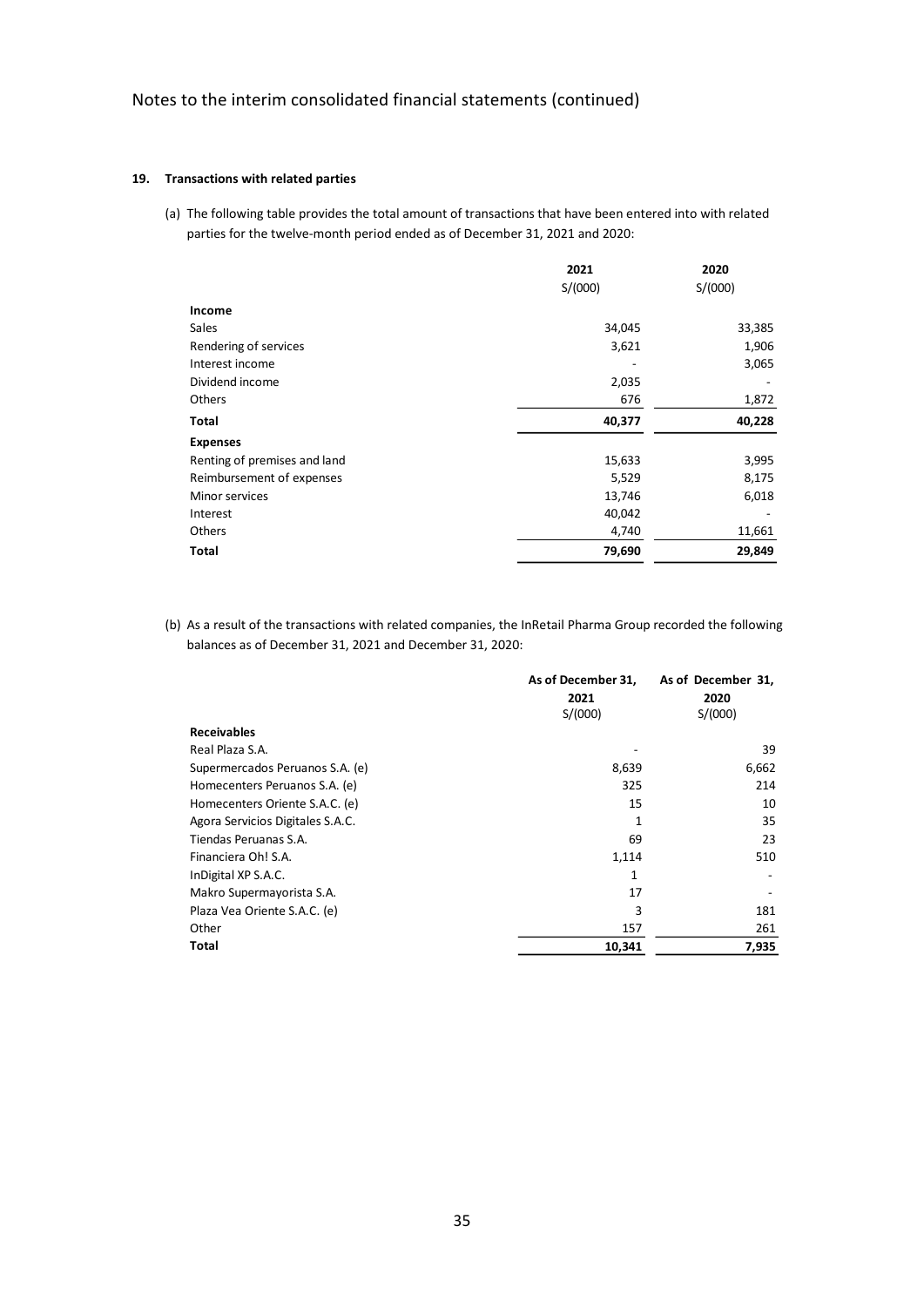|                                         | As of December 31,<br>2021 | As of December 31,<br>2020 |
|-----------------------------------------|----------------------------|----------------------------|
|                                         | S/(000)                    | S/(000)                    |
| <b>Payables</b>                         |                            |                            |
| Homecenters Peruanos S.A.               | 33                         | 155                        |
| InRetail Perú Corp.                     | 19                         |                            |
| Plaza Vea Oriente S.A.C.                | 114                        |                            |
| Financiera Oh! S.A.                     | 3,004                      | 454                        |
| Agora Servicios Digitales S.A.C.        | 17                         | 179                        |
| Homecenters Oriente S.A.C.              | 1                          |                            |
| Real Plaza S.A.                         | 78                         | 272                        |
| Inmobiliaria Puerta del Sol S.A.        | 25                         | 99                         |
| Makro Supermayorista S.A.               | 17                         |                            |
| Supermercados Peruanos S.A.             | 576                        | 1,164                      |
| IR Management S.R.L.                    | 950                        | 458                        |
| InRetail Consumer (c)                   | 1,416,779                  |                            |
| Interproperties Perú                    | 191                        | 953                        |
| InDigital XP S.A.C.                     | 603                        | 51                         |
| Other                                   | 233                        | 296                        |
| <b>Total</b>                            | 1,422,640                  | 4,081                      |
| Remunerations payable to key management |                            |                            |
| <b>Total</b>                            | 1,422,640                  | 4,081                      |
| Current portion                         | 20,057                     | 4,081                      |
|                                         |                            |                            |
| Non-current portion                     | 1,402,583                  |                            |
| <b>Total</b>                            | 1,422,640                  | 4,081                      |

The policy of the InRetail Pharma Group is to make transactions with related companies at terms equivalent to those that prevail in arm's length transactions.

(c) In March 2021, InRetail Consumer (Special Purpose Entity) related entity, granted a loan of US\$288,000,000 (equivalent to S/1,151,424,000 as of December 31, 2021) and S/266,400,000, said obligations were registered in the consolidated financial statements at amortized cost at an annual effective interest rate of 3.453 and 5.118 percent, respectively, after considering the respective initial charges of approximately US\$3,048,000 (equivalent to a total of approximately S/12,187,000) and S/3,054,000, respectively.

As of December 31, 2021, an interest of S/40,042,000 was accrued, which was recorded in the item "Financial expenses" of the consolidated statement of comprehensive income. Likewise, as of December 31, 2021, accumulated interest payable of S/14,196,000 is maintained.

The funds obtained from the loan were used, mainly, for the early payment of the "Senior Notes Unsecured".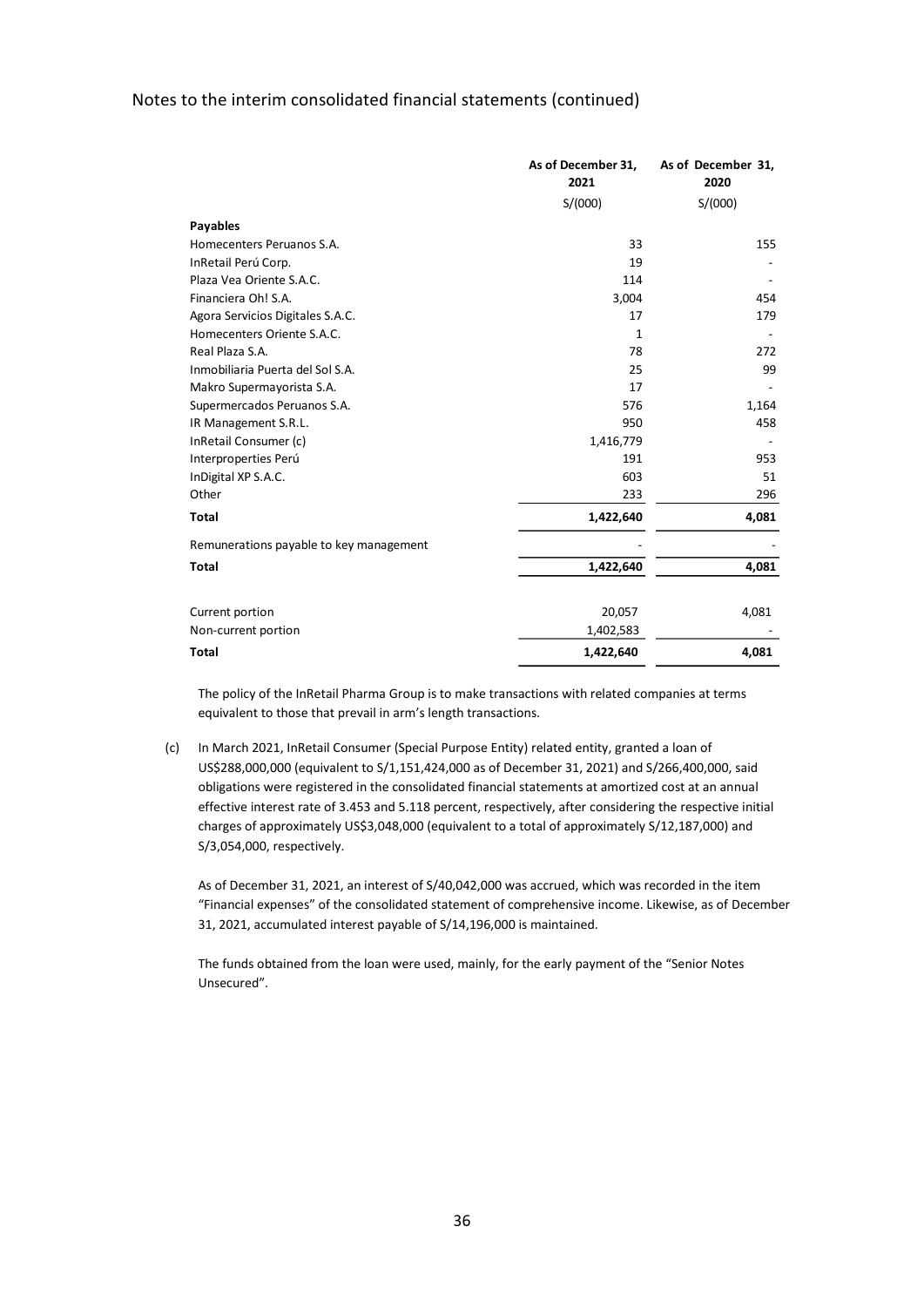- (d) Outstanding balances at period-end are unsecured and interest free, except for the financial obligations explained in this note. There have been no guarantees provided or received for any related party receivables or payables. As of December 31, 2021 and December 31, 2020, the InRetail Pharma Group has not recorded any impairment of receivables relating to amounts owed by related parties. This assessment is undertaken each financial year by examining the financial position of the related party and the market in which the related party operates.
- (e) Corresponds to the balances pending for the sale of goods of Química Suiza S.A.C. as of December 31, 2021.
- (f) The compensation of key management personnel of the InRetail Pharma Group for the twelve-month period ended December 31, 2021 and 2020, is detailed below:

|                                              | 2021    | 2020    |
|----------------------------------------------|---------|---------|
|                                              | S/(000) | S/(000) |
| Short term employee benefits                 | 28,422  | 30,529  |
| Insurance and medical benefits               | 64      | 43      |
| Employment benefits for contract termination | ۰       | 1,048   |
| Total                                        | 28,486  | 31,620  |

(g) As of December 31, 2021 and December 31, 2020, the InRetail Pharma Group maintains the following balances in the cash and cash equivalent items:

|                                                 | 2021    | 2020    |  |
|-------------------------------------------------|---------|---------|--|
|                                                 | S/(000) | S/(000) |  |
| Banco Internacional del Peru – Interbank S.A.A. | 50.844  | 199,354 |  |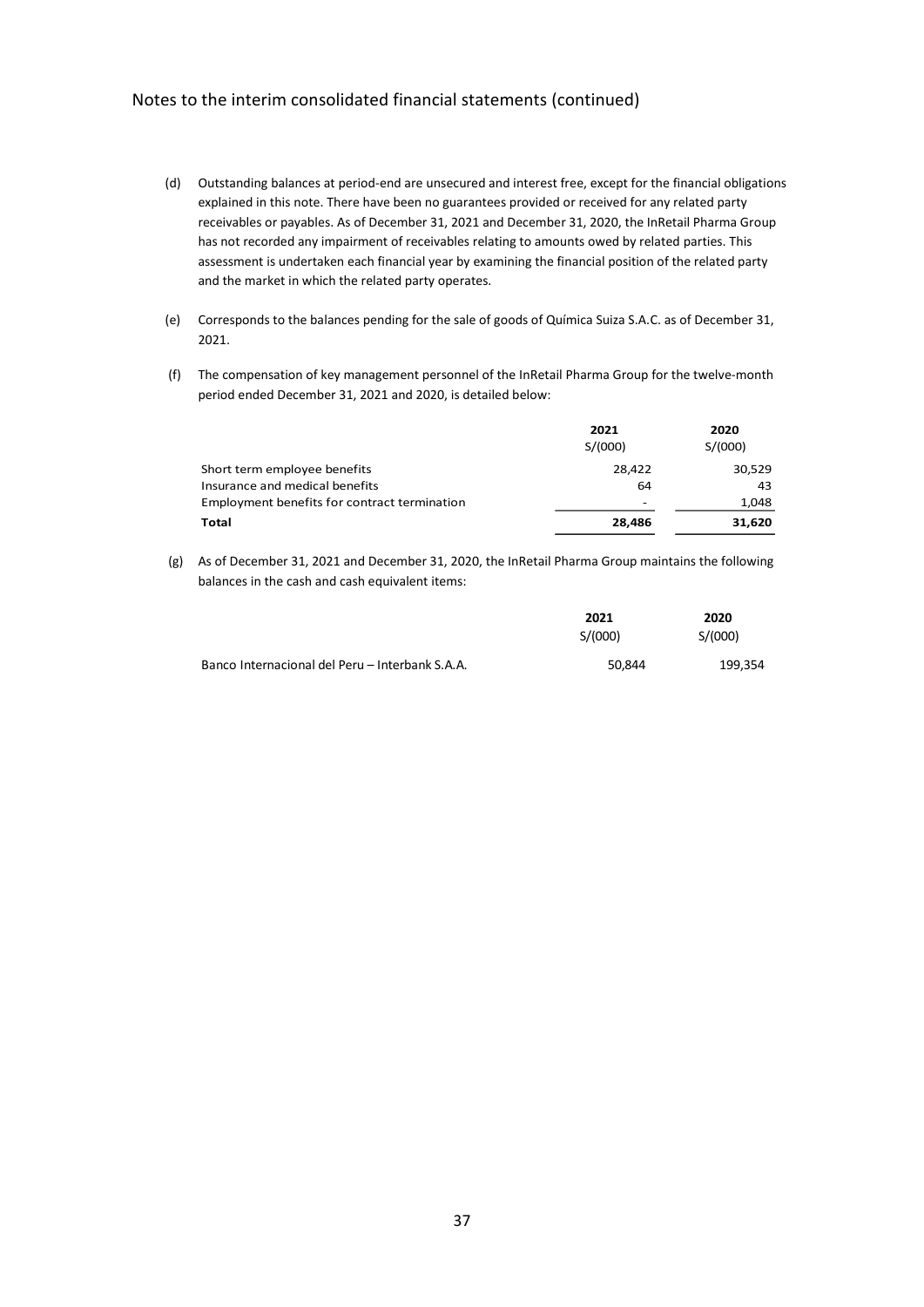### **20. Earnings per share**

Basic earnings per share amounts are calculated by dividing profit for the twelve-month period attributable to ordinary equity holders of InRetail Pharma S.A. by the weighted average number of ordinary shares outstanding during the same period. As there are no dilutive instruments outstanding, basic and diluted earnings per share are identical.

The following reflects basic and diluted earnings per share computations:

|                                | <b>Ordinary shares</b> |                                           |                                  |  |
|--------------------------------|------------------------|-------------------------------------------|----------------------------------|--|
|                                | Outstanding<br>shares  | <b>Effective days until</b><br>period-end | Weighted<br>average of<br>shares |  |
| Number as of January 1, 2020   | 15,839,379             | 365                                       | 15,839,379                       |  |
| Number as of December 31, 2020 | 15,839,379             |                                           | 15,839,379                       |  |
| Number as of January 1, 2021   | 15,839,379             | 365                                       | 15,839,379                       |  |
| Number as of December 31, 2021 | 15,839,379             |                                           | 15,839,379                       |  |

|                                      | For the twelve-months period ended December 31, 2021 |                                                      |                     |  |
|--------------------------------------|------------------------------------------------------|------------------------------------------------------|---------------------|--|
|                                      | Net income                                           | <b>Shares</b>                                        | <b>Earnings per</b> |  |
|                                      | (numerator)                                          | (denominator)                                        | share               |  |
|                                      | S/                                                   |                                                      | S/                  |  |
| Basic and diluted earnings per share | 221,344,000                                          | 15,839,379                                           | 13.974              |  |
|                                      |                                                      | For the twelve-months period ended December 31, 2020 |                     |  |
|                                      | <b>Net income</b>                                    | <b>Shares</b>                                        | <b>Earnings per</b> |  |
|                                      | (numerator)                                          | (denominator)                                        | share               |  |
|                                      | S/                                                   |                                                      | S/                  |  |
| Basic and diluted earnings per share | 282,561,000                                          | 15,839,379                                           | 17.839              |  |

There have been no other transactions involving ordinary shares or potential ordinary shares between the reporting date and the date of completion of these consolidated financial statements.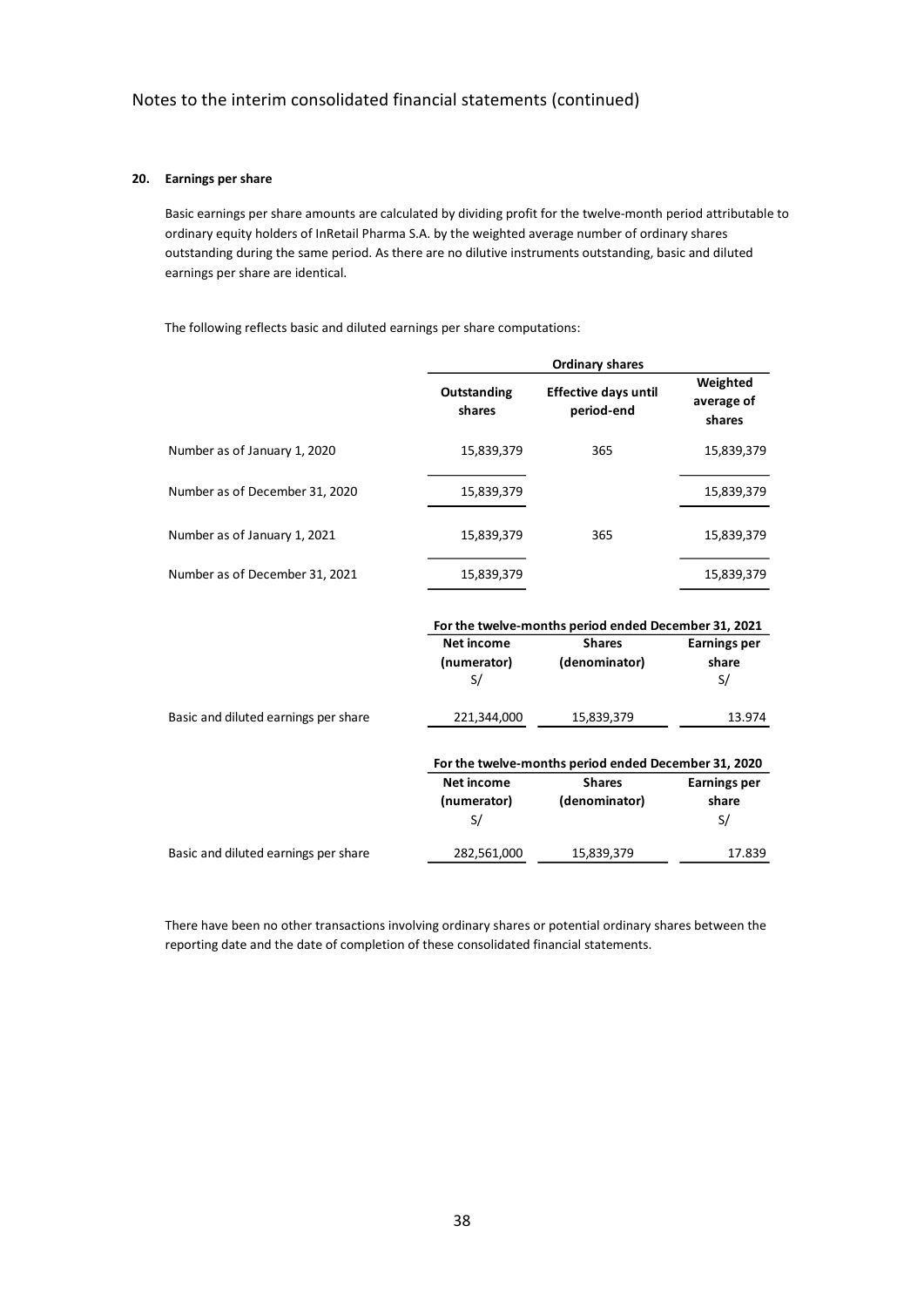### **21. Commitments and contingencies**

#### Commitments

The main commitments assumed are presented below:

(a) As of December 31, 2021, the Company and its Subsidiaries agreed with several financial entities on the issuance of solidary and irrevocable letters of guarantee for approximately S/54,711,000, US\$8,053,000, and B\$237,000 (S/53,844,000, US\$2,812,000 and B\$104,000 as of December 31, 2020), respectively, to comply with the payment of goods purchased to foreign suppliers.

#### Contingencies

- (a) InRetail Pharma S.A., Albis S.A.C., Química Suiza S.A.C., Mifarma S.A.C., Jorsa de la Selva S.A.C. and Vanttive S.A.C. maintain various claims for civil, labor and tax processes for an approximate total amount of S/54,534,000. In the opinion of Management and its legal advisors, said processes should be resolved favorably for these components, in opinion of Management, it is not necessary to record additional liabilities for these items as of December 31, 2021 and 2020.
- (b) Eckerd Amazonía S.A.C. is in the process of claiming against the Tax Authority for determinations of debts and fines related to VAT for the period between January 2003 and September 2005 for an approximate amount of S/17,943,000. In opinion of Management and its legal advisors these contingencies are stated as possible, and significant liabilities will not arise as result of this contingency as of December 31, 2021 and December 31, 2020. In July 2021, the tax court issued an unfavorable resolution to the Company for which a payment of S/17,943,000 has been made and recognized an expense of S/9,658,0000, the Company will continue with the claim.

#### **22. Business segments**

For management purposes, the InRetail Pharma Group is organized into business units based on their products and services and has two reportable segments as follows:

- The pharmacies segment is a nationwide supplier of drugs, medicines and cosmetic related products through the chains of pharmacies named "Inkafarma" and "Mifarma".
- Manufacturing, Distribution and Marketing segment operates nationally and internationally.

Management monitors the operating results of its business units separately for the purpose of making decisions about resource allocation and performance assessment. Segment performance is evaluated based on operating profit or loss and is measured consistently with operating profit or loss in the consolidated financial statements.

Transfer prices between operating segments are on an arm's length basis in a manner similar to transactions with third parties.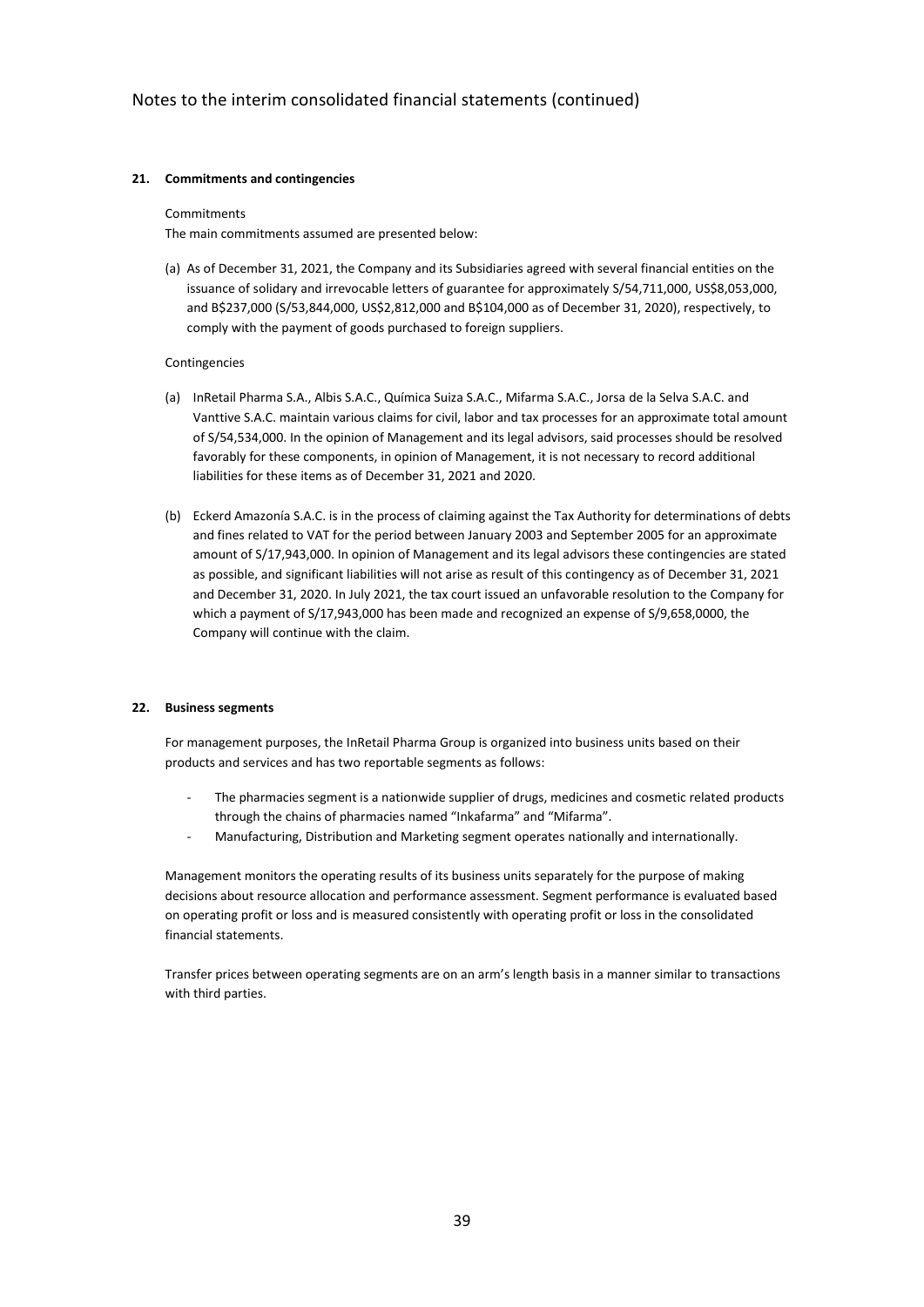As of December 31, 2021 and December 31, 2020, and for the twelve-month period ended December 31, 2021 and 2020, InRetail Pharma S.A. is organized into two main business lines. Transactions between the business segments are carried out under normal commercial terms and conditions. The following table presents the financial information of InRetail Pharma Group by business segments for the twelve-month period ended December 31, 2021 and 2020

|                                                     | <b>Pharmacies</b><br>S/(000) | Manufacturing,<br><b>Distribution and</b><br><b>Marketing</b><br>S/(000) | <b>Total segments</b><br>S/(000) | Holding accounts,<br>consolidation<br>adjustments and<br>intercompany<br>eliminations<br>S/(000) | <b>Consolidated</b><br>S/(000) |
|-----------------------------------------------------|------------------------------|--------------------------------------------------------------------------|----------------------------------|--------------------------------------------------------------------------------------------------|--------------------------------|
| For the twelve-month period ended December 31, 2021 |                              |                                                                          |                                  |                                                                                                  |                                |
| Revenue                                             |                              |                                                                          |                                  |                                                                                                  |                                |
| <b>External income</b>                              | 5,983,767                    | 2,080,721                                                                | 8,064,488                        |                                                                                                  | 8,064,488                      |
| Inter-segment                                       | 34,405                       | 669,822                                                                  | 704,227                          | (704, 227)                                                                                       |                                |
| <b>Total revenue</b>                                | 6,018,172                    | 2,750,543                                                                | 8,768,715                        | (704, 227)                                                                                       | 8,064,488                      |
| Cost of sales                                       | (3,837,026)                  | (1,741,639)                                                              | (5,578,665)                      |                                                                                                  | (5,578,665)                    |
| Inter-segment                                       | (29, 812)                    | (669, 985)                                                               | (699, 797)                       | 699,797                                                                                          |                                |
| <b>Gross profit</b>                                 | 2,151,334                    | 338,919                                                                  | 2,490,253                        | (4, 430)                                                                                         | 2,485,823                      |
| Selling expenses                                    | (1, 222, 391)                | (175, 225)                                                               | (1,397,616)                      | (96, 789)                                                                                        | (1,494,405)                    |
| Administrative expenses                             | (230, 584)                   | (72, 188)                                                                | (302, 772)                       | 1,074                                                                                            | (301, 698)                     |
| Other operating income, net                         | 7,722                        | 3,851                                                                    | 11,573                           | (3,959)                                                                                          | 7,614                          |
| <b>Operating profit</b>                             | 706,081                      | 95,357                                                                   | 801,438                          | (104, 104)                                                                                       | 697,334                        |
| Exchange difference, net                            | (34, 228)                    | 5,268                                                                    | (28,960)                         |                                                                                                  | (28,960)                       |
| Financial income                                    | 216,454                      | 174,234                                                                  | 390,688                          | (382, 179)                                                                                       | 8,509                          |
| <b>Financial expenses</b>                           | (311, 234)                   | (7, 398)                                                                 | (318, 632)                       | 492                                                                                              | (318, 140)                     |
| Profit before income tax                            | 577,073                      | 267,461                                                                  | 844,534                          | (485, 791)                                                                                       | 358,743                        |
| Income tax expense                                  | (138, 221)                   | (29, 912)                                                                | (168, 133)                       | 30,734                                                                                           | (137, 399)                     |
| Profit for the year                                 | 438,852                      | 237,549                                                                  | 676,401                          | (455, 057)                                                                                       | 221,344                        |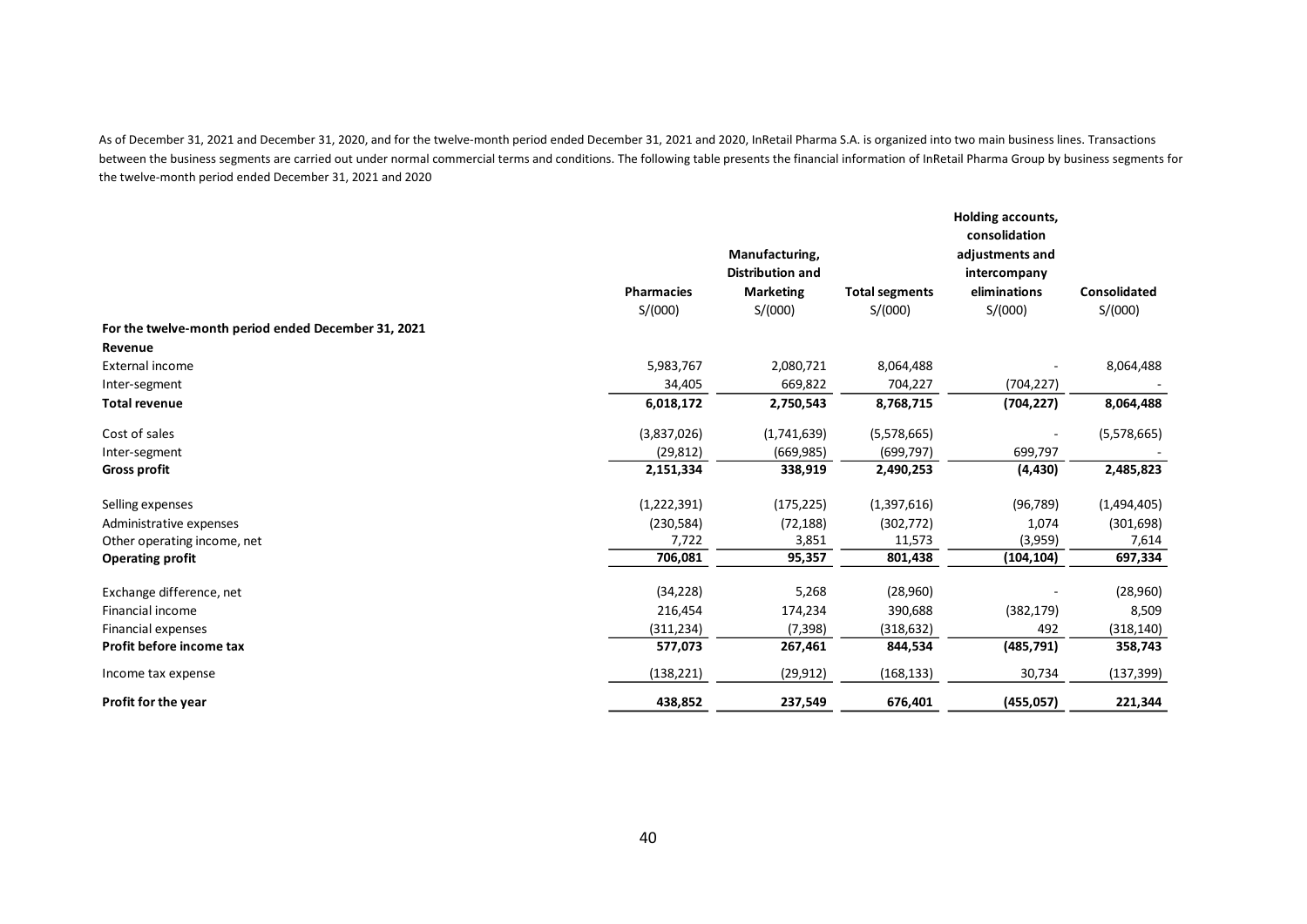|                                                     |                   | Manufacturing,          |                       | Holding accounts,<br>consolidation<br>adjustments and |                     |
|-----------------------------------------------------|-------------------|-------------------------|-----------------------|-------------------------------------------------------|---------------------|
|                                                     |                   | <b>Distribution and</b> |                       | intercompany                                          |                     |
|                                                     | <b>Pharmacies</b> | <b>Marketing</b>        | <b>Total segments</b> | eliminations                                          | <b>Consolidated</b> |
|                                                     |                   | S/(000)                 | S/(000)               | S/(000)                                               | S/(000)             |
| For the twelve-month period ended December 31, 2020 |                   |                         |                       |                                                       |                     |
| Revenue                                             |                   |                         |                       |                                                       |                     |
| External income                                     | 5,297,283         | 1,894,200               | 7,191,483             |                                                       | 7,191,483           |
| Inter-segment                                       | 35,731            | 630,905                 | 666,636               | (666, 636)                                            |                     |
| <b>Total revenue</b>                                | 5,333,014         | 2,525,105               | 7,858,119             | (666, 636)                                            | 7,191,483           |
| Cost of sales                                       | (3,418,225)       | (1,574,020)             | (4,992,245)           |                                                       | (4,992,245)         |
| Inter-segment                                       | (25,989)          | (636,051)               | (662,040)             | 662,040                                               |                     |
| <b>Gross profit</b>                                 | 1,888,800         | 315,034                 | 2,203,834             | (4,596)                                               | 2,199,238           |
| Selling expenses                                    | (1,062,312)       | (174, 375)              | (1,236,687)           | (35,085)                                              | (1, 271, 772)       |
| Administrative expenses                             | (214,081)         | (75, 363)               | (289, 444)            | 1,861                                                 | (287, 583)          |
| Other operating income (expenses), net              | 9,817             | (334)                   | 9,483                 |                                                       | 9,483               |
| <b>Operating profit</b>                             | 622,224           | 64,962                  | 687,186               | (37, 820)                                             | 649,366             |
| Exchange difference, net                            | (43, 857)         | (652)                   | (44, 509)             |                                                       | (44,509)            |
| Financial income                                    | 102,463           | 94,981                  | 197,444               | (187, 813)                                            | 9,631               |
| Finance expenses                                    | (182, 529)        | (17, 219)               | (199, 748)            | 9,279                                                 | (190, 469)          |
| Profit before income tax                            | 498,301           | 142,072                 | 640,373               | (216, 354)                                            | 424,019             |
| Income tax expense                                  | (124, 193)        | (17, 153)               | (141, 346)            | (112)                                                 | (141, 458)          |
| Profit for the year                                 | 374,108           | 124,919                 | 499,027               | (216, 466)                                            | 282,561             |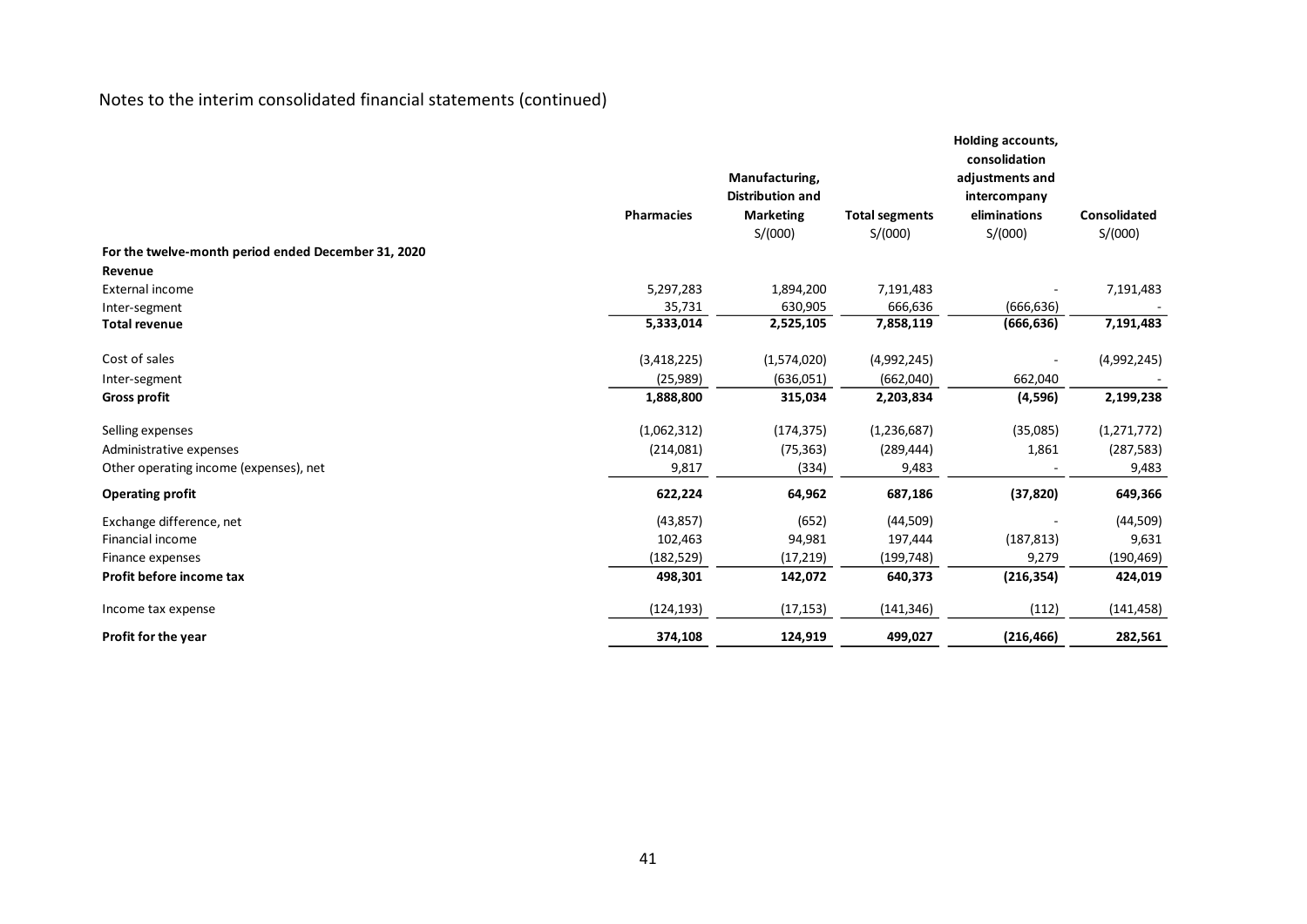Inter-segment revenues are eliminated upon consolidation and reflected also in the "Adjustments and eliminations" column.

#### **Geographic information-**

As of December 31, 2021 and December 31, 2020, the operations of all the Company's subsidiaries are mainly carried out in Peru; with income and assets from abroad not being significant at those dates.

#### **23. Fair value**

The fair values of the financial assets and liabilities are included at the amount at which the instrument could be exchanged in a current transaction between willing parties, other than in a forced or liquidation sale.

When a financial instrument is traded in an active and liquid market, its quoted market price in an actual transaction provides the best evidence of its fair value. When a quoted market price is not available, or may not be indicative of the fair value of the financial instrument, other estimation techniques may be used to determine such fair value, including the current market value of another financial instrument that is substantially similar, discounted cash flow analysis or other techniques applicable, all of which are significantly affected by the assumptions used. Although Management uses its best judgment in estimating the fair value of these financial instruments, there isn't an exact estimation technique. As a result, the fair value may not be indicative of the net realizable of settlement value.

The following methods and assumptions were used to estimate the fair values:

- (a) Financial instruments whose fair value is similar to book value Assets and liabilities that are liquid or have short maturities (less than three months), such as cash and short-term deposits, trade and other receivables, trade and other payables and other current liabilities, approximate to their carrying amounts largely due to the short-term maturities of these instruments. Also, the derivative instrument by the InRetail Pharma Group is recorded at fair value.
- (b) Fixed-rate financial instruments

The fair value of financial assets and liabilities at fixed interest rates and amortized cost is determined by comparing market interest rates at their initial recognition to current market rates related to similar financial instrument. The estimated fair value of interest-bearing deposits is determined through discounted cash flows by using market interest rates in the prevailing currency with similar maturities and credit risks.

(c) Investment at fair value through equity

Fair value of investment at fair value through equity is derived from quoted market prices in active markets, if available. Fair value of unquoted investment at fair value through equity is estimated using a discounted cash flow technique.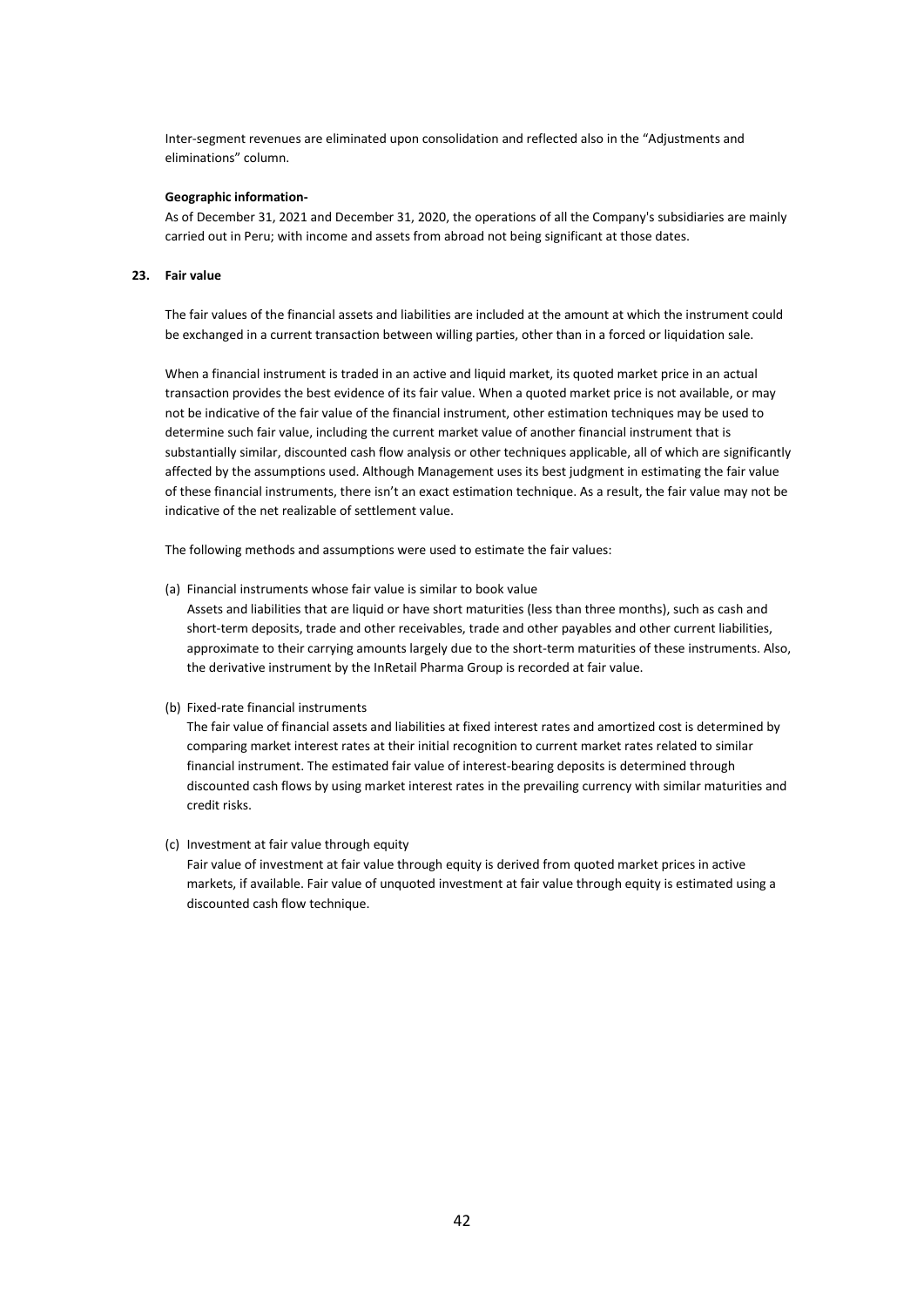### **Fair value hierarchy**

The InRetail Pharma Group uses the following hierarchy for determining and disclosing the fair value of its financial instrument recorded in the statement of financial position:

- Level 1: quoted (unadjusted) prices in active markets for identical assets or liabilities.
- Level 2: other techniques for which all inputs which have a significant effect on the recorded fair value are observable, either directly or indirectly.
- Level 3: techniques which use inputs that have a significant effect on the recorded fair value that are not based on observable market data.

The InRetail Pharma Group does not maintain any financial instrument with fair value determination under level 3 and there were no transfers between levels during the twelve-month period ended December 31, 2021 and 2020. The InRetail Pharma Group maintains the following financial instruments at fair value:

- Investment at fair value through equity which fair value was determined under level 1 hierarchy.
- Derivative instrument which fair value was determined under level 2 hierarchy.

#### **24. Transactions in foreign currency**

The financial statements have been stated in Soles using exchange rates prevailing in the market as published by the Superintendence of Banks, Insurance and Pension Funds Administration. As of December 31, 2021 the end of period exchange rates in the market for transactions in US Dollars were S/3.975 per US\$1.00 bid and S/3.998 per US\$ 1.00 ask (S/3.618 and S/3.624 per US\$1.00 for bid and ask as of December 31, 2020).

Transactions in foreign currency are carried out using exchange rates prevailing in the market as published by authorized entities of the country in which the Company and its Subsidiaries operate. As of December 31, 2021 and December 31, 2020, the end of period exchange rate at the market for transactions of the different currency in relation to the Sol are as following:

| <b>Exchange rate per Soles</b> | 2021                     | 2020    |  |
|--------------------------------|--------------------------|---------|--|
| U. S. Dollars (US\$)           | 0.25                     | 0.276   |  |
| Bolivian Peso (B\$)            | 1.741                    | 1.921   |  |
| Colombian Peso (\$)            | $\overline{\phantom{a}}$ | 947.158 |  |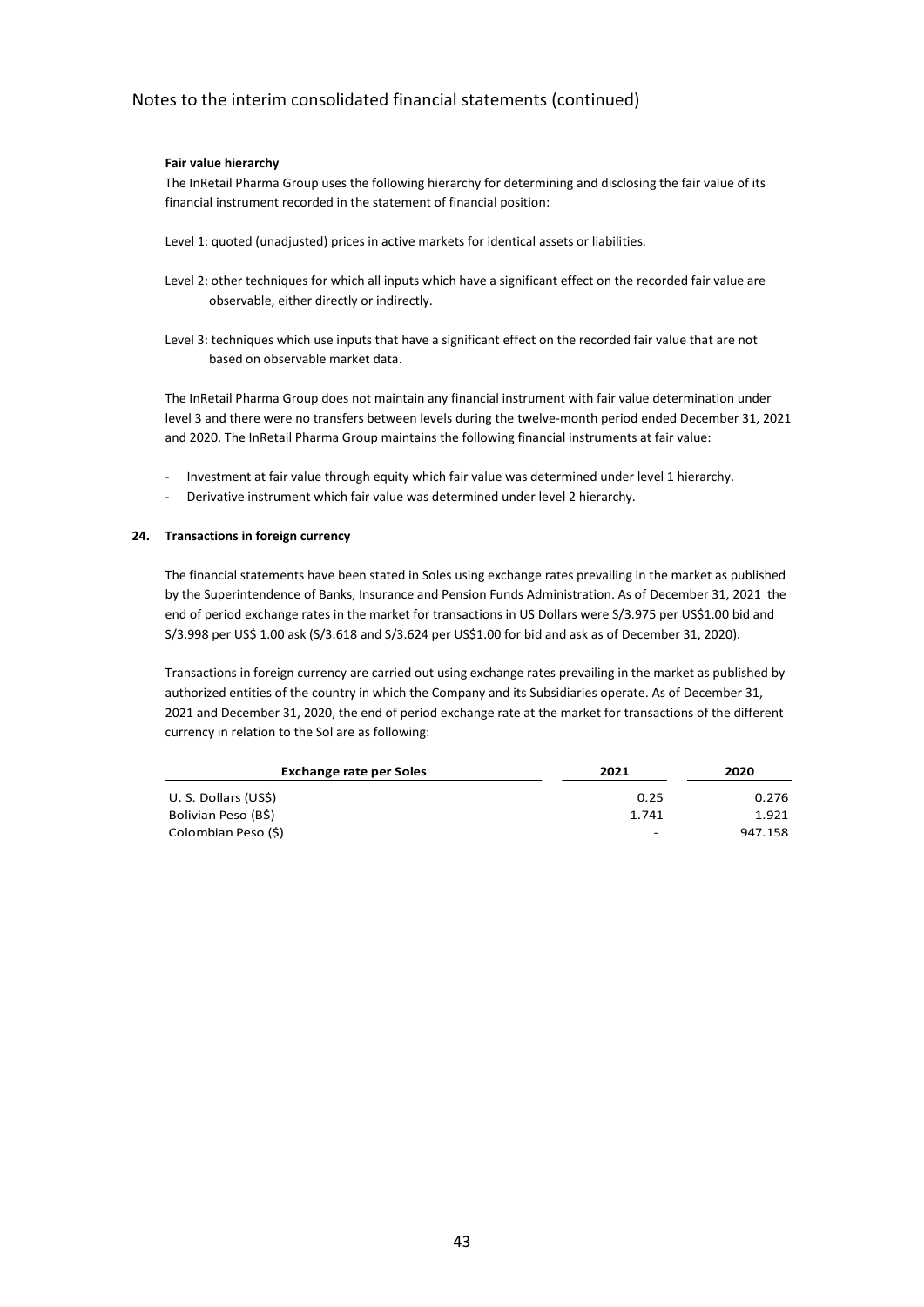|                                          | As of December 31, 2021 |           | As of December 31, 2020 |           |             |
|------------------------------------------|-------------------------|-----------|-------------------------|-----------|-------------|
|                                          | US\$(000)               | b\$ (000) | US\$(000)               | b\$ (000) | \$ (000)    |
| <b>Assets</b>                            |                         |           |                         |           |             |
| Cash and short-term deposits             | 11,636                  | 21,383    | 17,158                  | 18,278    | 621,811     |
| Investments at fair value through equity | 43,322                  |           | 14,942                  |           |             |
| Trade receivables, net                   | 47,621                  | 31,704    | 57,308                  | 47,684    | 9,054,828   |
| Other accounts receivables, net          | 9,592                   | 3,986     | 4,086                   | 4,732     |             |
| Accounts receivable from related parties | 38                      |           |                         |           |             |
| <b>Total assets</b>                      | 112,209                 | 57,073    | 93,494                  | 70,694    | 9,676,639   |
| <b>Liabilities</b>                       |                         |           |                         |           |             |
| Trade payables                           | (44, 742)               | (15, 171) | (81, 676)               | (16,909)  | (4,310,221) |
| Other payables                           | (6, 194)                | (7, 851)  | (8,671)                 | (8, 111)  |             |
| Accounts payable to related parties      | (290,597)               |           | (13)                    |           |             |
| Lease liability                          | (88, 806)               | (1,267)   | (93, 939)               | (1,983)   |             |
| Interest - bearing loans and borrowings  | (11,007)                |           | (417,379)               |           | (2,989,968) |
| <b>Total Liabilities</b>                 | (441,346)               | (24, 289) | (601,678)               | (27,003)  | (7,300,189) |
| Hedge amount                             | 288,000                 |           | 400,000                 |           |             |
| Net (liability) assets position          | (41, 137)               | 32,784    | (108, 184)              | 43,691    | 2,376,450   |

As of December 31, 2021 and December 31, 2020, the InRetail Pharma Group held the following foreign currency assets and liabilities:

As of December 31, 2021 and December 31, 2020, InRetail Pharma and its Subsidiaries have decided to reduce its exchange rate risk by entering into a hedging operations through a derivative financial instruments written over its intercompany loan with InRetail Consumer and over its "Senior Notes Unsecured", respectively, which is considered an effective hedging instrument.

These instruments have been subscribed for a nominal value of US\$138,000,000, US\$100,000,000 and US\$50,000,000 as of December 31, 2021, the Call Spread protects fluctuations in the exchange rate between S/3.70 and S/4.20 and the Range Only Principal Swap between S/ 3.70 and S/6.00 and will be effective until the maturity of the loans for pay to related parties (as of December 31, 2020, US \$ 400,000,000 protects exchange rate fluctuations between S / 3.26 and S / 3.75 and will be effective until the maturity of the "Senior Notes Unsecured"). See note 8 and 13.

For the twelve-month period ended as of December 31, 2021 and 2020, InRetail Pharma has incurred in the following results for exchange difference:

|                                                                  | 2021<br>S/(000) | 2020<br>S/(000) |
|------------------------------------------------------------------|-----------------|-----------------|
| Exchange difference generated by hedged assets and liabilities   | (114, 224)      | (122,800)       |
| Compensation of exchange difference for hedging derivative       | 114.224         | 122.800         |
| Exchange difference generated by unhedged assets and liabilities | (28,960)        | (44,509)        |
| Net loss                                                         | (28, 960)       | (44, 509)       |

#### **25. Subsequent event**

(a) The Company's Management and its Subsidiaries continue monitoring the evolution of the situation and the guidance of national and international authorities, since events beyond Management's control may arise that require modifying the established business plan. Further spread of COVID-19 and subsequent measures taken to limit the spread of the disease could affect the ability to conduct business in the normal way and therefore affect financial condition and results of operations.